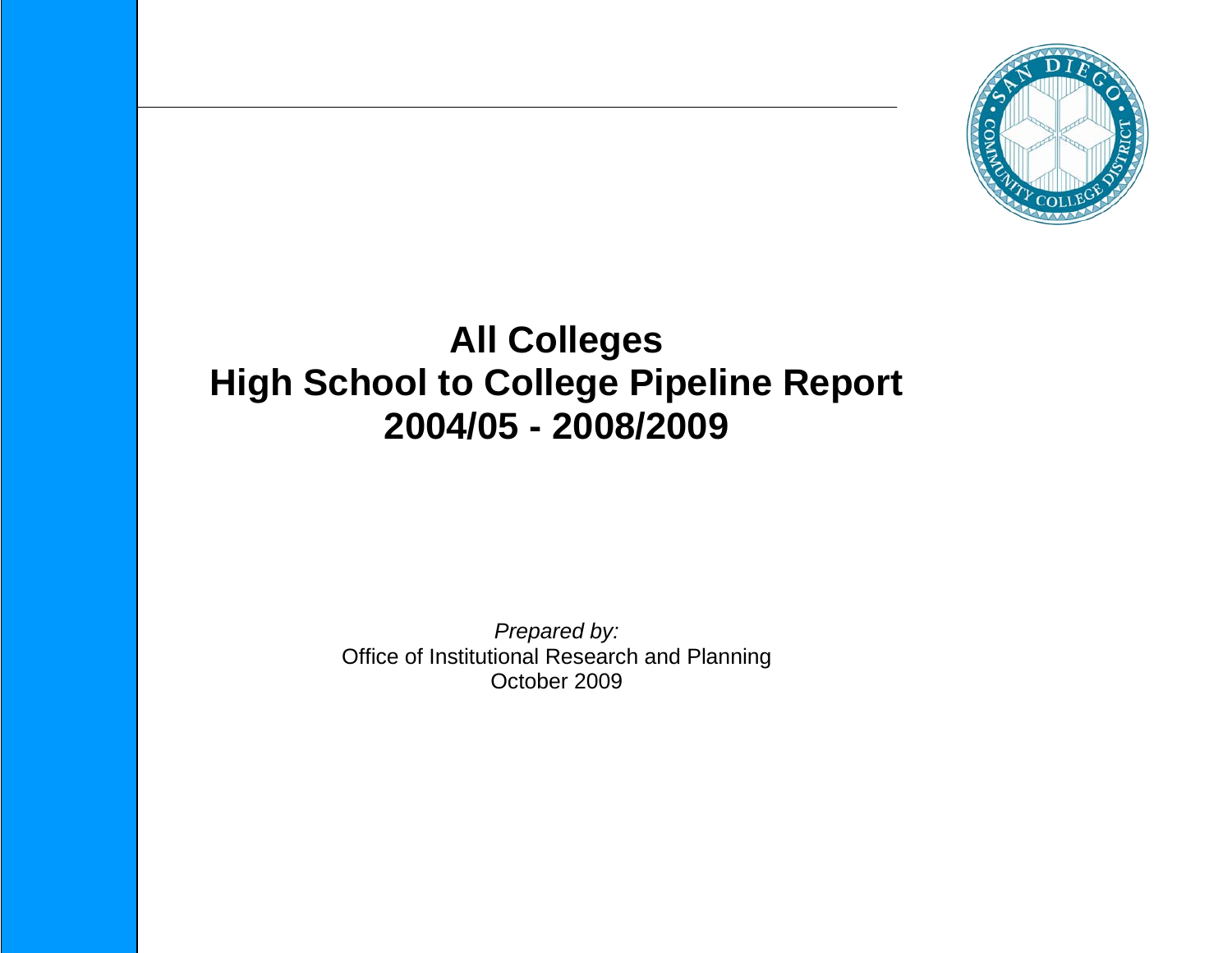# **Table of Contents**

| Chapter 5: Longitudinal Performance Outcomes of Incoming SDUSD Enrollee Cohorts by Preparation Level 47 |  |
|---------------------------------------------------------------------------------------------------------|--|
|                                                                                                         |  |
|                                                                                                         |  |
|                                                                                                         |  |
|                                                                                                         |  |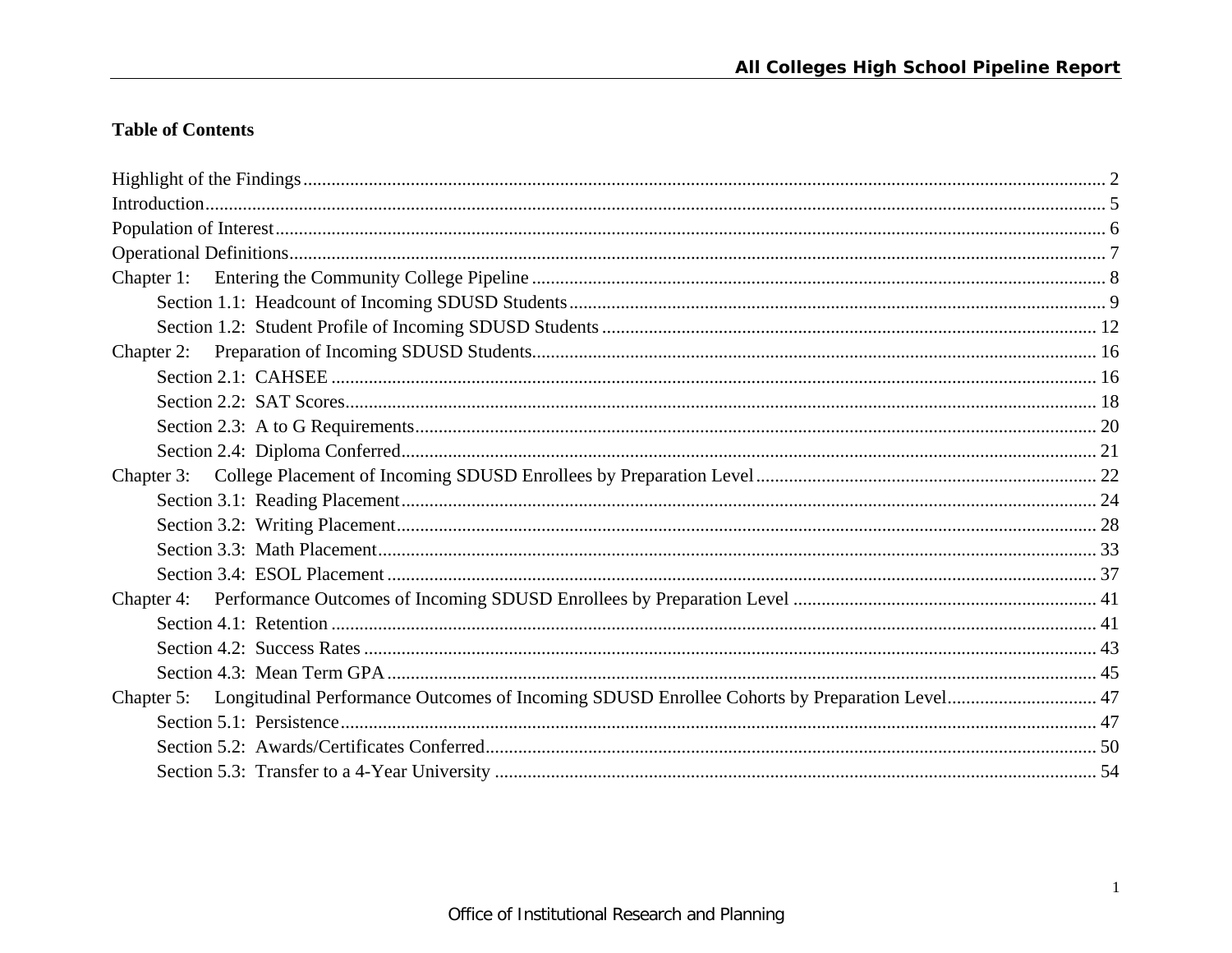#### **Highlight of the Findings**

- 1. In 2008/09, approximately 26% (2,897 students) of the 2007/08 SDUSD high school seniors (11,021 students) entered a SDCCD college between Summer 2008 and Spring 2009, which is consistent with the 5-year average of 25%.
- 2. Approximately 7% (732 students) of the 2007/08 SDUSD high school seniors (11,021 students) were concurrently enrolled at a SDCCD college in their senior year, which is consistent with the 5-year average of 7%. Of those seniors who were concurrently enrolled in 2007/08, approximately 81% (591 students) directly entered a SDCCD college between Summer 2008 and Spring 2009, representing an increase from the 5-year average of 65%.
- 3. Thirty-two percent of the 2008/09 incoming SDUSD enrollees reported that they were the first person in their family to attend college. This is comparable to the 5-year average of 32%. Furthermore, the percentage of first generation to college incoming SDUSD enrollees increased by 25% from 2004/05 to 2008/09.
- 4. On average, the greatest proportion of incoming SDUSD enrollees who attempted and earned their total units enrolled were those who enrolled in the 0.1-2.9 unit range (81%). The least proportion of students who attempted and earned their total units enrolled were those in the 9.0-11.9 unit range (35%). This is consistent with what is seen district-wide.
- 5. Over 3 years, 92% of the incoming SDUSD enrollees passed the CAHSEE ELA and 91% passed the CAHSEE math. This is greater than the 2008/09 proportion of incoming SDUSD enrollees who passed the ELA and math exams (87% and 85%, respectively). The proportion of incoming SDUSD enrollees who passed the ELA exam increased slightly from 2006/07 (95%) to 2007/08 (96%) and then declined in 2008/09 to 87%. The proportion of incoming SDUSD enrollees who passed the math exam followed the same pattern (94% in 2006/07, 95% in 2007/08, 85% in 2008/09.
- 6. The proportion of incoming SDUSD enrollees who took the reading and math SAT exams remained steady from 2004/05 to 2005/06 (43% each), then increased to 45% and 50% respectively in 2006/07 and 2007/08, and declined to 45% in 2008/09. The average SAT reading and math scores of incoming SDUSD enrollees were 447 and 459, respectively, from 2004/05 to 2008/09 and were comparable to 2008/09 mean scores (451 reading and 459 math).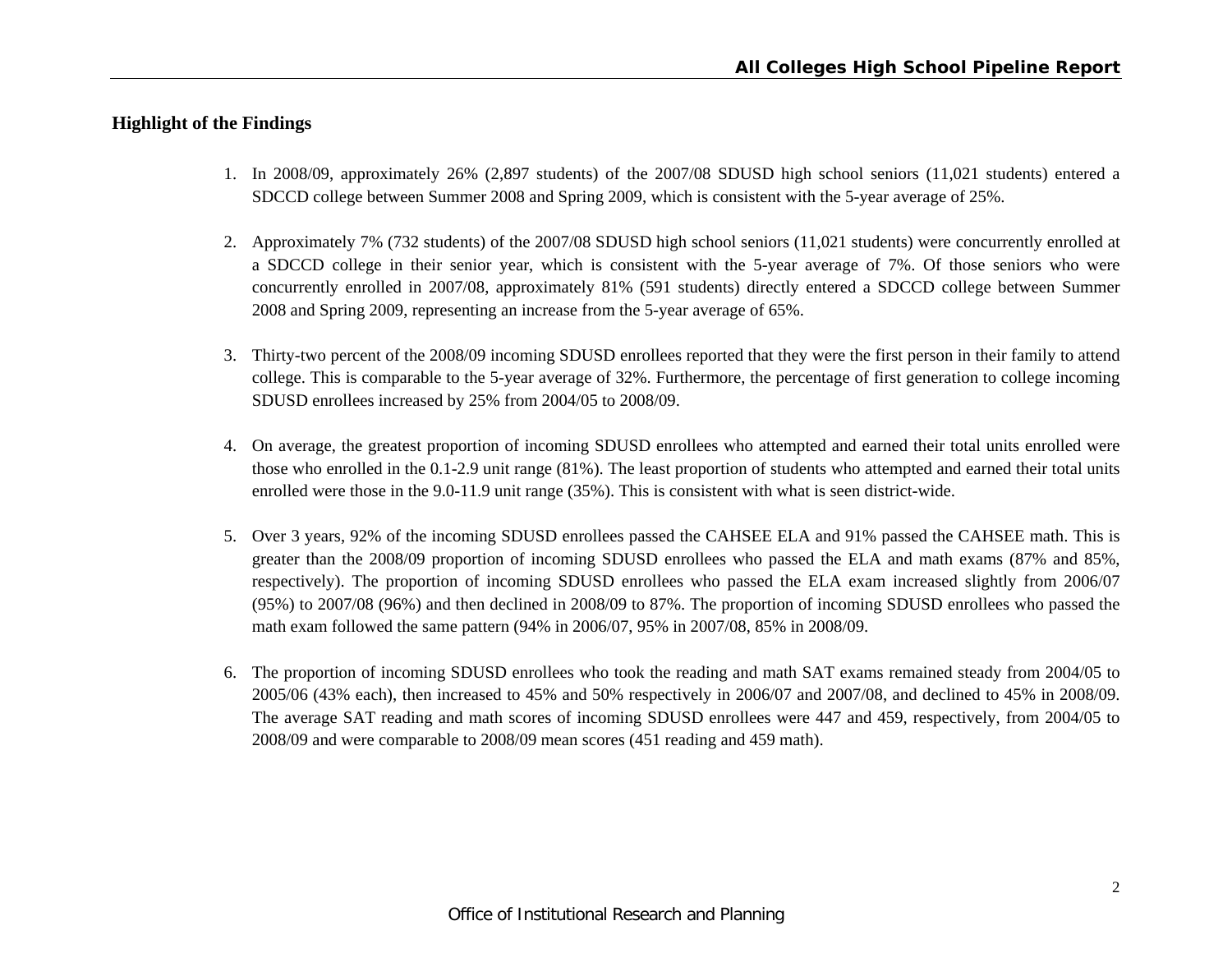- 7. Thirty-one percent of the incoming SDUSD enrollees on average completed their A to G requirements across the 5 years being reported. This is comparable to the 2008/09 incoming SDUSD enrollees who completed their A to G requirements (32%).
- 8. On a 5-year average, 85% of incoming SDUSD enrollees successfully graduated from high school and 15% did not receive a diploma. There is no difference between the 5-year average and the 2008/09 average.
- 9. Overall, students who had higher SAT scores placed higher in reading, writing and math. Similarly, those students who received a high school diploma placed higher than those who did not. There was no evidence that students who met the A to G requirements placed higher than those who did not.
- 10. From 2004/05 to 2008/09, the retention rates of students who met the A to G requirements were 5% to 11% higher than students who did not meet the A to G requirements. Likewise, from 2004/05 to 2008/09, the retention rates of students who earned honors diplomas were 7% to 8% higher than those students who earned standard diplomas and the retention rates of students who earned standard diplomas were 10% to 13% higher than those students who did not earn a diploma.
- 11. From 2004/05 to 2008/09, the success rates of students who scored in the highest SAT score range (1011-1600) were 7% to 16% higher than the success rates of students who scored in the mid-level SAT score range (771-1010) and the success rates of students who scored in the mid-level SAT score range (771-1010) were 4% to 10% higher than the success rates of students who scored in the lowest SAT score range (400-770).
- 12. From 2004/05 to 2008/09, the mean term GPAs of students who earned honors diplomas were approximately 1 point higher (.9 to .98) than students who earned standard diplomas. Students who did not earn a diploma had slightly lower mean term GPAs by .14 to .47 points than students who earned a standard diploma across 5 years.
- 13. Among the Fall 2004, 2005, 2006, and 2007 incoming SDUSD enrollee cohorts, 3 in 4 students on average (77%) persisted to the following spring term, while on average, just over half (52%) of the incoming SDUSD enrollee 2004 to 2007 cohorts annually persisted through to their second fall term.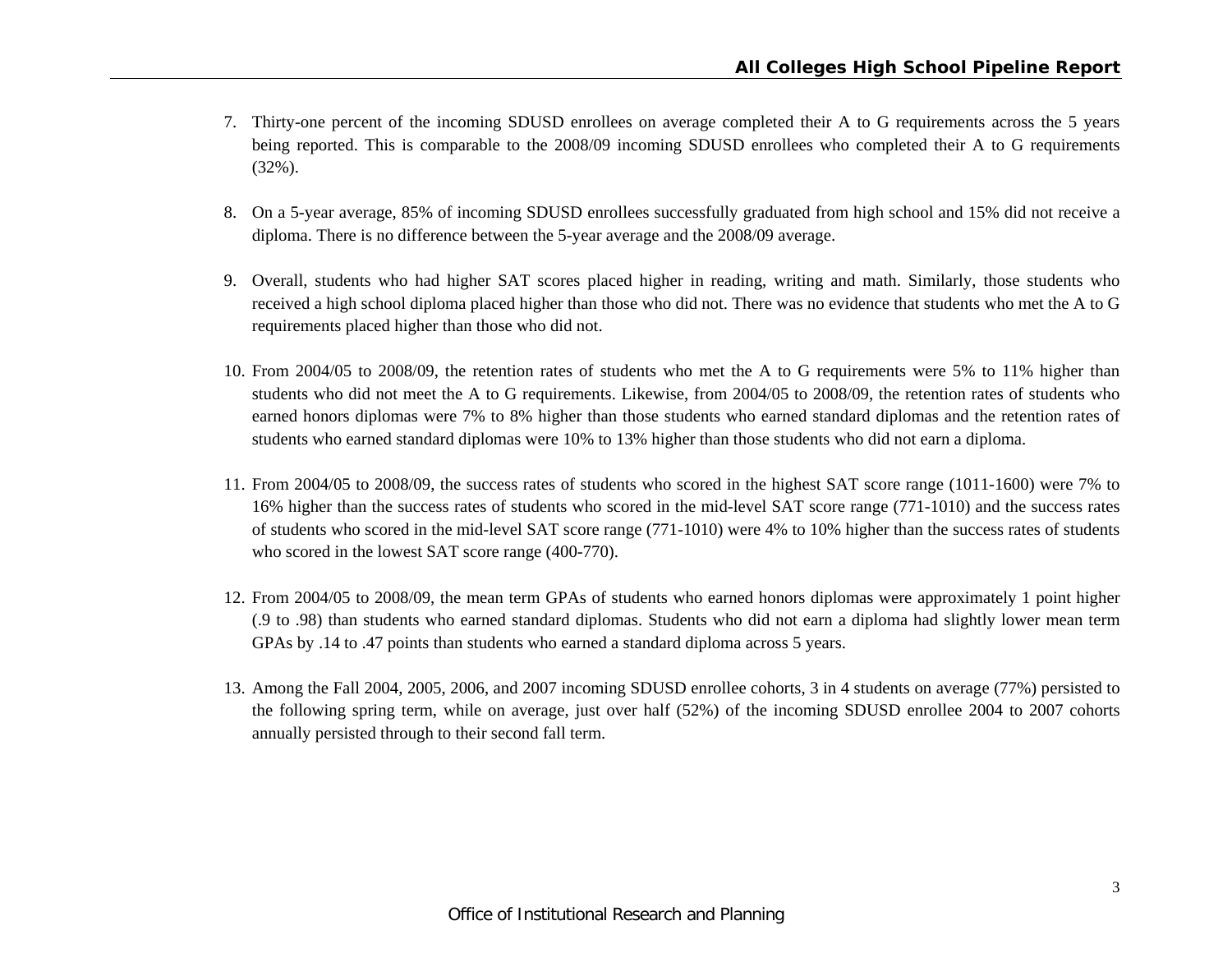- 14. Over 11 terms, 9% of the SDUSD enrollees who met the A to G requirements received a college award/certificate and 5% of students who did not meet the A to G requirements received a college award/certificate. Across 11 terms, a greater proportion of students who earned a high school honors diploma went on to earn a college award/certificate (10%) than did those who earned a standard high school diploma (6%) or did not earn a high school diploma.
- 15. Over 10 terms, 15% of students who met the A to G requirements transferred to a 4-year university and 9% of students who did not meet the A to G requirements transferred to a 4-year university. Across 10 terms, the transfer rates of students who earned honors diplomas were the highest (15%), followed by transfer rates of students who earned standard diplomas (11%). Students who did not earn a diploma had the lowest transfer rates across 10 terms.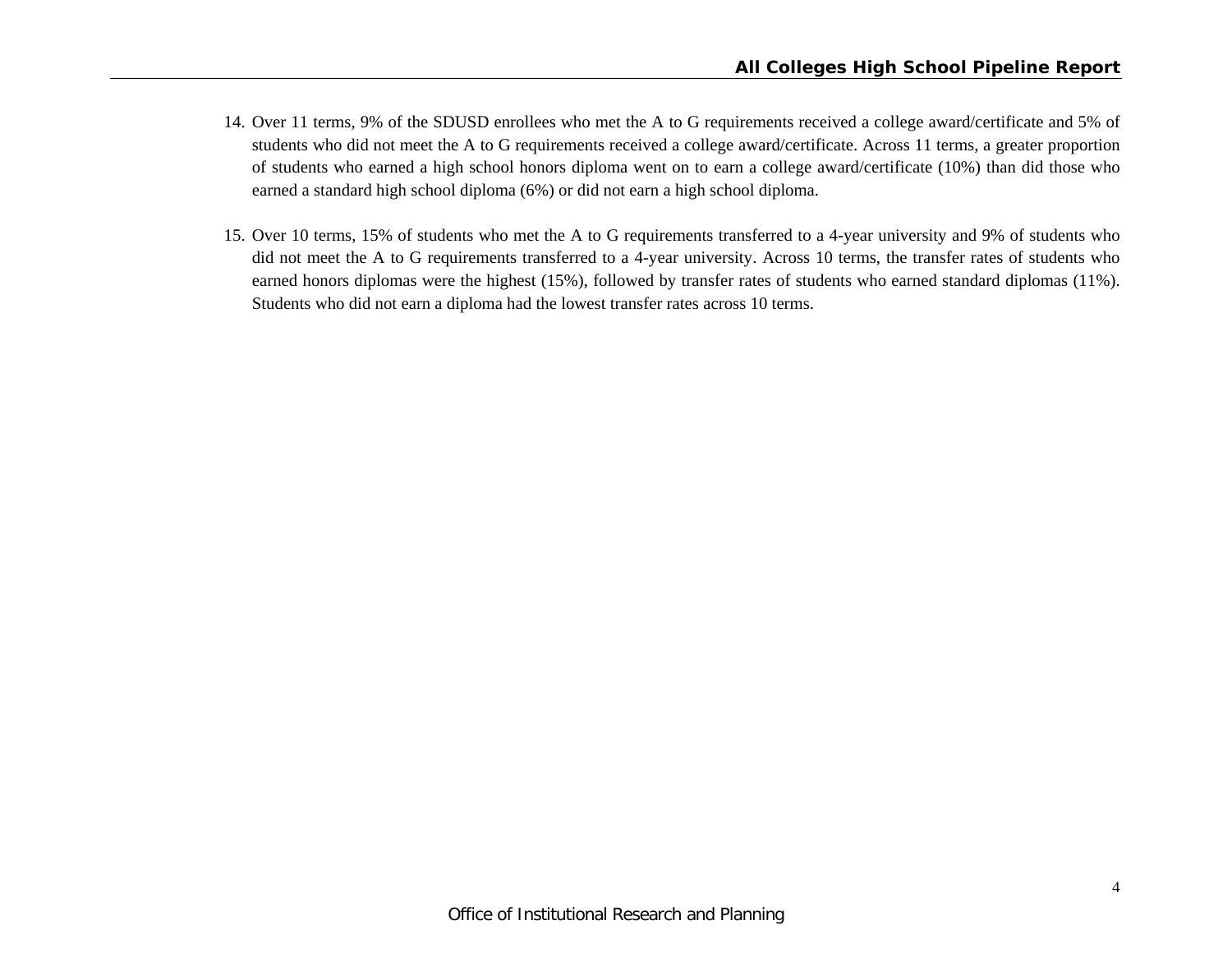#### **Introduction**

The Annual High School to Community College Pipeline Report provides the San Diego Community College District (SDCCD) community a comprehensive and descriptive analysis of recent high school seniors from the San Diego Unified School District (SDUSD) attending one of the district colleges. The report is part of a larger initiative to provide the colleges and the district with information for integrating plans and strategies that support student success and enrollment management. The report is intended to inform college and district decision-making, instructional programs and support services planning, and outreach and marketing.

The High School Pipeline report series comprises four reports: 1) All Colleges, 2) City College/ECC, 3) Mesa College, and 4) Miramar College. Each report contains five chapters that focus on SDUSD students who have enrolled at a SDCCD college within one year of their senior year. Figure 1 depicts the flow of the pipeline as presented in the first five chapters. Chapter 1 focuses on SDUSD seniors' entry into a SDCCD college and provides a descriptive profile of the incoming enrollees from SDUSD, including demographic characteristics and college placement. Chapter 2 describes the general preparation of incoming enrollees from SDUSD. Chapter 3 describes the placement of incoming enrollees from SDUSD. First-term performance of the incoming enrollees from SDUSD is reported in Chapter 4. Finally, Chapter 5 presents a longitudinal study of performance outcomes among the fall enrollees from SDUSD.

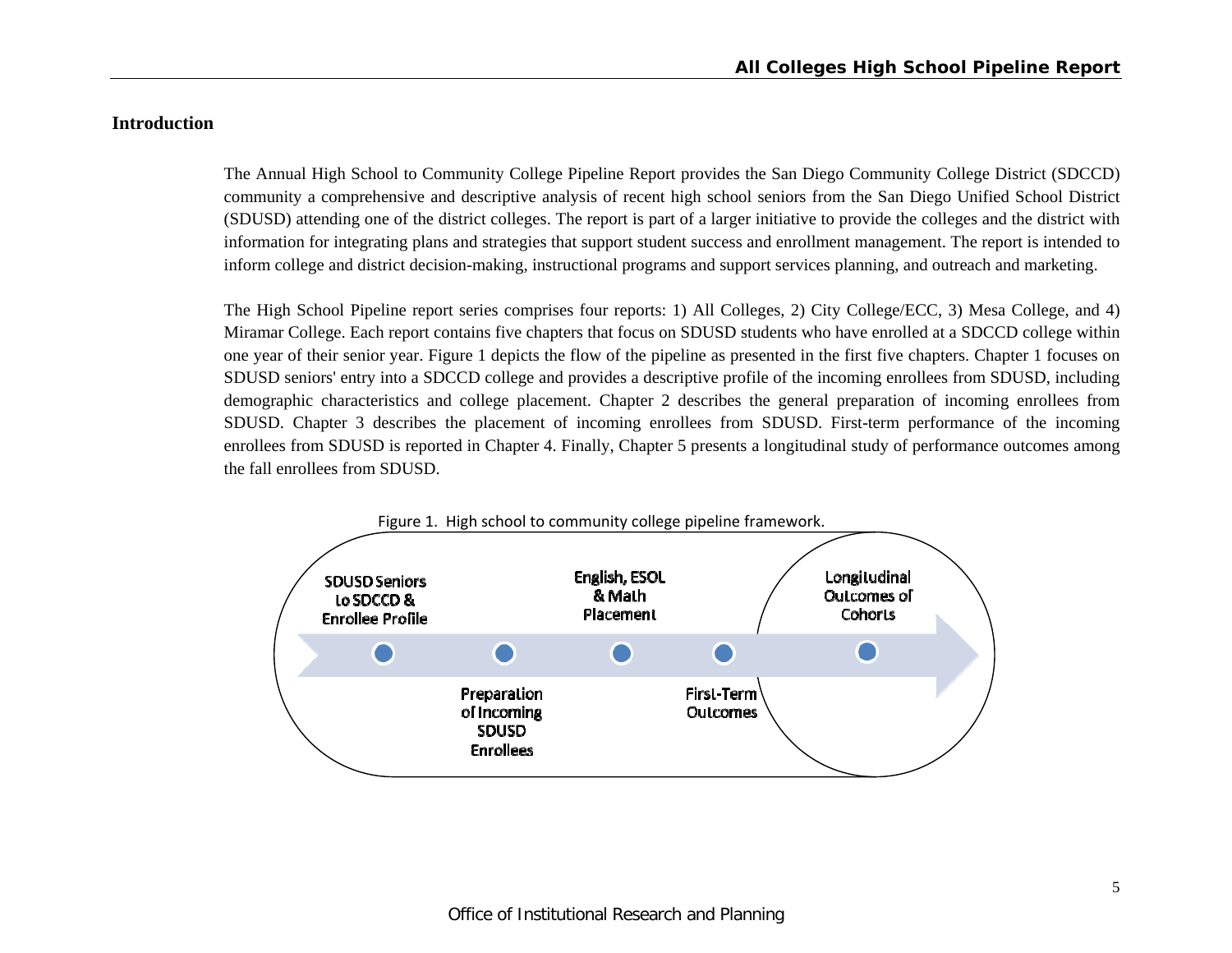#### **Population of Interest**

*Incoming enrollees from SDUSD:* This population (referred to as *enrollees* in tables and charts), is defined as students who were seniors at a SDUSD high school in the years 2003/04, 2004/05, 2005/06, or 2007/08 and who subsequently enrolled at a SDCCD college within one year of senior status. Included were first-time students as well as students who previously took a course at a SDCCD college while enrolled at a SDUSD high school (previously concurred students). A list of seniors was provided by SDUSD and matched to SDCCD's student database using the following three criteria: (1) the student was classified as a senior and attended a SDUSD high school in the reporting years, (2) the student reported on their SDCCD application that they were not currently enrolled in high school, and (3) the student enrolled in at least one course as of census within one year of SDUSD senior status. Note that students were matched between databases by name and birth date. While a 100% match between databases was not possible, most students were matched, thus providing a representative group of students for the study.

#### **Disaggregated Subgroups**

*SAT Score Range:* Incoming enrollees from SDUSD who took both the reading and math Scholastic Aptitude Tests (SAT) in high school were disaggregated into subgroups by score. Each student's highest reading and math SAT scores were summed to provide a total SAT score. (Note that as of March 2005 students were also required to take a Writing exam. Due to the scope of the years of interest in this study, writing scores were excluded from the total SAT score.) Based on incoming enrollees' mean SAT scores and the distribution of students by SAT scores, 3 disaggregated subgroups of scores were created: group 1, 400-770; group 2, 771- 1010; and group 3, 1011-1600. A comparison of student characteristics and outcomes within each group is provided in Chapters 3 to 6.

*A to G Completion:* To satisfy the basic entrance requirements for the California State University and University of California Systems, students must complete a number of courses that fit into specified subject areas, also known as the "A to G" subjects or requirements. The academic requirements are: (a) two years of history/social science, (b) four years of English, (c) three years of college preparatory mathematics, (d) two years of laboratory science, (e) two years of a language other than English, (f) one year of visual and performing arts, and (g) one year of college preparatory electives. As a measurement of preparation, incoming enrollees from SDUSD were disaggregated into the following subgroups based on their A to G completion status: group 1 did not meet A to G requirements, and group 2 met A to G requirements. A comparison of student characteristics and outcomes within each group is provided in Chapters 3 to 6.

*Diploma Conferred:* Incoming enrollees from SDUSD were disaggregated into three subgroups based on their high school diploma graduating document: group 1 included students who did not receive a diploma, group 2 included students who received a standard diploma, and group 3 included students who received an honors diploma.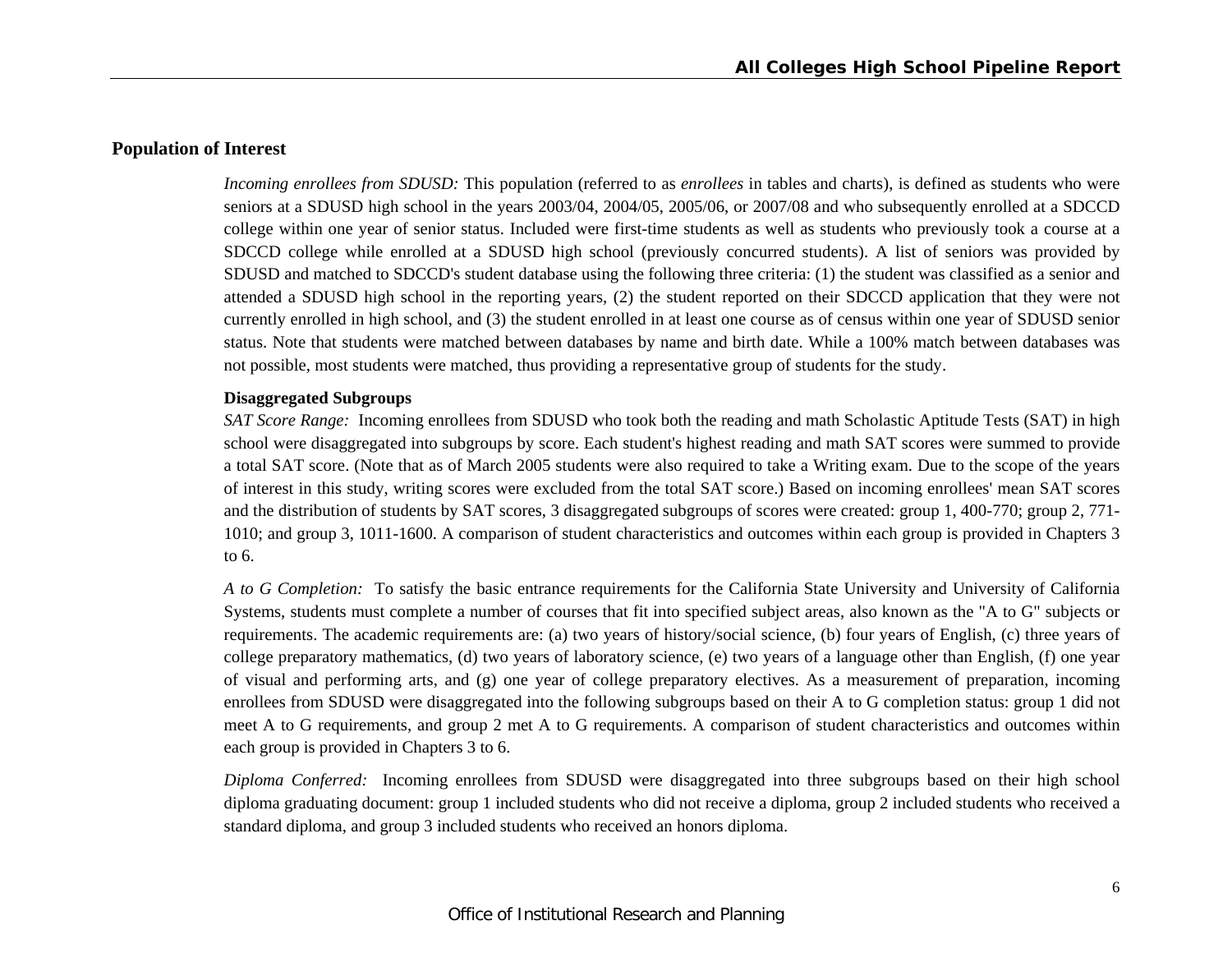# **Operational Definitions**

#### **Annual Persistence Rate**

The percentage of incoming SDUSD enrollees in their first fall term enrolled at a SDCCD college after SDUSD senior status who received a grade notation of A, B, C, D, F, CR, NC, I or RD and who enrolled in at least one course in the subsequent spring and fall terms and received a grade notation of A, B, C, D, F, CR, NC, I or RD in each term.

#### **Direct Enrollment**

The first summer, fall or spring term a student is enrolled at a SDCCD college after SDUSD senior status.

#### **Headcount**

The number of incoming SDUSD enrollees who enroll in at least one course as of the course designated census day (excludes Drops and Never Attends but includes Withdrawals). This is an unduplicated count of students. Students are measured in the first summer, fall or spring term enrolled at a SDCCD college after SDUSD senior status.

#### **Incoming Enrollees from SDUSD**

Students who were seniors at a SDUSD high school in the years 2003/04, 2004/05, 2005/06, and 2007/08 and who subsequently enrolled at a SDCCD college within one year of senior status. Included are first-time students as well as students who previously took a course at a SDCCD college while enrolled at a SDUSD high school.

#### **Retention Rate**

The percentage of incoming SDUSD enrollees who complete a course with a grade of A, B, C, D, F, CR, NC, I or RD out of total census enrollments. Students are measured in the first summer, fall or spring term enrolled at a SDCCD college after SDUSD senior status. (Note: Tutoring classes are included).

#### **Success Rate**

The percentage of incoming SDUSD enrollees who complete a course with a grade of A, B, C, or CR out of total census enrollments. Students are measured in the first summer, fall or spring term enrolled at a SDCCD college after SDUSD senior status. (Note: Tutoring courses are excluded).

#### **Term Persistence Rate**

The percentage of incoming SDUSD enrollees in their first fall term enrolled at a SDCCD college after SDUSD senior status who received a grade notation of A, B, C, D, F, CR, NC, I or RD and who enrolled in at least one course in the subsequent spring term and received a grade notation of A, B, C, D, F, CR, NC, I or RD.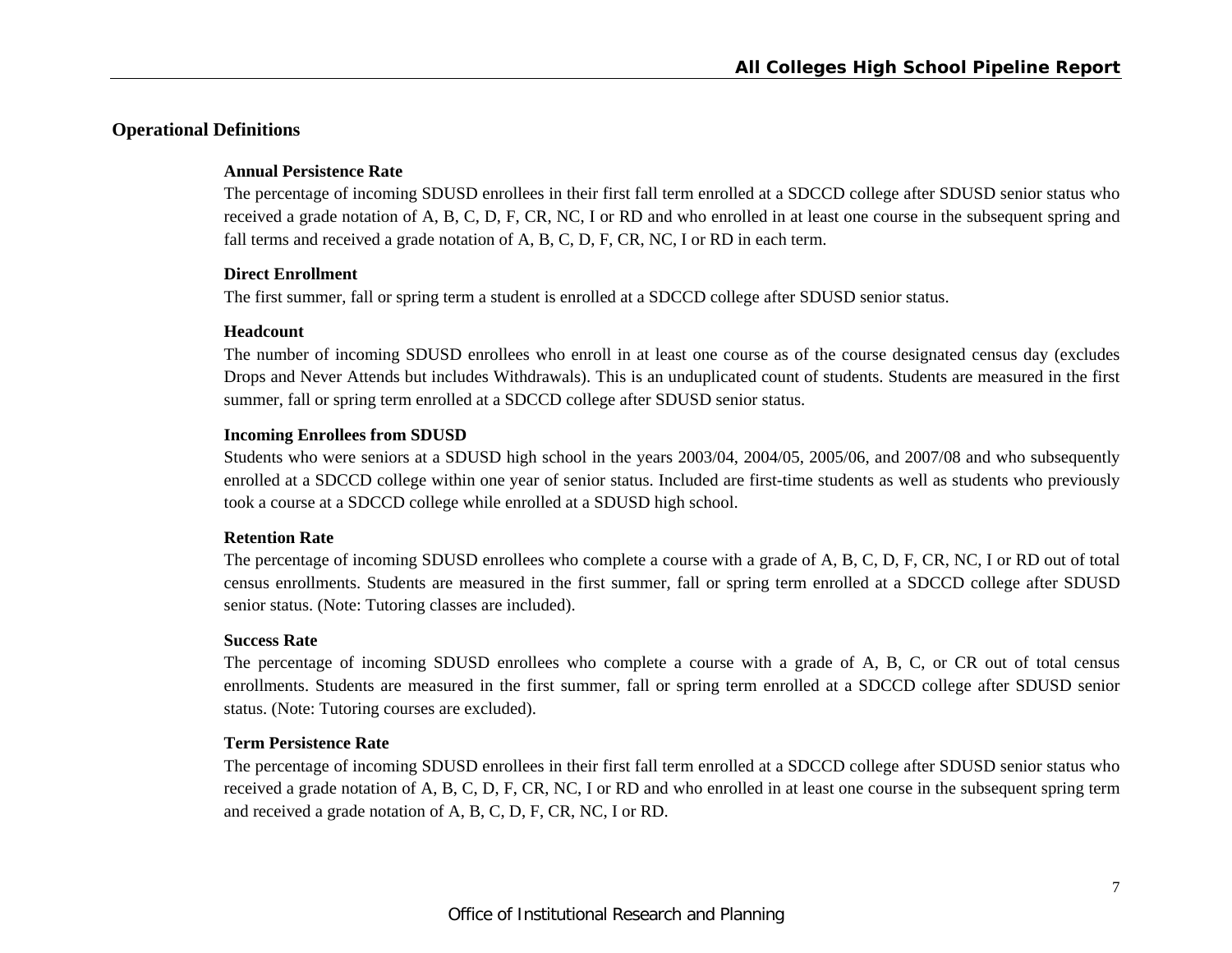# **Chapter 1: Entering the Community College Pipeline**

**SDUSD** High Schools

Point Loma City Preuss School UCSD Mesa

San Diego City SCPA City Scripps Ranch Miramar Serra Mesa Trace Miramar

University City Miramar

Twain

This chapter describes different aspects of the enrollment patterns of San Diego Unified School District (SDUSD) high school students enrolled at a SDCCD college and provides a profile of the entering students. In each table, San Diego Unified High School student enrollment is disaggregated by high school (see Table 1). Section 1.1 describes all SDUSD seniors who directly enrolled at a SDCCD college from 2004/05 to 2008/09 (*incoming SDUSD enrollees*). A subset of the direct enrollees, SDUSD students who had previously attended a San Diego Community College while in high school and directly enrolled at a SDCCD college after senior status (*previously concurrent enrollees*), is described in Section 1.2.

| <b>SDUSD HIRII SCHOOIS</b>         | COTTERS SETVICE ATECT |
|------------------------------------|-----------------------|
| Audeo                              | Miramar               |
| <b>Charter School of San Diego</b> | Miramar               |
| Clairemont                         | <b>Mesa</b>           |
| Cortez Hill                        | City                  |
| Crawford                           | City                  |
| Garfield                           | City                  |
| <b>Gompers</b>                     | City                  |
| Henry                              | Mesa                  |
| High Tech High                     | City                  |
| Hoover                             | City                  |
| Kearny                             | <b>Mesa</b>           |
| La Jolla                           | <b>Mesa</b>           |
| <b>LCI Instruction</b>             | <b>Mesa</b>           |
| Madison                            | <b>Mesa</b>           |
| Mira Mesa                          | Miramar               |
| <b>Mission Bay</b>                 | <b>Mesa</b>           |
| <b>Morse</b>                       | City                  |
| Non-public Schools                 | multiple colleges     |
| Other                              | multiple colleges     |

Table 1. San Diego Unified High Schools Reported

**High Schools College Service Area**

had 50 or fewer students for one entry year. Note. The 'other' category includes high schools that

Mesa

Mesa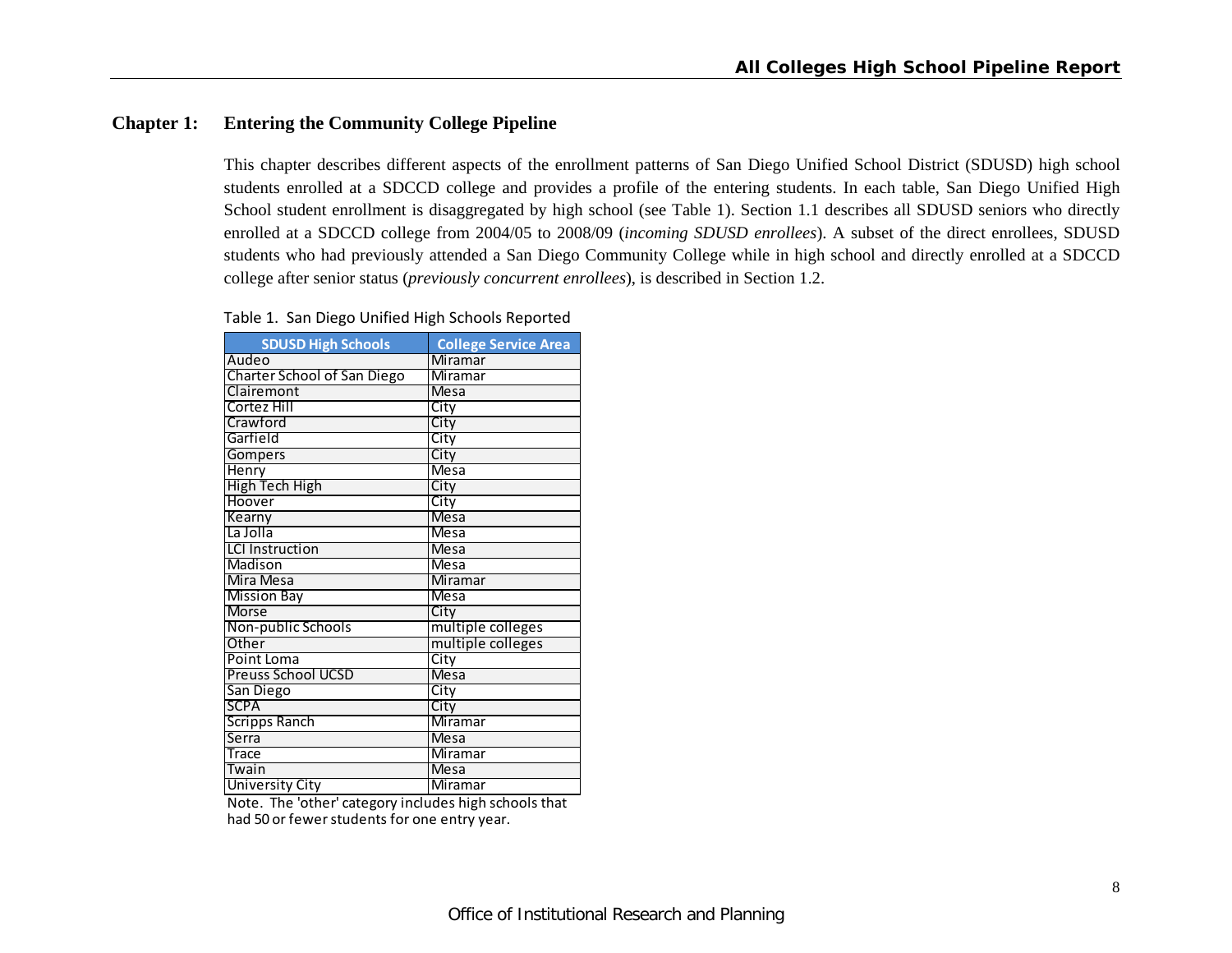# *Section 1.1: Headcount of Incoming SDUSD Students*

#### Headcount of Direct Incoming SDUSD Students

- In 2008/09, approximately 26% (2,897 students) of the 2007/08 SDUSD high school seniors (11,021 students) entered a SDCCD college between Summer 2008 and Spring 2009 (see Table 2). This is comparable to the 5-year average of 25%.
- The average percentage of incoming SDUSD enrollees in 2008/09 ranged from 1% (LCI Instruction) to 52% (Kearney; see Table 2).
- From 2004/05 to 2008/09, the percentage change in the number of SDUSD seniors increased by 15% and the percentage change in the number of incoming SDUSD enrollees increased by 19% (see Table 2).

Headcount of Students who Concurrently Attended SDUSD and a SDCCD College in Their Senior Year

- Approximately 7% (732 students) of the 2007/08 SDUSD high school seniors (11,021 students) were concurrently enrolled at a SDCCD college in their senior year (see Table 2 and 3). This equal to the 5-year average of 7%.
- On average, from 2004/05 to 2008/09 the percentage change in the number of SDUSD concurrently enrolled seniors increased by 25% (see Table 3).

Headcount of Incoming SDSUSD Enrollees who Previously had Attended SDUSD and a SDCCD College in Their Senior Year

- Approximately 81% (591 students) of the 2007/08 SDUSD concurrently enrolled seniors (732 students) directly entered a SDCCD college between Summer 2008 and Spring 2009 (see Table 3). This represents an increase from the 5-year average of 65%.
- In 2008/09, the percentage of incoming SDUSD enrollees who had been concurrent students in their senior year ranged from 45% (Crawford) to 100% (Henry, High Tech High, La Jolla, Morse, non-public schools, schools classified as 'Other', Point Loma, SCPA and University City; see Table 3). Note the small number of students in some categories when comparing percentages.
- From 2004/05 to 2008/09, the percentage change in the number of incoming SDUSD enrollees who previously had been concurrent students increased by 77% (see Table 3).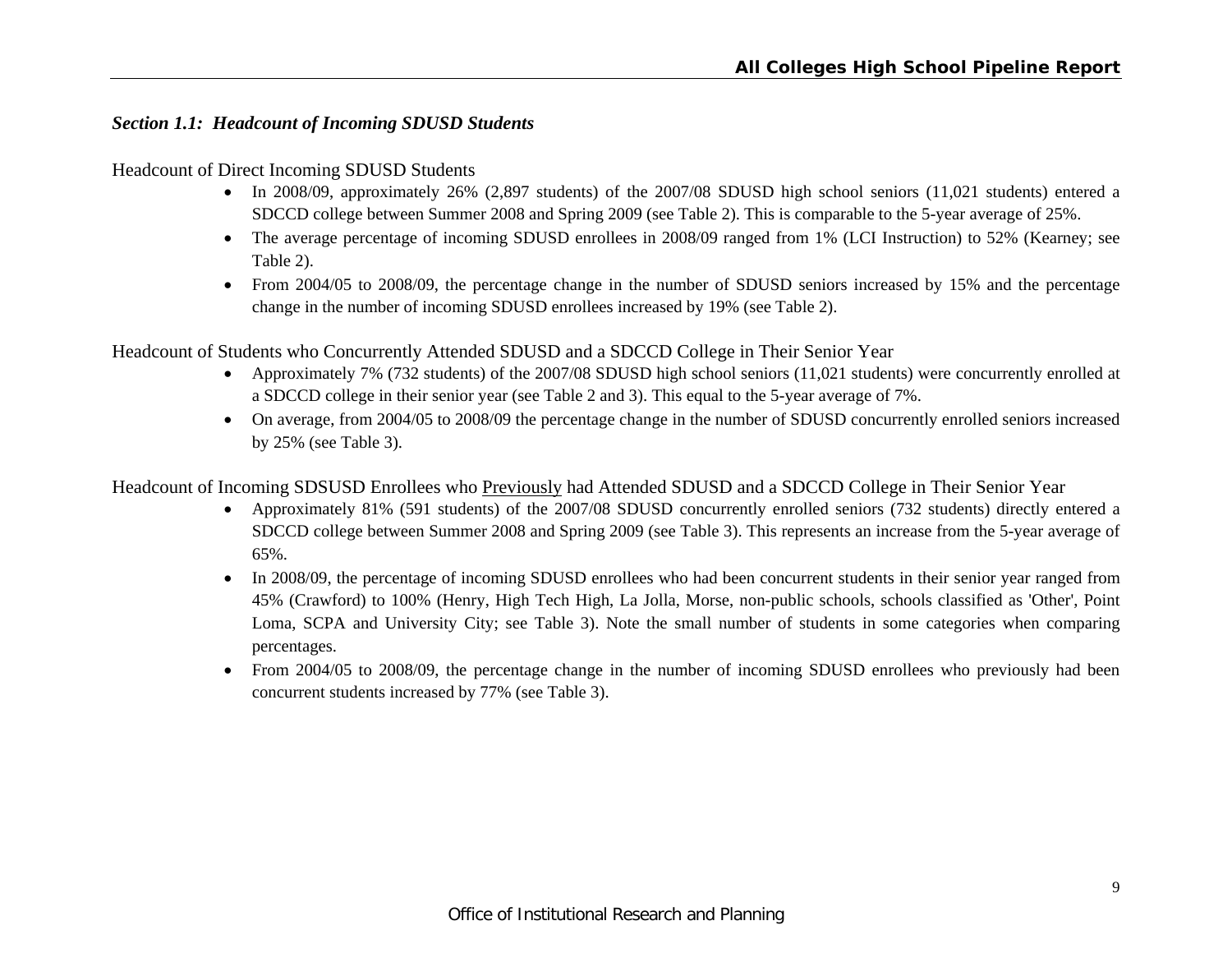#### Table 2. SDCCD Direct Incoming Enrollees from SDUSD

|                           |                |                  |                  |                |                  |                  |                |                  |                  |                |                |                  |                |                  |                  | 2003/04-       |                 |                  |
|---------------------------|----------------|------------------|------------------|----------------|------------------|------------------|----------------|------------------|------------------|----------------|----------------|------------------|----------------|------------------|------------------|----------------|-----------------|------------------|
|                           | 2003/04        |                  |                  | 2004/05        |                  |                  | 2005/06        |                  |                  | 2006/07        |                |                  | 2007/08        |                  |                  | 2007/08        | 2004/05-        | 2004/05-         |
|                           | <b>SDUSD</b>   | 2004/05          | 2004/05          | <b>SDUSD</b>   | 2005/06          | 2005/06          | <b>SDUSD</b>   | 2006/07          | 2006/07          | <b>SDUSD</b>   | 2007/08        | 2007/08          | <b>SDUSD</b>   | 2008/09          | 2008/09          | <b>SDUSD</b>   | 2008/09         | 2008/09          |
| <b>SDUSD High Schools</b> | <b>Seniors</b> | <b>Enrollees</b> | <b>Enrollees</b> | <b>Seniors</b> | <b>Enrollees</b> | <b>Enrollees</b> | <b>Seniors</b> | <b>Enrollees</b> | <b>Enrollees</b> | <b>Seniors</b> | Enrollees      | <b>Enrollees</b> | <b>Seniors</b> | <b>Enrollees</b> | <b>Enrollees</b> | <b>Seniors</b> | Enrollees       | <b>Enrollees</b> |
|                           | N              | N.               | %                | N              | N                | %                | N              | N                | %                | N              | N <sub>1</sub> | %                | N.             | N                | %                |                | 5-Year % Change | 5-Year           |
|                           |                |                  |                  |                |                  |                  |                |                  |                  |                |                |                  |                |                  |                  |                |                 | Average          |
| Audeo                     | 68             | 19               | 13%              | 81             | 11               | 14%              | 106            | 15               | 14%              | 138            | 26             | 19%              | 204            | 31               | 15%              | 200%           | 244%            | 15%              |
| Charter School of         | 621            | 76               | 12%              | 601            | 101              | 17%              | 682            | 99               | 15%              | 782            | 102            | 13%              | 987            | 165              | 17%              | 59%            | 117%            | 15%              |
| San Diego                 |                |                  |                  |                |                  |                  |                |                  |                  |                |                |                  |                |                  |                  |                |                 |                  |
| Clairemont                | 271            | 115              | 42%              | 277            | 114              | 41%              | 280            | 120              | 43%              | 287            | 140            | 49%              | 282            | 139              | 49%              | 4%             | 21%             | 45%              |
| Cortez Hill               | 19             | l3               | 16%              | 35             | 11               | 31%              | 38             | 11               | 29%              | 48             | 19             | 19%              | 50             | 15               | 30%              | 163%           | 400%            | 26%              |
| Crawford                  | 500            | 113              | 23%              | 601            | 96               | 16%              | 551            | 112              | 20%              | 568            | 104            | 18%              | 566            | 120              | 21%              | 13%            | 6%              | 20%              |
| Garfield                  | 572            | 83               | 15%              | 503            | 75               | 15%              | 619            | 82               | 13%              | 636            | 190            | 14%              | 539            | 79               | 15%              | $-6%$          | $-5%$           | 14%              |
| Gompers                   | 136            | 28               | 21%              | 127            | 23               | 18%              | 125            | 34               | 27%              | 148            | 44             | 30%              | $\overline{0}$ | $\overline{0}$   |                  | $-100%$        | $-100%$         | 24%              |
| Henry                     | 453            | 68               | 15%              | 497            | 66               | 13%              | 494            | 61               | 12%              | 492            | 95             | 19%              | 489            | 82               | 17%              | 8%             | 21%             | 15%              |
| High Tech High            | 114            | 35               | 31%              | 84             | 15               | 18%              | 116            | 34               | 29%              | 194            | 52             | 27%              | 280            | 73               | 26%              | 146%           | 109%            | 27%              |
| Hoover                    | 404            | 122              | 30%              | 464            | 133              | 29%              | 420            | 135              | 32%              | 455            | 132            | 29%              | 445            | 120              | 27%              | 10%            | $-2%$           | 29%              |
| Kearny                    | 319            | 143              | 45%              | 338            | 145              | 43%              | 320            | 125              | 39%              | 323            | 151            | 47%              | 348            | 181              | 52%              | 9%             | 27%             | 45%              |
| La Jolla                  | 390            | 96               | 25%              | 361            | 81               | 22%              | 391            | 94               | 24%              | 373            | 103            | 28%              | 373            | 90               | 24%              | $-4%$          | $-6%$           | 25%              |
| <b>LCI Instruction</b>    | 70             | I1               | 1%               | 71             | $\mathbf{1}$     | 1%               | 103            | $\mathbf{1}$     | 1%               | 98             | $\mathbf{1}$   | 1%               | 124            | $\mathbf{1}$     | 1%               | 77%            | 0%              | 1%               |
| Madison                   | 596            | 174              | 29%              | 544            | 172              | 32%              | 569            | 166              | 29%              | 497            | 176            | 35%              | 497            | 187              | 38%              | $-17%$         | 7%              | 32%              |
| Mira Mesa                 | 960            | 304              | 32%              | 825            | 327              | 40%              | 811            | 298              | 37%              | 767            | 291            | 38%              | 732            | 299              | 41%              | $-24%$         | $-2%$           | 37%              |
| <b>Mission Bay</b>        | 320            | 109              | 34%              | 321            | 112              | 35%              | 288            | 111              | 39%              | 299            | 124            | 41%              | 320            | 116              | 36%              | 0%             | 6%              | 37%              |
| Morse                     | 697            | 122              | 18%              | 889            | 121              | 14%              | 654            | 120              | 18%              | 540            | 104            | 19%              | 548            | 89               | 16%              | $-21%$         | $-27%$          | 17%              |
| Non-public Schools        | 89             | 17               | 8%               | 96             | 8                | 8%               | 128            | 14               | 11%              | 69             | 5              | 7%               | 95             | 10               | 11%              | 7%             | 43%             | 9%               |
| Other                     | 176            | 27               | 15%              | 116            | 18               | 16%              | 191            | 24               | 13%              | 163            | 26             | 16%              | 470            | 95               | 20%              | 167%           | 252%            | 17%              |
| Point Loma                | 398            | 133              | 33%              | 430            | 122              | 28%              | 369            | 122              | 33%              | 349            | 129            | 37%              | 436            | 175              | 40%              | 10%            | 32%             | 34%              |
| Preuss School UCSD 56     |                | 15               | 27%              | 75             | 11               | 15%              | 87             | 21               | 24%              | 78             | 18             | 23%              | 97             | 21               | 22%              | 73%            | 40%             | 22%              |
| San Diego                 | 473            | 167              | 35%              | 483            | 155              | 32%              | 491            | 161              | 33%              | 524            | 148            | 28%              | 565            | 192              | 34%              | 19%            | 15%             | 32%              |
| <b>SCPA</b>               | 177            | 26               | 15%              | 181            | 56               | 31%              | 196            | 40               | 20%              | 186            | 45             | 24%              | 174            | 41               | 24%              | $-2%$          | 58%             | 23%              |
| Scripps Ranch             | 486            | 175              | 36%              | 486            | 145              | 30%              | 514            | 153              | 30%              | 522            | 152            | 29%              | 500            | 174              | 35%              | 3%             | $-1%$           | 32%              |
| Serra                     | 368            | 112              | 30%              | 354            | 86               | 24%              | 361            | 126              | 35%              | 393            | 152            | 39%              | 430            | 157              | 37%              | 17%            | 40%             | 33%              |
| Trace                     | 291            | 10               | 3%               | 321            | $\overline{7}$   | 2%               | 419            | 9                | 2%               | 738            | 30             | 4%               | 694            | 28               | 4%               | 138%           | 180%            | 3%               |
| Twain                     | 146            | 19               | 13%              | 200            | 30               | 15%              | 216            | 54               | 25%              | 378            | 63             | 17%              | 326            | 53               | 16%              | 123%           | 179%            | 17%              |
| University City           | 431            | 141              | 33%              | 426            | 123              | 29%              | 420            | 152              | 36%              | 413            | 130            | 31%              | 450            | 164              | 36%              | 4%             | 16%             | 33%              |
|                           | Total 9,601    | 2.433            | 25%              | 9,787          | 2,365            | 24%              | 9,959          | 2,494            | 25%              | 10.458         | 2,642          | 25%              | 11.021         | 2.897            | 26%              | 15%            | 19%             | 25%              |

Source: SDUSD Senior Data and SDCCD Information Systems

Note 1. The 'other' category includes high schools that had 50 or fewerstudents for one entry year.

Note 2. Students are unduplicated within each year.

Note 3. An asterisk denotes <sup>a</sup> value that cannot be computed.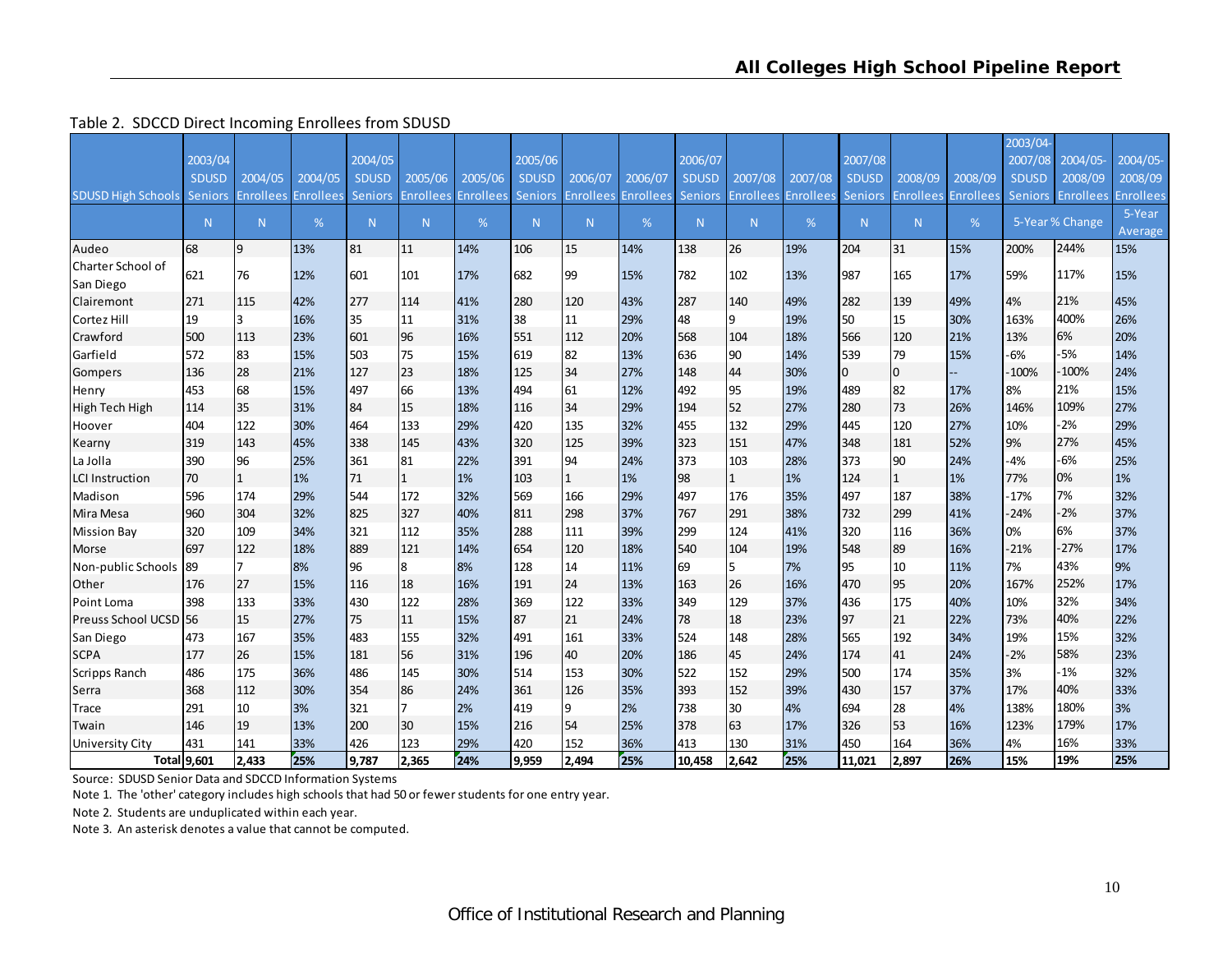|                                | 2003/04        |     | Previously       | 2004/05        |              | Previously       | 2005/06        |     | Previously       | 2006/07        |                | Previously       | 2007/08        |                  | Previously       | 2003/04-<br>2007/08 | 2004/05-<br>2008/09 | 2004/05-<br>2008/09 |
|--------------------------------|----------------|-----|------------------|----------------|--------------|------------------|----------------|-----|------------------|----------------|----------------|------------------|----------------|------------------|------------------|---------------------|---------------------|---------------------|
|                                | <b>SDUSD</b>   |     | Concurrent       | <b>SDUSD</b>   |              | Concurrent       | <b>SDUSD</b>   |     | Concurrent       | <b>SDUSD</b>   |                | Concurrent       | <b>SDUSD</b>   |                  | Concurrent       | <b>SDUSD</b>        | Previously          | Previously          |
|                                | Concurrent     |     | 2004/05          | Concurrent     |              | 2005/06          | Concurrent     |     | 2006/07          | Concurrent     |                | 2007/08          | Concurrent     |                  | 2008/09          | Concurrent l        | <b>Concurrent</b>   | Concurrent          |
| <b>SDUSD High Schools</b>      | Seniors        |     | <b>Enrollees</b> | <b>Seniors</b> |              | <b>Enrollees</b> | <b>Seniors</b> |     | <b>Enrollees</b> | Seniors        |                | <b>Enrollees</b> | <b>Seniors</b> |                  | <b>Enrollees</b> | Seniors             | Enrollees           | <b>Enrollees</b>    |
|                                | N              | N   | %                | N              | N.           | %                | N <sub>1</sub> | N.  | %                | N              | N <sub>1</sub> | %                | N              | N                | %                |                     | 5-Year % Change     | 5-Year<br>Average   |
| Audeo                          | $\overline{0}$ | lo. |                  | 1              | $\mathbf{1}$ | 100%             | $\overline{4}$ | 3   | 75%              | 5              | $\overline{4}$ | 80%              | 8              | 5                | 63%              |                     |                     | 72%                 |
| Charter School of<br>San Diego |                | I2  | 50%              | 10             | 10           | 100%             | 23             | 19  | 83%              | 28             | 17             | 61%              | 31             | 24               | 77%              | 675%                | 1100%               | 75%                 |
| Clairemont                     | 26             | 8   | 31%              | 24             | 13           | 54%              | 22             | 13  | 59%              | 58             | 47             | 81%              | 31             | 30               | 97%              | 19%                 | 275%                | 69%                 |
| Cortez Hill                    | 0              | Io  |                  | $\mathcal{P}$  | 12           | 100%             |                | 1   | 100%             | I0             | n.             |                  | $\Omega$       | $\overline{0}$   |                  |                     |                     | 100%                |
| Crawford                       | 44             | 26  | 59%              | 33             | 23           | 70%              | 32             | 17  | 53%              | 32             | 15             | 16%              | 29             | 13               | 45%              | -34%                | $-50%$              | 49%                 |
| Garfield                       | 62             | 41  | 66%              | 41             | 29           | 71%              | 98             | 53  | 54%              | 85             | 49             | 58%              | 53             | 41               | 77%              | -15%                | 0%                  | 63%                 |
| Gompers                        | 14             | l2  | 50%              |                | 1            | 100%             | $\overline{2}$ |     | 50%              | $\mathbf 0$    | $\Omega$       |                  | $\overline{0}$ | $\overline{0}$   |                  | $-100%$             | $-100%$             | 57%                 |
| Henry                          | 8              | 14  | 50%              | q              | l3           | 33%              | 10             | 5   | 50%              | 5              |                | 80%              | 15             | 15               | 100%             | 88%                 | 275%                | 66%                 |
| High Tech High                 | 11             | 14  | 36%              | 6              | 14           | 67%              | 6              | 4   | 67%              | 27             | 17             | 63%              | 14             | 14               | 100%             | 27%                 | 250%                | 67%                 |
| Hoover                         | 4              | l3  | 75%              | 4              | $\Delta$     | 100%             | 15             | 6   | 40%              | 9              |                | 56%              | 8              | 4                | 50%              | 100%                | 33%                 | 55%                 |
| Kearny                         | 65             | 51  | 78%              | 101            | 73           | 72%              | 105            | 82  | 78%              | 121            | 90             | 74%              | 128            | 109              | 85%              | 97%                 | 114%                | 78%                 |
| La Jolla                       | 57             | 16  | 28%              | 28             | 17           | 61%              | 37             | 15  | 41%              | 26             | 14             | 54%              | 11             | 11               | 100%             | $-81%$              | $-31%$              | 46%                 |
| <b>LCI Instruction</b>         | $\overline{0}$ | 0   |                  | $\Omega$       | 0            |                  |                | 0   | 0%               | 1              | $\Omega$       | 0%               | $\overline{0}$ | $\overline{0}$   |                  |                     |                     | 0%                  |
| Madison                        | 53             | 35  | 66%              | 43             | 31           | 72%              | 102            | 45  | 44%              | 89             | 58             | 65%              | 78             | 50               | 64%              | 47%                 | 43%                 | 60%                 |
| Mira Mesa                      | 51             | 35  | 69%              | 57             | 43           | 75%              | 136            | 83  | 61%              | 97             | 64             | 66%              | 61             | 42               | 69%              | 20%                 | 20%                 | 66%                 |
| <b>Mission Bay</b>             | 6              | l2  | 33%              | 8              | 17           | 88%              | 2              | 2   | 100%             | 12             | 10             | 83%              | 6              | 5                | 83%              | 0%                  | 150%                | 76%                 |
| Morse                          | 49             | 30  | 61%              | 35             | 22           | 63%              | 35             | 19  | 54%              | 22             | 18             | 82%              | 8              | $\boldsymbol{8}$ | 100%             | $-84%$              | $-73%$              | 65%                 |
| Non-public Schools             |                | I1  | 100%             |                | $\Omega$     |                  | 8              | 5   | 63%              | $\overline{2}$ |                | 100%             | 4              | 4                | 100%             | 300%                | 300%                | 80%                 |
| Other                          |                | 10  | 0%               | 4              | 1            | 25%              | 9              | 6   | 67%              | 9              | 6              | 67%              | 12             | 12               | 100%             | 500%                |                     | 69%                 |
| Point Loma                     | 17             | 19  | 53%              | 23             | 11           | 48%              | 40             | 23  | 58%              | 30             | 17             | 57%              | 45             | 45               | 100%             | 165%                | 400%                | 68%                 |
| Preuss School UCSD 2           |                | 1   | 50%              | l0             | l0           |                  |                | 1   | 100%             | 10             | $\Omega$       |                  | $\mathbf 0$    | $\overline{0}$   |                  | $-100%$             | $-100%$             | 67%                 |
| San Diego                      |                | 18  | 89%              | 29             | 20           | 69%              | 20             | 14  | 70%              | 19             | 17             | 89%              | 60             | 59               | 98%              | 567%                | 638%                | 86%                 |
| <b>SCPA</b>                    | 5              | 1   | 20%              | 4              | 13           | 75%              | $\overline{0}$ | 0   |                  | 9              |                | 56%              | $\overline{3}$ | $\overline{3}$   | 100%             | $-40%$              | 200%                | 57%                 |
| Scripps Ranch                  | 40             | 19  | 48%              | 35             | 13           | 37%              | 33             | 14  | 42%              | 36             | 15             | 42%              | 15             | 14               | 93%              | $-63%$              | $-26%$              | 47%                 |
| Serra                          | 35             | 22  | 63%              | 14             | 15           | 36%              | 27             | 16  | 59%              | 33             | 27             | 82%              | 24             | 23               | 96%              | $-31%$              | 5%                  | 70%                 |
| Trace                          | 0              | l0  |                  |                | I۵           |                  | 12             | 2   | 17%              | 14             | 10             | 71%              | 25             | 12               | 48%              |                     |                     | 47%                 |
| Twain                          | 0              | 10  |                  |                |              | 25%              | 45             | 19  | 42%              | 77             | 44             | 57%              | 50             | 35               | 70%              |                     |                     | 56%                 |
| University City                | 31             | 13  | 42%              | 19             |              | 37%              | 10             | 5   | 50%              | 10             | 6              | 60%              | 13             | 13               | 100%             | $-58%$              | 0%                  | 53%                 |
| Total 586                      |                | 333 | 57%              | <b>I</b> 535   | 344          | 64%              | 836            | 473 | 57%              | 856            | 551            | 64%              | 732            | 591              | 81%              | 25%                 | 77%                 | 65%                 |

Table 3. Students who Previously Concurrently Attended both SDUSD and at <sup>a</sup> SDCCD College

Source: SDUSD Senior Data and SDCCD Information Systems

Note 1. The 'other' category includes high schools that had 50 or fewerstudents for one entry year.

Note 2. Students are unduplicated within each year.

Note 3. An asterisk denotes <sup>a</sup> value that cannot be computed.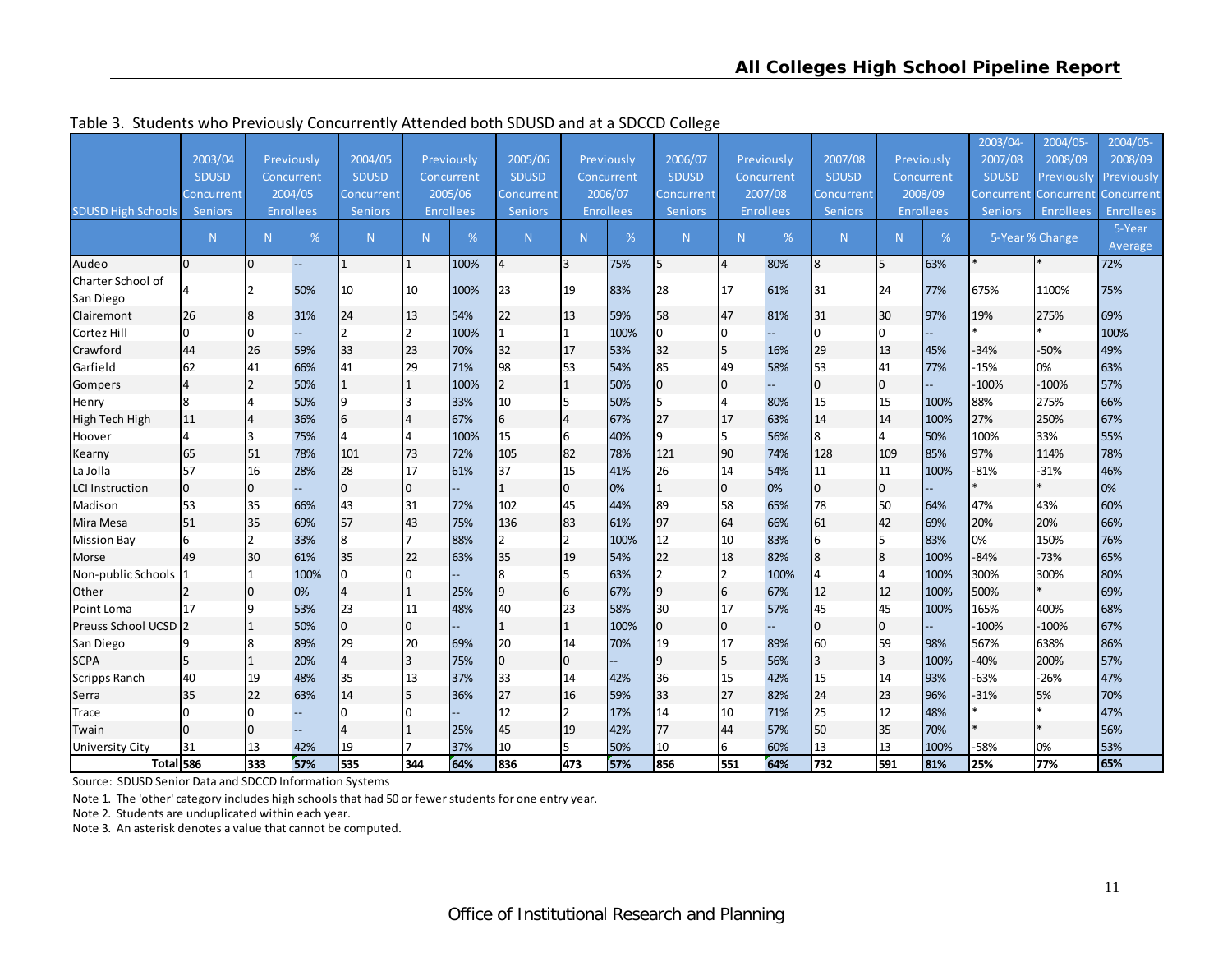#### *Section 1.2: Student Profile of Incoming SDUSD Students*

Table 4 shows the gender, ethnicity and first generation compositions of the incoming SDUSD enrollees from 2004/05 to 2008/09, as well as their educational goals. Table 5 shows the number of units attempted (in rows) by the number of units earned (in columns) across 5 years.

# Gender

 Females encompassed the same percentage of the incoming SDUSD enrollees in 2008/09 as males (50% each; see Table 4) and were comparable to the 5-year averages of 51% female and 48% male.

#### Ethnicity

- In terms of ethnic composition, in 2008/09, incoming SDUSD enrollees were 36% Latino, 22% White, 13% Asian/Pacific Islander, 12% African American, 8% Filipino, 3% reported 'Other' ethnicity, and 1% were American Indian (see Table 4). The percentage of Latino students was higher in 2008/09 (36%) compared to the 5-year average (32%).
- From 2004/05 to 2008/09, American Indian students had the largest positive percentage change (75% increase) while Asian/Pacific Islanders had the largest negative percentage change (7% decrease; see Table 4).

# First Generation Status

- Thirty-two percent of the 2008/09 incoming SDUSD enrollees reported that they were the first person in their family to attend college. This is comparable to the 5-year average of 32% (see Table 4).
- The percentage of first generation to college incoming SDUSD enrollees was higher in 2008/09 than in 2004/05, representing a 25% change from 2004/05 to 2008/09 (see Table 4).

# Educational Goal

• In 2008/09, the majority of incoming SDUSD enrollees cited transfer (either with or without their AA/AS) as their educational objective (43%; less than the 5-year average of 49%), followed by undecided (24%; less than the 5-year average of 27%) and concurrent student to meet 4-year requirements (16%; greater than the 5-year average of 6%; see Table 4).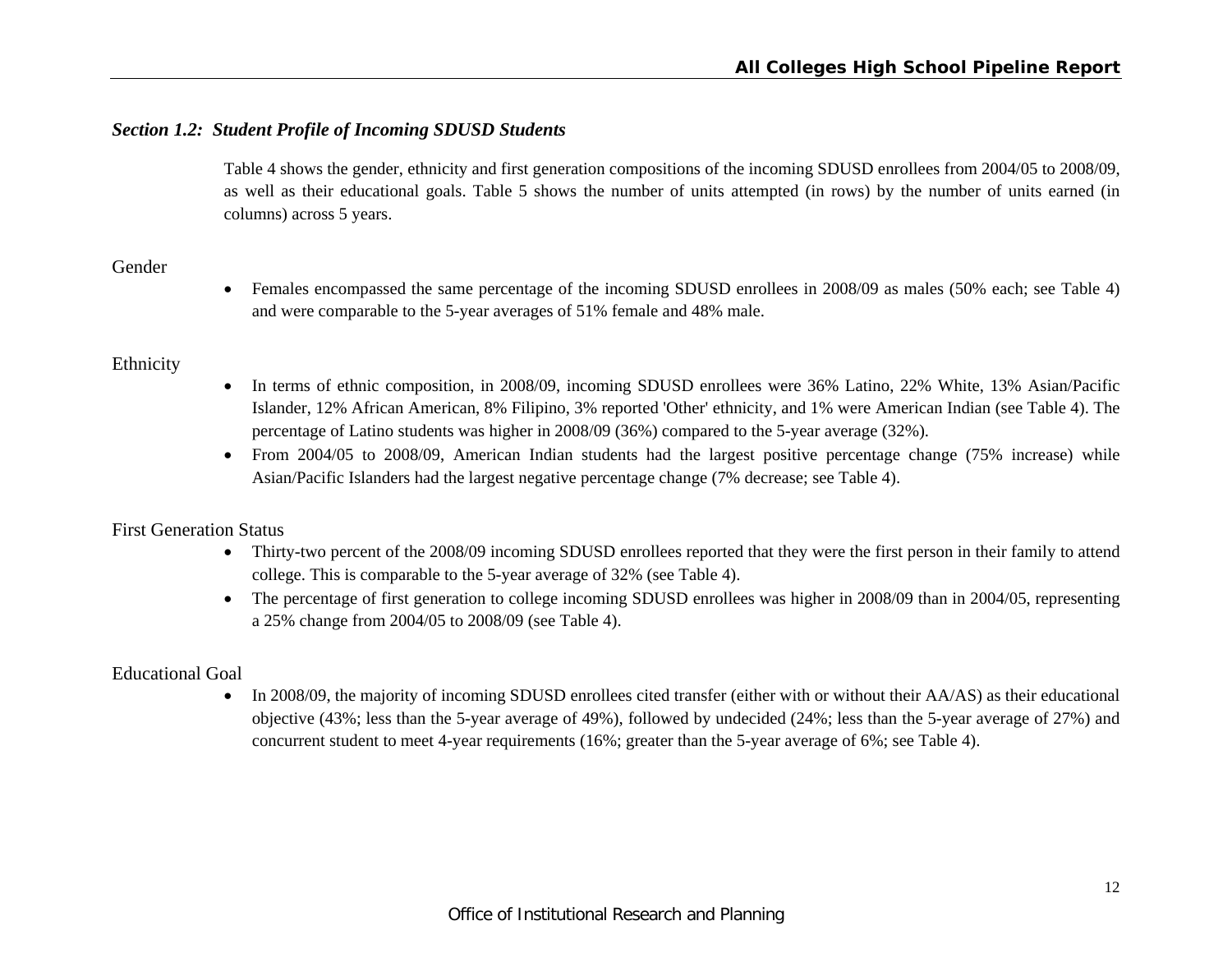$\bullet$  Note that from 2004/05 to 2008/09 the difference in the 5-year average and the percentage change may in part be due to the new concurrent student classification available to students on their application beginning in 2007/08 (see Table 4). For example, although transfer as an educational goal was lower in 2008/09 (43%) than in 2004/05 (54%), it was comparable to the previous year (45%). Although concurrent student status higher in 2008/09 (16%) than in 2004/05 (0%), it was just slightly up from the previous year (13%). Therefore, a more concise comparison would be between 2007/08 and 2008/09.

Units Attempted and Units Completed

- On average, the greatest proportion of incoming SDUSD enrollees who attempted and earned their total units enrolled were those who enrolled in the 0.1-2.9 unit range (81%; see Table 5). The least proportion of students who attempted and earned their total units enrolled were those in the 9.0-11.9 unit range (35%).
- $\bullet$  The number of students who attempted and earned between 9.0-11.9 units increased by 55% over the 5 years being reported (see Table 5). Furthermore, the number of students who attempted and earned between 0.1-2.9 units decreased by 69% over the same time period.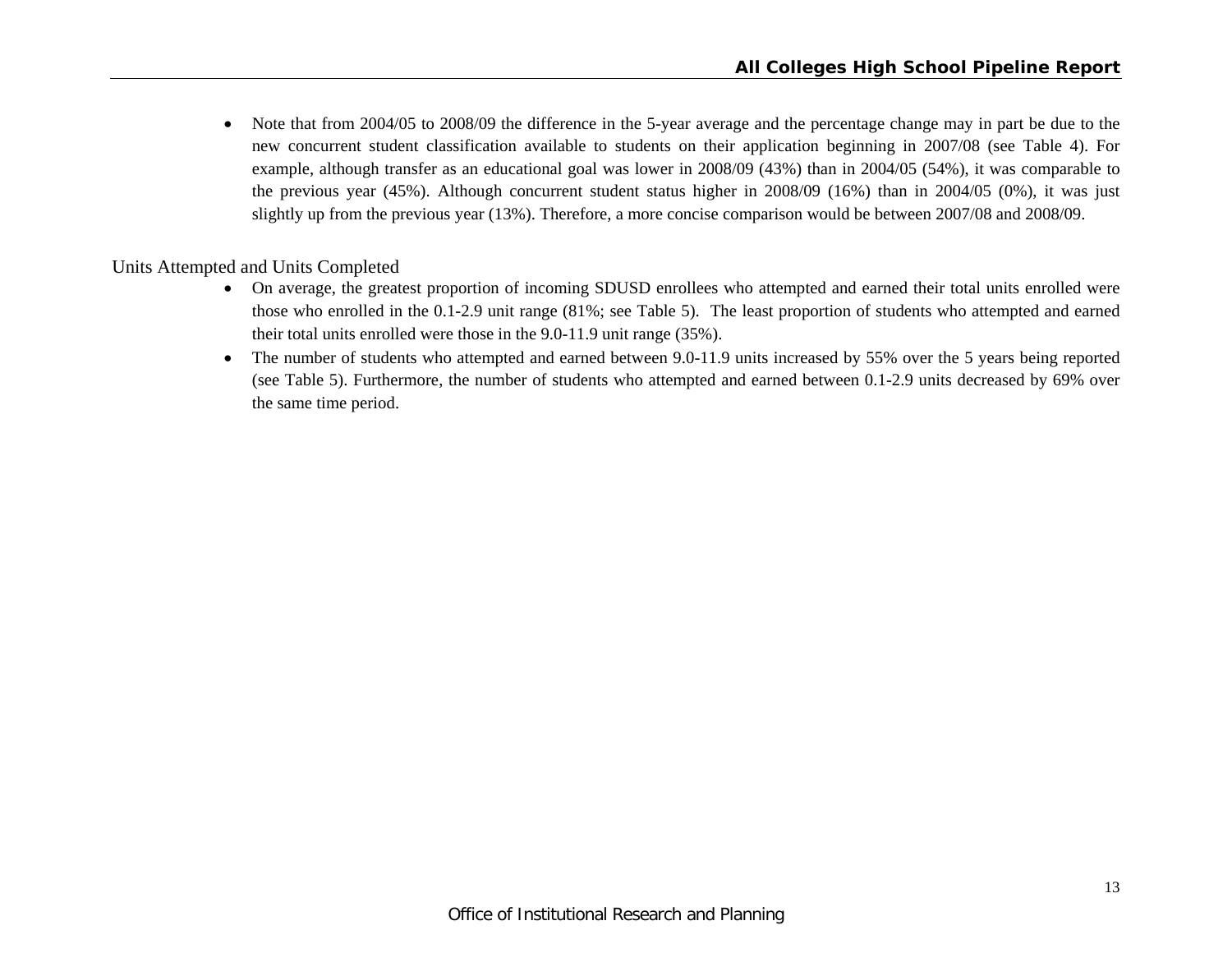|                                  |         |         |                         |         |         |                       | 2004/05 - 2008/09 |
|----------------------------------|---------|---------|-------------------------|---------|---------|-----------------------|-------------------|
|                                  | 2004/05 | 2005/06 | 2006/07                 | 2007/08 | 2008/09 | Total/5-yr<br>Average | % Change          |
| <b>Total N of Students</b>       | 2,433   | 2,365   | 2,494                   | 2,642   | 2,897   | 12,831                | 19%               |
|                                  |         |         | Gender                  |         |         |                       |                   |
| Female                           | 51%     | 51%     | 52%                     | 53%     | 50%     | 51%                   | 18%               |
| Male                             | 49%     | 49%     | 48%                     | 47%     | 50%     | 48%                   | 21%               |
| Unreported                       | $< 1\%$ | $< 1\%$ | $< 1\%$                 | $< 1\%$ | $< 1\%$ | $< 1\%$               | $-83%$            |
|                                  |         |         | Ethnicity               |         |         |                       |                   |
| African American                 | 12%     | 11%     | 12%                     | 12%     | 12%     | 12%                   | 19%               |
| American Indian                  | $< 1\%$ | 1%      | 1%                      | 1%      | 1%      | 1%                    | 75%               |
| Asian/Pacific Islander           | 17%     | 16%     | 15%                     | 15%     | 13%     | 15%                   | $-7%$             |
| Filipino                         | 9%      | 10%     | 8%                      | 8%      | 8%      | 9%                    | 0%                |
| Latino                           | 30%     | 29%     | 32%                     | 35%     | 36%     | 32%                   | 42%               |
| White                            | 22%     | 23%     | 22%                     | 20%     | 22%     | 22%                   | 21%               |
| Other                            | 3%      | 4%      | 3%                      | 2%      | 3%      | 3%                    | $-3%$             |
| Unreported                       | 7%      | 5%      | 7%                      | 7%      | 6%      | 6%                    | 9%                |
|                                  |         |         | <b>First Generation</b> |         |         |                       |                   |
| <b>First Generation</b>          | 30%     | 30%     | 31%                     | 33%     | 32%     | 32%                   | 25%               |
| <b>Not First Generation</b>      | 70%     | 69%     | 68%                     | 66%     | 68%     | 68%                   | 17%               |
| Unreported                       | <1%     | $< 1\%$ | $< 1\%$                 | $< 1\%$ | $< 1\%$ | $< 1\%$               | $-75%$            |
|                                  |         |         | <b>Educational Goal</b> |         |         |                       |                   |
| Transfer w/without AA/AS         | 54%     | 50%     | 54%                     | 45%     | 43%     | 49%                   | $-4%$             |
| Associate Degree No Transfer     | 3%      | 3%      | 3%                      | 2%      | 3%      | 3%                    | 41%               |
| <b>Vocational Certificate</b>    | 1%      | 1%      | 1%                      | 1%      | 1%      | 1%                    | 3%                |
| Formulate Career Plans/Goals     | 6%      | 7%      | 7%                      | 6%      | 6%      | 7%                    | 7%                |
| Update/Maintain Job Skills       | 2%      | 2%      | 2%                      | 2%      | 2%      | 2%                    | 6%                |
| <b>Ed Development</b>            | 2%      | 2%      | 2%                      | 1%      | 1%      | 2%                    | $-34%$            |
| Complete HS Credits              | 2%      | 3%      | 3%                      | 3%      | 3%      | 3%                    | 63%               |
| Undecided                        | 29%     | 31%     | 28%                     | 25%     | 24%     | 27%                   | $-1%$             |
| Move from Noncredit to Credit    | 0%      | 0%      | 0%                      | 1%      | $< 1\%$ | $< 1\%$               | --                |
| Concurrent Student to Meet 4 yr. | 0%      | 0%      | 0%                      | 13%     | 16%     | 6%                    |                   |
| Unreported                       | 1%      | 1%      | 1%                      | 1%      | 0%      | 1%                    | $-41%$            |

Table 4. Gender, Ethnicity, First Generation Status and Educational Goal

Source: SDUSD Senior Data and SDCCD Information Systems

Note: Students are unduplicated within each year.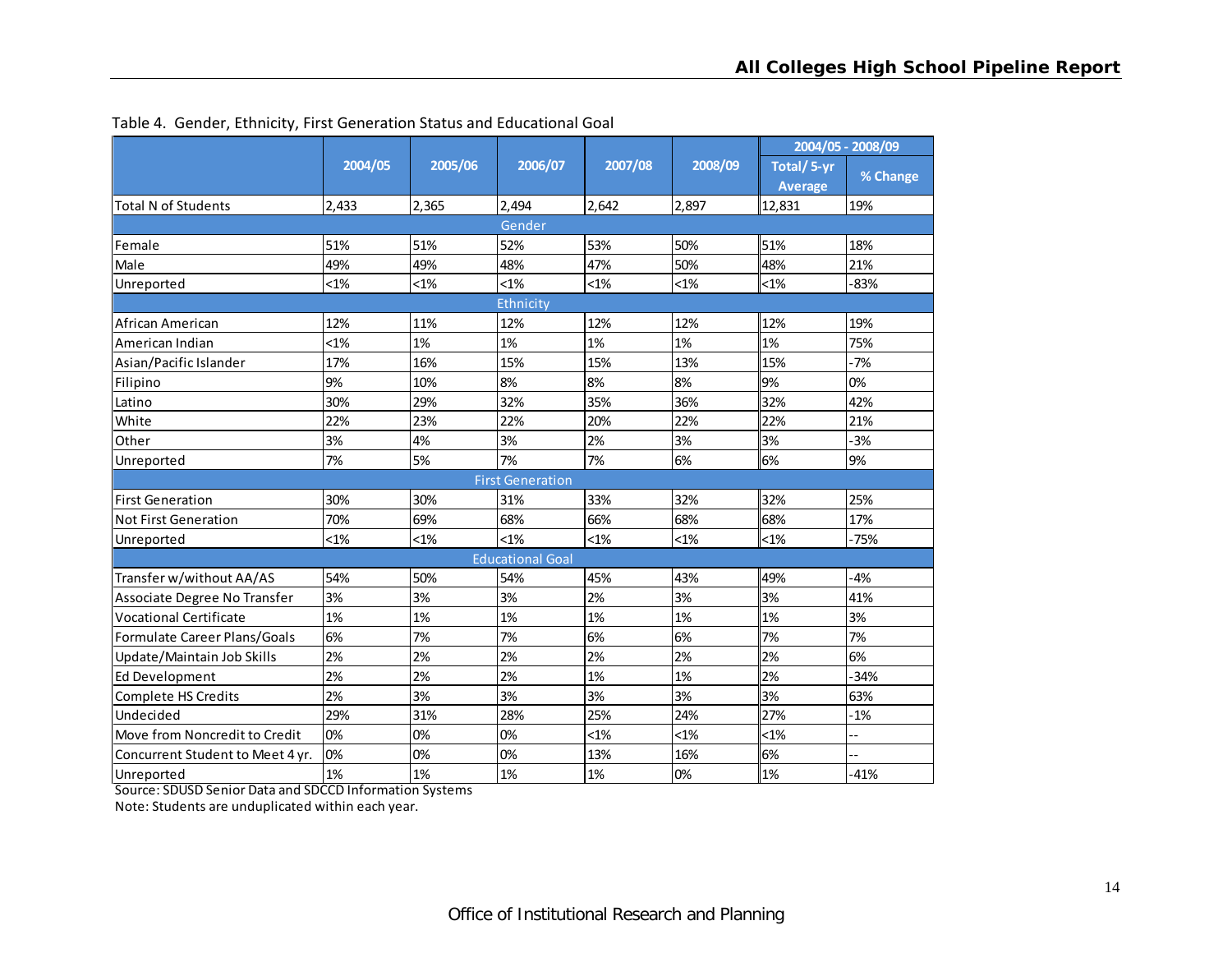|                        |                         |                               |                | <b>Units Earned</b> |                 |     |                                  |                |
|------------------------|-------------------------|-------------------------------|----------------|---------------------|-----------------|-----|----------------------------------|----------------|
|                        |                         |                               | <b>0 Units</b> | 0.1 - 2.9 Units     | 3.0 - 5.9 Units |     | 6.0 - 8.9 Units 9.0 - 11.9 Units | $12.0 + Units$ |
|                        |                         | 0.1 - 2.9 Units               | 13%            | 87%                 |                 |     |                                  |                |
|                        | m<br>0                  | 3.0 - 5.9 Units               | 32%            | 4%                  | 64%             |     |                                  |                |
|                        | 004                     | 6.0 - 8.9 Units               | 22%            | 3%                  | 22%             | 54% |                                  |                |
|                        | $\overline{\mathsf{N}}$ | 9.0 - 11.9 Units              | 22%            | 2%                  | 17%             | 25% | 33%                              |                |
|                        |                         | $12.0 + Units$                | 9%             | 1%                  | 9%              | 15% | 19%                              | 46%            |
|                        |                         | $0.1 - 2.9$ Units             | 18%            | 82%                 |                 |     |                                  |                |
|                        | <b>LO</b><br>ō          | 3.0 - 5.9 Units               | 34%            | 2%                  | 64%             |     |                                  |                |
|                        | ம<br>ē                  | 6.0 - 8.9 Units               | 29%            | 2%                  | 26%             | 43% |                                  |                |
|                        | $\bar{\mathsf{N}}$      | 9.0 - 11.9 Units              | 24%            | 1%                  | 18%             | 21% | 37%                              |                |
|                        |                         | $12.0 + Units$                | 13%            | 1%                  | 11%             | 16% | 19%                              | 41%            |
| <b>Units Attempted</b> |                         | 0.1 - 2.9 Units               | 28%            | 72%                 |                 |     |                                  |                |
|                        | <u>SQ</u>               | 3.0 - 5.9 Units               | 38%            | 2%                  | 59%             |     |                                  |                |
|                        | 2006/                   | 6.0 - 8.9 Units               | 25%            | 1%                  | 28%             | 46% |                                  |                |
|                        |                         | 9.0 - 11.9 Units              | 22%            | 2%                  | 17%             | 23% | 35%                              |                |
|                        |                         | $12.0 + Units$                | 11%            | 2%                  | 9%              | 13% | 21%                              | 45%            |
|                        |                         | 0.1 - 2.9 Units               | 23%            | 77%                 |                 |     |                                  |                |
|                        | $\frac{8}{5}$           | 3.0 - 5.9 Units               | 34%            | 1%                  | 65%             |     |                                  |                |
|                        | <b>2007</b>             | 6.0 - 8.9 Units               | 26%            | 2%                  | 30%             | 43% |                                  |                |
|                        |                         | 9.0 - 11.9 Units              | 18%            | 2%                  | 22%             | 27% | 31%                              |                |
|                        |                         | $12.0 + Units$                | 9%             | 1%                  | 10%             | 13% | 20%                              | 48%            |
|                        |                         | 0.1 - 2.9 Units               | 25%            | 75%                 |                 |     |                                  |                |
|                        | ၉၅                      | 3.0 - 5.9 Units               | 35%            | 2%                  | 63%             |     |                                  |                |
|                        | 2008                    | $6.0 - 8.9$ Units             | 29%            | 1%                  | 30%             | 40% |                                  |                |
|                        |                         | 9.0 - 11.9 Units              | 17%            | 2%                  | 19%             | 21% | 40%                              |                |
|                        |                         | $12.0 + Units$                | 11%            | 2%                  | 9%              | 14% | 22%                              | 43%            |
|                        |                         | 2004/05 - 2008/09 Average --  |                | 81%                 | 63%             | 45% | 35%                              | 45%            |
|                        |                         | 2004/05 - 2008/09 % Change -- |                | -69%                | 47%             | 3%  | 55%                              | 16%            |

#### Table 5. Percent Change in Units Attempted by Units Earned

Source: SDCCD Information System

Note: Tutoring and non‐graded courses were excluded. Percent change was based on counts.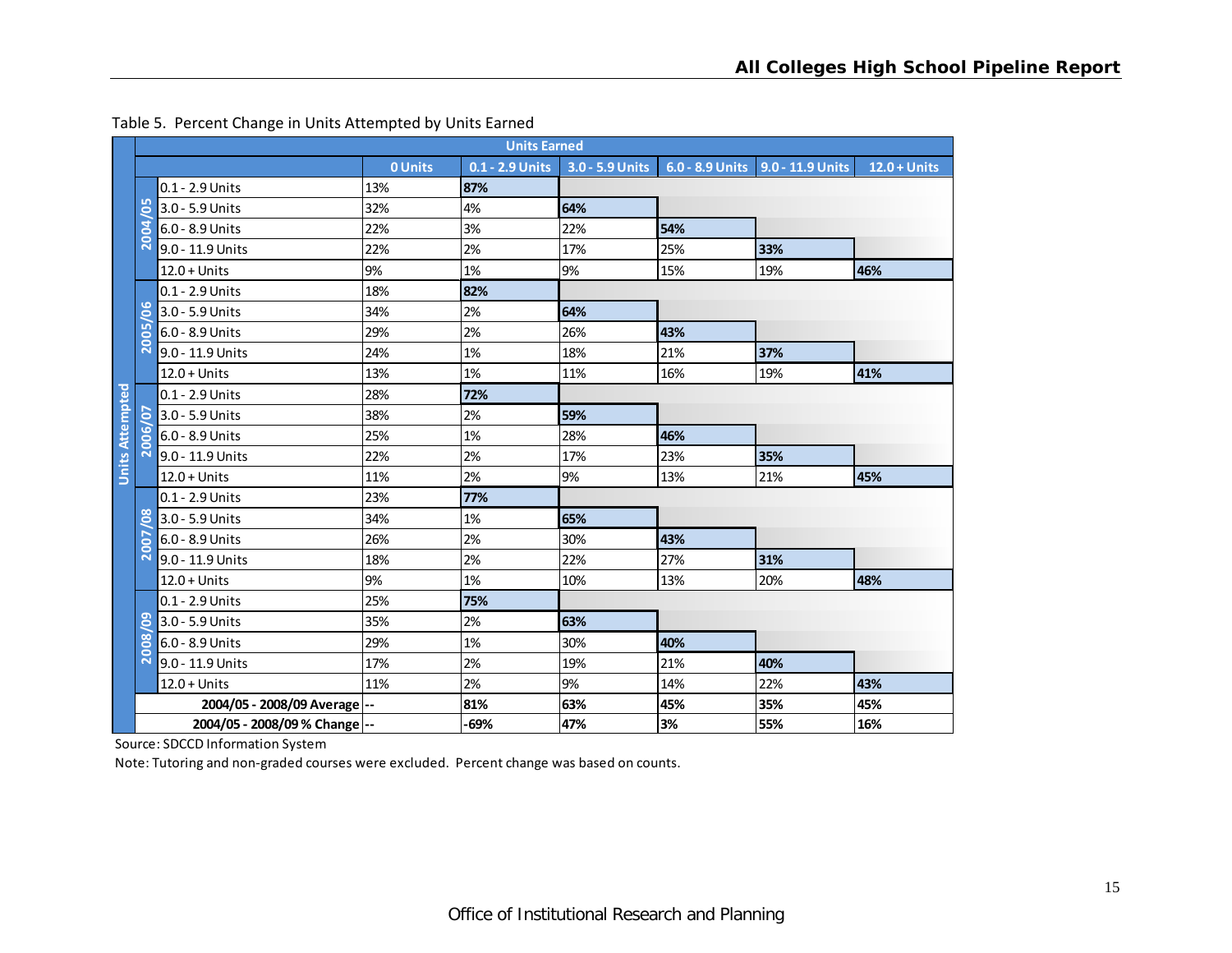# **Chapter 2: Preparation of Incoming SDUSD Students**

This chapter examines the preparation of the incoming SDUSD enrollees for college. The measures of preparedness in this report are determined by the CAHSEE, SAT scores, A to G requirements, and diploma conferred.

#### *Section 2.1: CAHSEE*

Figures 4 and 5 as well as Tables 6 and 7 show the outcomes of the incoming SDUSD enrollees that took the California High School Exit Examination (CAHSEE) in English language arts (ELA) and math. Beginning with the class of 2005/06, all public school students were required to pass the exam to earn a high school diploma. Therefore, results are presented for the most current 3 years of incoming SDUSD enrollees.

- Over 3 years, 92% of the incoming SDUSD enrollees passed the CAHSEE ELA and 91% passed the CAHSEE math (see Tables 6 and 7). This is greater than the 2008/09 proportion of incoming SDUSD enrollees who passed the ELA and math exams (87% and 85%, respectively; see Figures 4 and 5).
- The proportion of incoming SDUSD enrollees who passed the ELA exam increased slightly from 2006/07 (95%) to 2007/08 (96%) and then declined in 2008/09 (87%; see Figure 4). The proportion of incoming SDUSD enrollees who passed the math exam followed the same pattern (94% in 2006/07, 95% in 2007/08, 85% in 2008/09; see Figure 5).
- $\bullet$  The number of incoming SDUSD enrollees who did not pass the ELA exam had a greater percentage change (220%) than incoming SDUSD enrollees who did not pass the math exam (183%) from 2006/07 to 2008/09 (see Tables 6 and 7). The percentage change was comparable among those incoming SDUSD enrollees who passed the ELA (6% increase) or math (5% increase) exams during the same time period.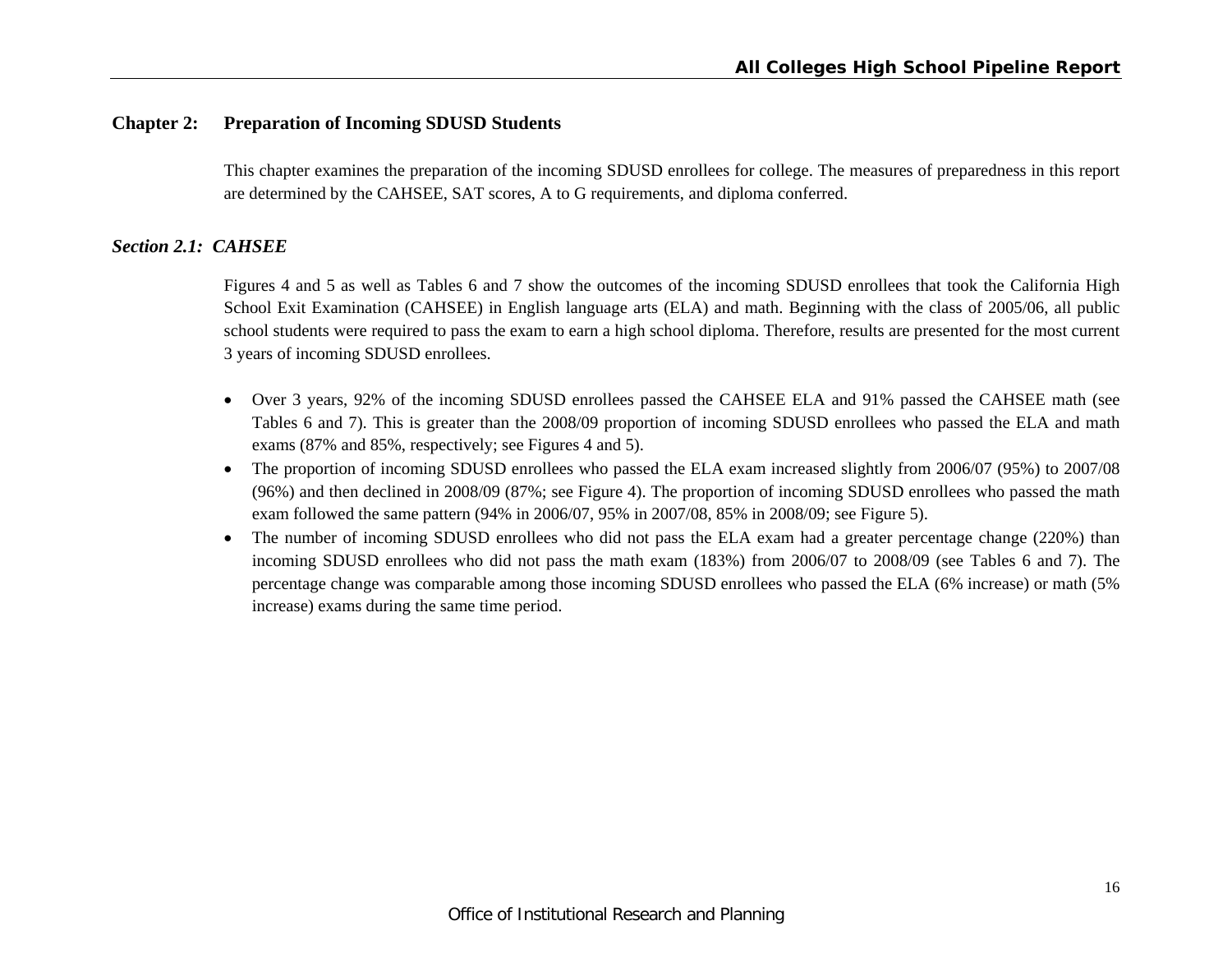# Figure 4. Percent of Incoming SDUSD Enrollees by CAHSEE English Language Arts (ELA) Exit Status



#### Table 6. Incoming SDUSD Enrollees by CAHSEE ELA Exit Status

|              | 2006/07 | 2007/08 2008/09 |       |                | 2006/07 - 2008/09 |               |
|--------------|---------|-----------------|-------|----------------|-------------------|---------------|
|              | N       | N               | N.    | <b>Total N</b> | <b>Average</b>    | %             |
|              |         |                 |       |                | %                 | <b>Change</b> |
| Pass         | 2.377   | 2,526           | 2.523 | 17.426         | 92%               | 6%            |
| Did Not Pass | 117     | 116             | 374   | 1607           | 8%                | 220%          |
| <b>Total</b> | 2.494   | 2,642           | 2,897 | 8,033          | 100%              | 16%           |

Source: SDUSD Senior Data and SDCCD Information Systems

#### Figure 5. Percent of Incoming SDUSD Enrollees by CAHSEE Math Exit Status



#### Table 7. Incoming SDUSD Enrollees by CAHSEE Math Exit Status

|              | 2006/07 | 2007/08 | 2008/09 | 2006/07 - 2008/09 |              |                    |  |  |  |
|--------------|---------|---------|---------|-------------------|--------------|--------------------|--|--|--|
|              | N       | N       | N       | <b>Total N</b>    | Average<br>% | %<br><b>Change</b> |  |  |  |
| Pass         | 2.342   | 2,516   | 2.467   | 17.325            | 91%          | 5%                 |  |  |  |
| Did Not Pass | 152     | 126     | 430     | 708               | 9%           | 183%               |  |  |  |
| <b>Total</b> | 2,494   | 2,642   | 2,897   | 18,033            | 100%         | 16%                |  |  |  |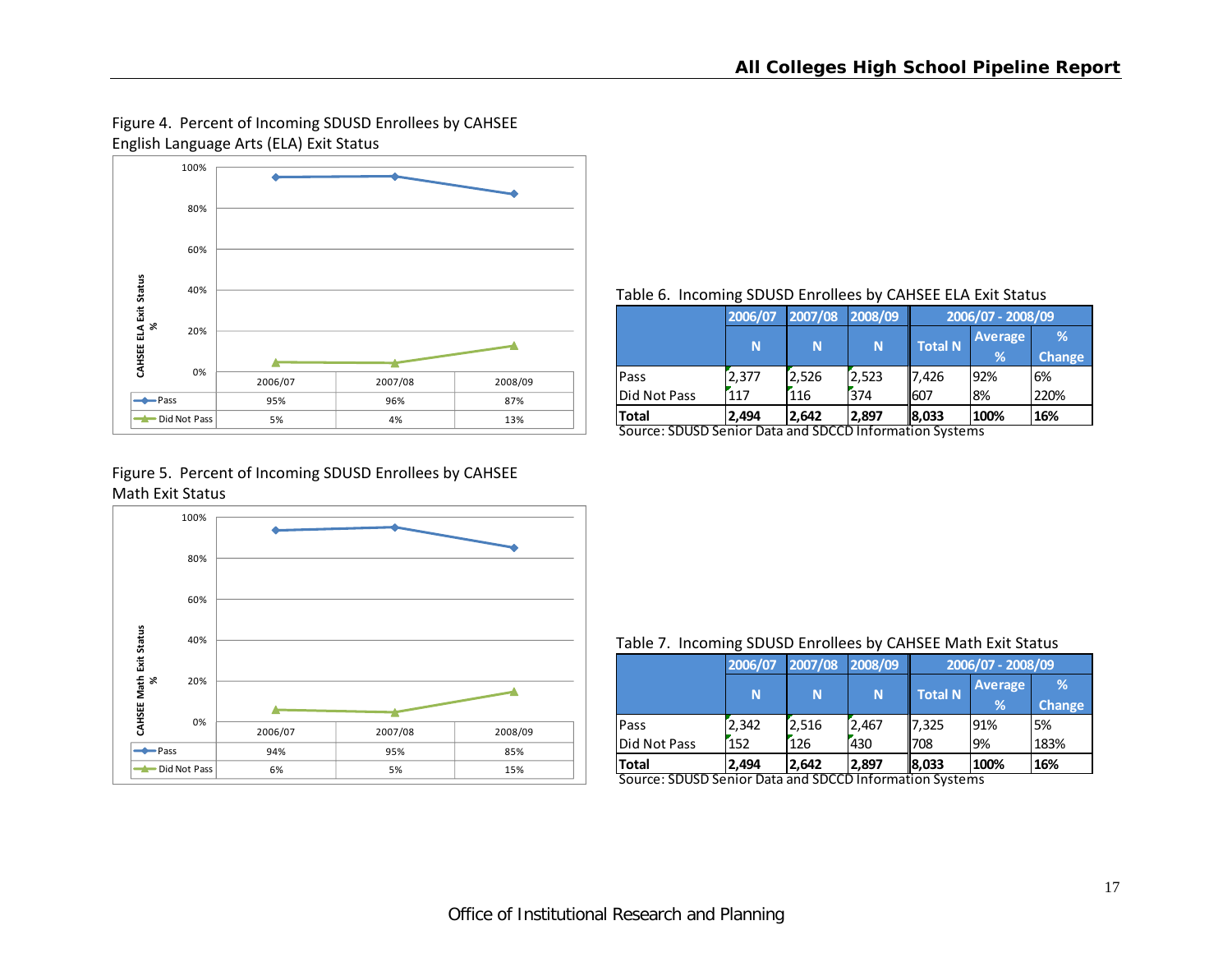# *Section 2.2: SAT Scores*

Scholastic Aptitude Test (SAT) scores of incoming SDUSD enrollees are presented in Table 8, including the average reading, math, writing, and combined reading and math scores. Given that a student may take the SAT exam multiple times, only the highest score was counted for each student who took the exam. Not all students entering SDCCD take the SATs; therefore, Figure 6 presents the percent of incoming SDUSD enrollees that took the reading, math or writing exams.

# Reading and Math Components

- The proportion of incoming SDUSD enrollees who took the reading and math SAT exams remained steady from 2004/05 to 2005/06 (43% each), increased to 45% and 50% respectively in 2006/07 and 2007/08, and declined to 45% in 2008/09 (see Figure 6).
- The average SAT reading and math scores of incoming SDUSD enrollees were 447 and 459, respectively, from 2004/05 to 2008/09 (see Table 8) and were comparable to 2008/09 mean scores (451 reading and 459 math).
- Average scores of incoming SDUSD enrollees who took the reading component of the SATs remained steady with no percentage change from 2004/05 to 2008/09. Average scores of incoming SDUSD enrollees who took the math component of the SATs decreased by 2% from 2004/05 to 2008/09 (see Table 8).

# Writing Component

- The SAT writing section was introduced in March 2005. Therefore, the first substantial data for students who took the exam were among students entering a SDCCD college in 2006/07. From 2006/07 to 2008/09 the proportion of students taking the writing exam (44%, 50% and 45%, respectively) was the same as those taking the reading and math components (see Figure 6).
- From 2005/06 to 2008/09, the average SAT writing score of incoming SDUSD enrollees was 439 (see Table 8), which was slightly less than the 2008/09 mean score of 443.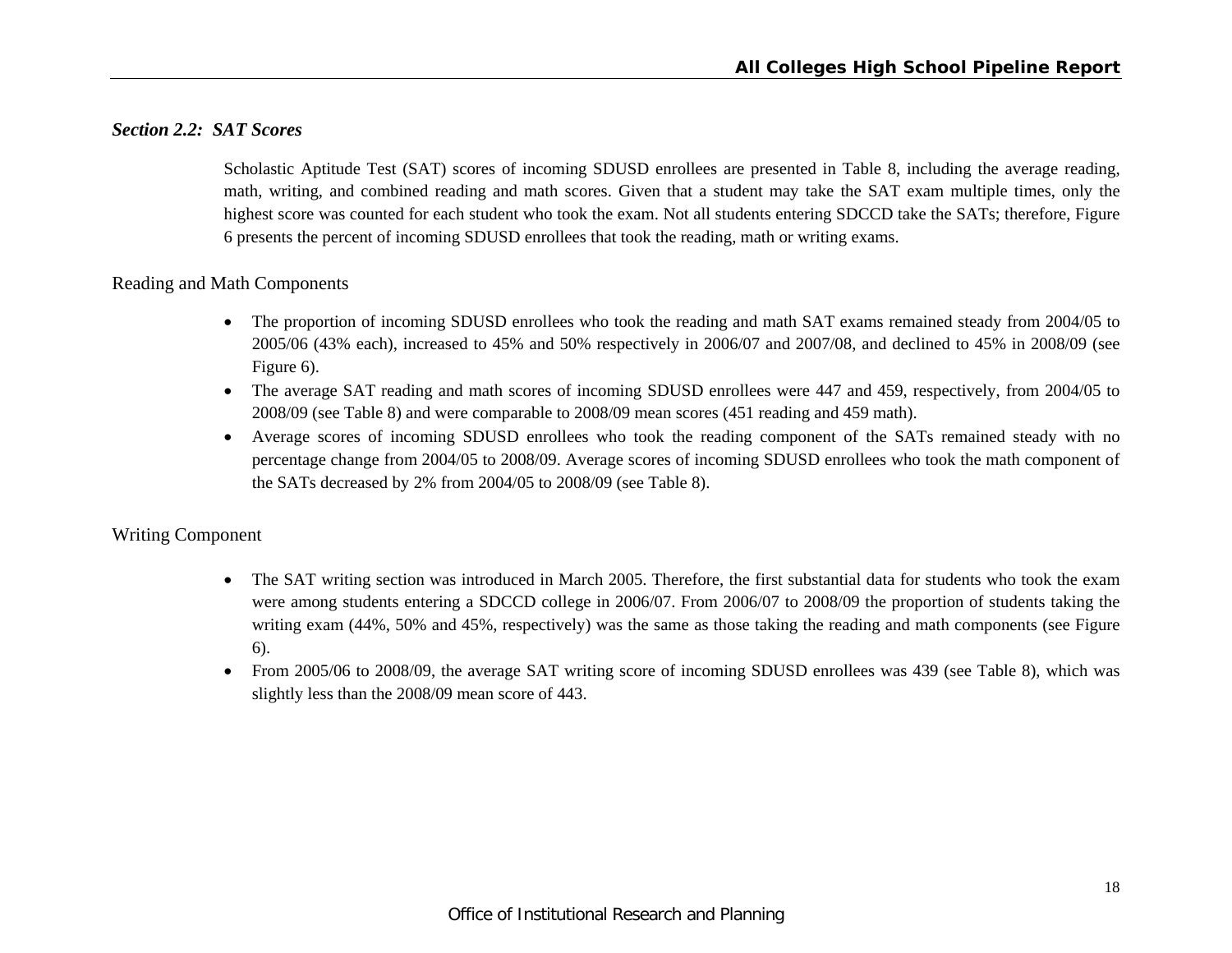

#### Figure 6. Percent of Incoming SDUSD Enrollees by SAT Component

#### Table 8. Incoming SDUSD Enrollees by Mean SAT Scores

|                 | 2004/05      | 2005/06      | 2006/07      | 2007/08      | 2008/09      | 2004/05-2008/09         |                    |
|-----------------|--------------|--------------|--------------|--------------|--------------|-------------------------|--------------------|
|                 | <b>Score</b> | <b>Score</b> | <b>Score</b> | <b>Score</b> | <b>Score</b> | <b>Average</b><br>Score | %<br><b>Change</b> |
| Reading         | 450          | 450          | 442          | 441          | 451          | 1447                    | 0%                 |
| Math            | 467          | 463          | 457          | 452          | 459          | 1459                    | $-2%$              |
| Writing         |              | 355          | 438          | 436          | 443          | 1439                    |                    |
| <b>Combined</b> |              |              |              |              |              |                         |                    |
| Reading & Math  | 917          | 914          | 899          | 892          | 910          | 906                     | $-1%$              |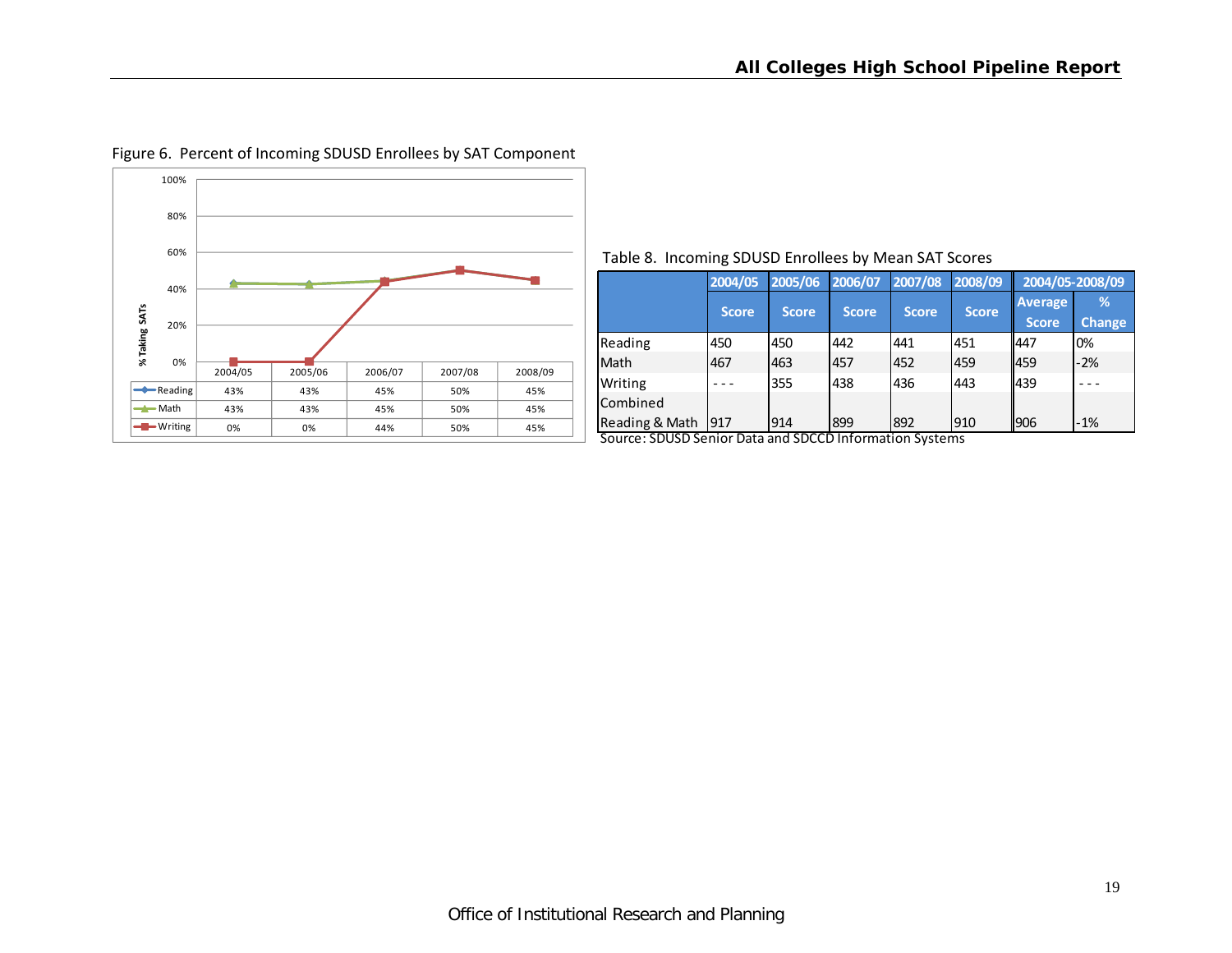# *Section 2.3: A to G Requirements*

Figure 7 and Table 9 shows incoming SDUSD enrollees who did and did not complete all A to G requirements.

- $\bullet$  Thirty-one percent of the incoming SDUSD enrollees on average completed their A to G requirements across the 5 years being reported (see Table 9). This is comparable to the 2008/09 incoming SDUSD enrollees who completed their A to G requirements (32%; see Figure 7).
- $\bullet$  Those incoming SDUSD enrollees who completed their A to G requirements increased by 27% from 2004/05 to 2008/09, while those who did not complete their A to G requirements increased by 16% (see Table 9).

Figure 7. Percent of Incoming enrollees by A to G Completion

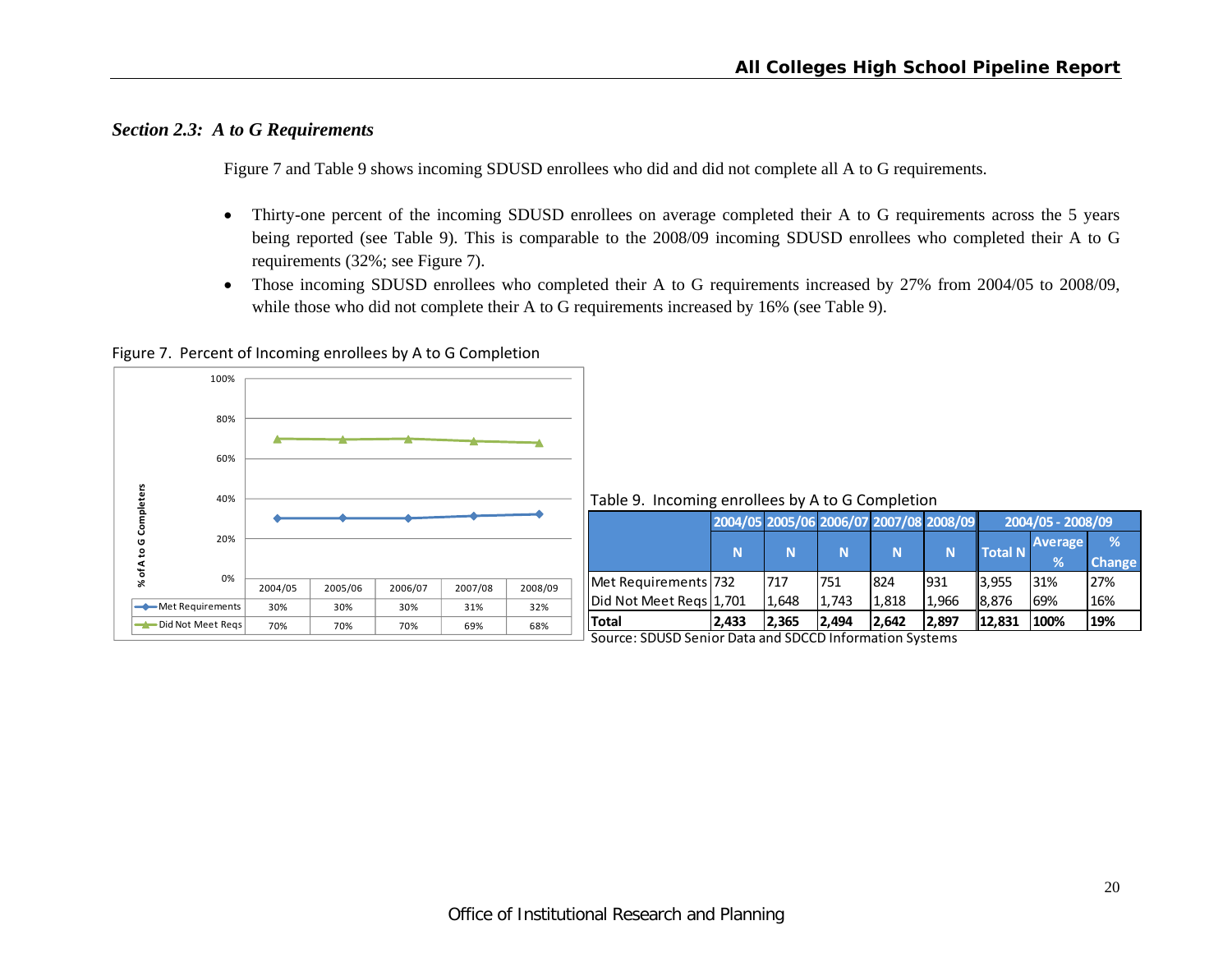# *Section 2.4: Diploma Conferred*

Figure 8 and Table 10 display the type of high school diploma received by incoming SDUSD enrollees and the proportion of those students who received an award.

- $\bullet$  On a 5-year average, 85% of incoming SDUSD enrollees successfully graduated from high school and 15% did not receive a diploma (see Table 10). There is no difference between the 5-year average and the 2008/09 average (85% each; see Figure 8).
- $\bullet$  On average, from 2004/05 to 2008/09, 17% of the incoming SDUSD enrollees had received honors diplomas (see Table 10). This is comparable to the 2008/09 proportion of incoming SDUSD enrollees who received honors diplomas (15%; see Figure 8)
- $\bullet$  Between 2004/05 and 2008/09, the percentage change in the number of incoming SDUSD enrollees who received an honors diploma increased by 15%, those who received a diploma increased by 19%, and those who did not receive a diploma increased by 24% (see Table 10).

Figure 8. Percent of Incoming enrollees by Diploma Conferred



Table 10. Incoming enrollees by Diploma Conferred

|                |       |       | 2004/05 2005/06 2006/07 2007/08 2008/09 |       |          | 2004/05 - 2008/09 |                     |                    |  |  |
|----------------|-------|-------|-----------------------------------------|-------|----------|-------------------|---------------------|--------------------|--|--|
|                | N     | N     | N                                       | N     | <b>N</b> | <b>Total N</b>    | <b>Average</b><br>% | %<br><b>Change</b> |  |  |
| Honors Diploma | 386   | 430   | 468                                     | 472   | 443      | 12.199            | 17%                 | 15%                |  |  |
| Diploma        | 1,695 | 1,621 | 1,690                                   | 1,739 | 2,016    | 18.761            | 68%                 | 19%                |  |  |
| No Diploma     | 352   | 314   | 336                                     | 431   | 438      | 1.871             | 15%                 | 24%                |  |  |
| <b>Total</b>   | 2,433 | 2,365 | 2,494                                   | 2,642 | 2,897    | 12,831            | 100%                | 19%                |  |  |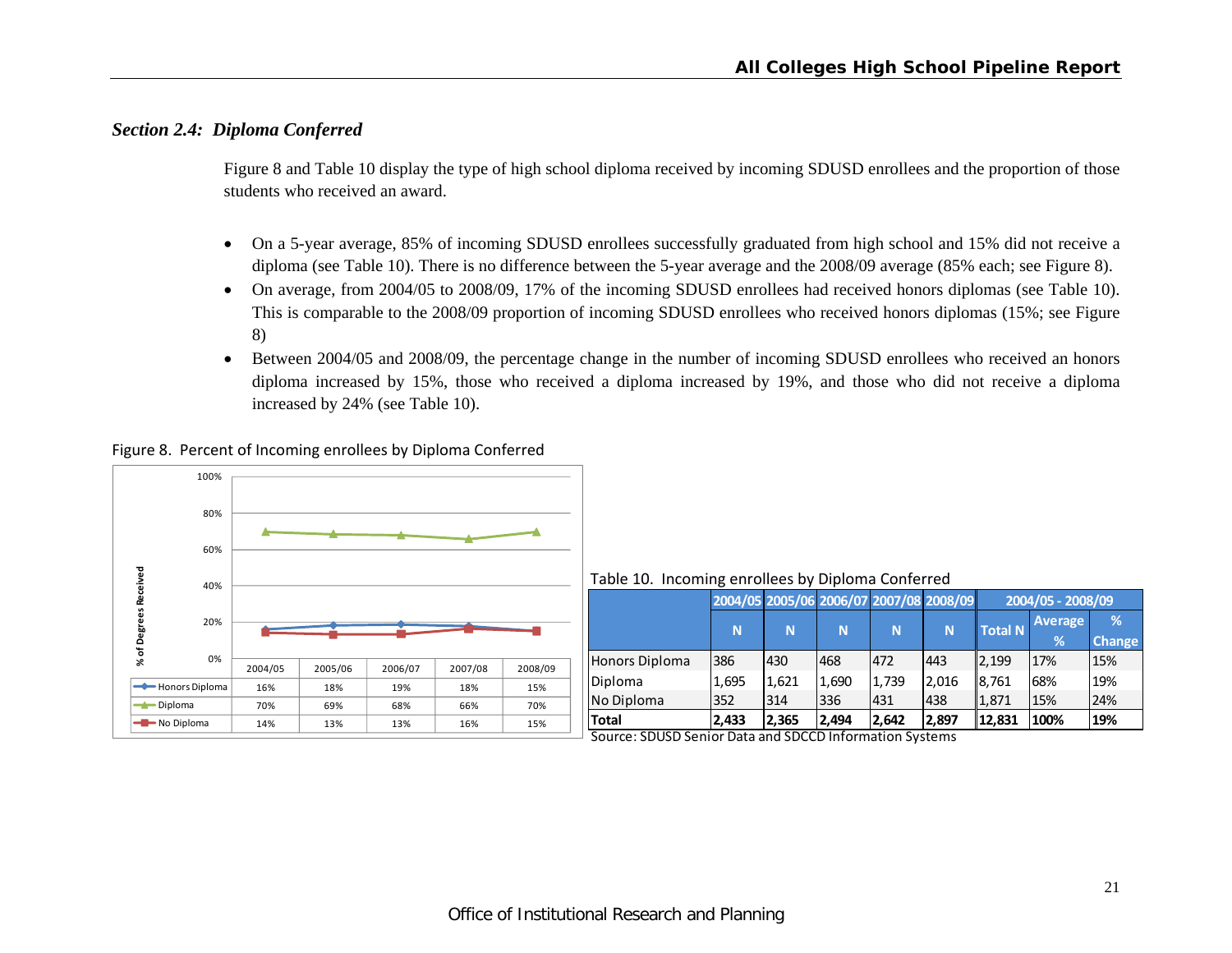# **Chapter 3: College Placement of Incoming SDUSD Enrollees by Preparation Level**

The assessment tests used in the San Diego Community College District help determine which levels of English and math courses would offer students the greatest opportunities for learning, academic challenge, and success. Students are encouraged to take the assessment tests as they matriculate in the college. This section summarizes which course levels (i.e., transfer level, Associate degree-level, basic skills, ESOL level 40, 30, etc.) students qualified to enroll in for reading, writing, math, and ESOL courses. Placement levels were determined by qualification through assessment test score, course or waiver. The 2007/08 and 2008/09 course sequences for English in relation to placement scores are displayed in Figures 9 and 10. Note that changes were made within the English course sequence between 2007/08 and 2008/09. ENGL 051 and 056, previously Associate level courses, were redesignated to the basic skills course level in 2008/09. The 2007/08 and 2008/09 course sequences in relation to placement scores are displayed for math in Figure 11 and for ESOL in Figure 12.

The data described in Sections 3.1 through 3.4 reflect placement of incoming SDUSD students. In order to provide a richer understanding of the potential placement differences within preparation levels, data are also disaggregated for incoming SDUSD enrollees by high school preparation level: (1) Combined reading and math SAT score range, (2) A to G completion, and (3) Diploma Awarded (See the Population of Interest section on page 6 for additional group descriptions.).



Figure 9. English Course Sequence Relative to Figure 10. English Course Sequence Relative to 2007/08. Placement in 2008/09.



Note that English 56 and 51 have been changed to English 48 and 49, respectively, as of Fall 2009.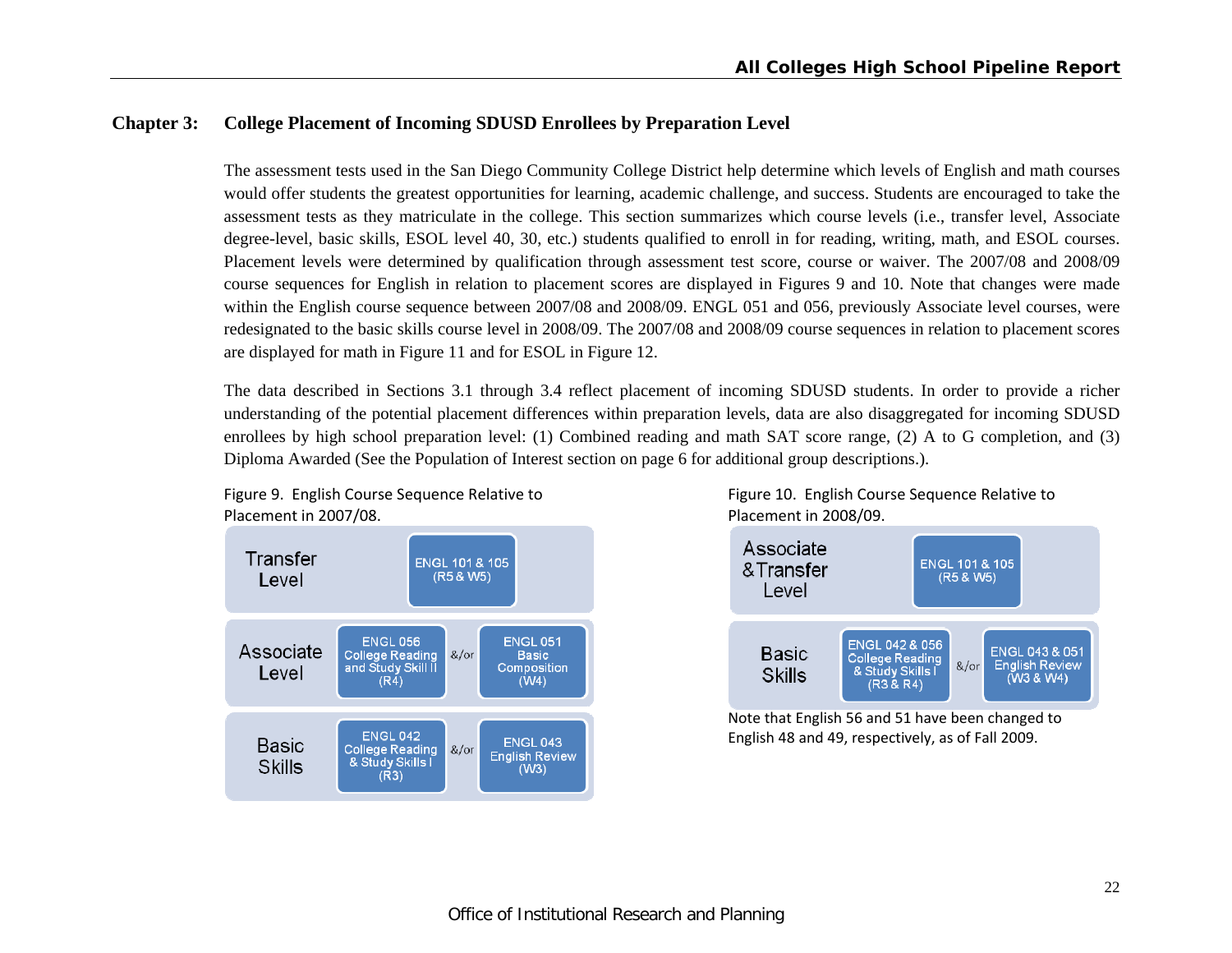

Note that Math 32, 35, and 95 have been changed to Math 34, 38, and 46, respectively, as of Fall 2009.

Figure 11. Math Course Sequence Relative to Figure 12. ESOL Course Sequence Relative 2007/08 and 2008/09. to Placement in 2007/08 and 2008/09.

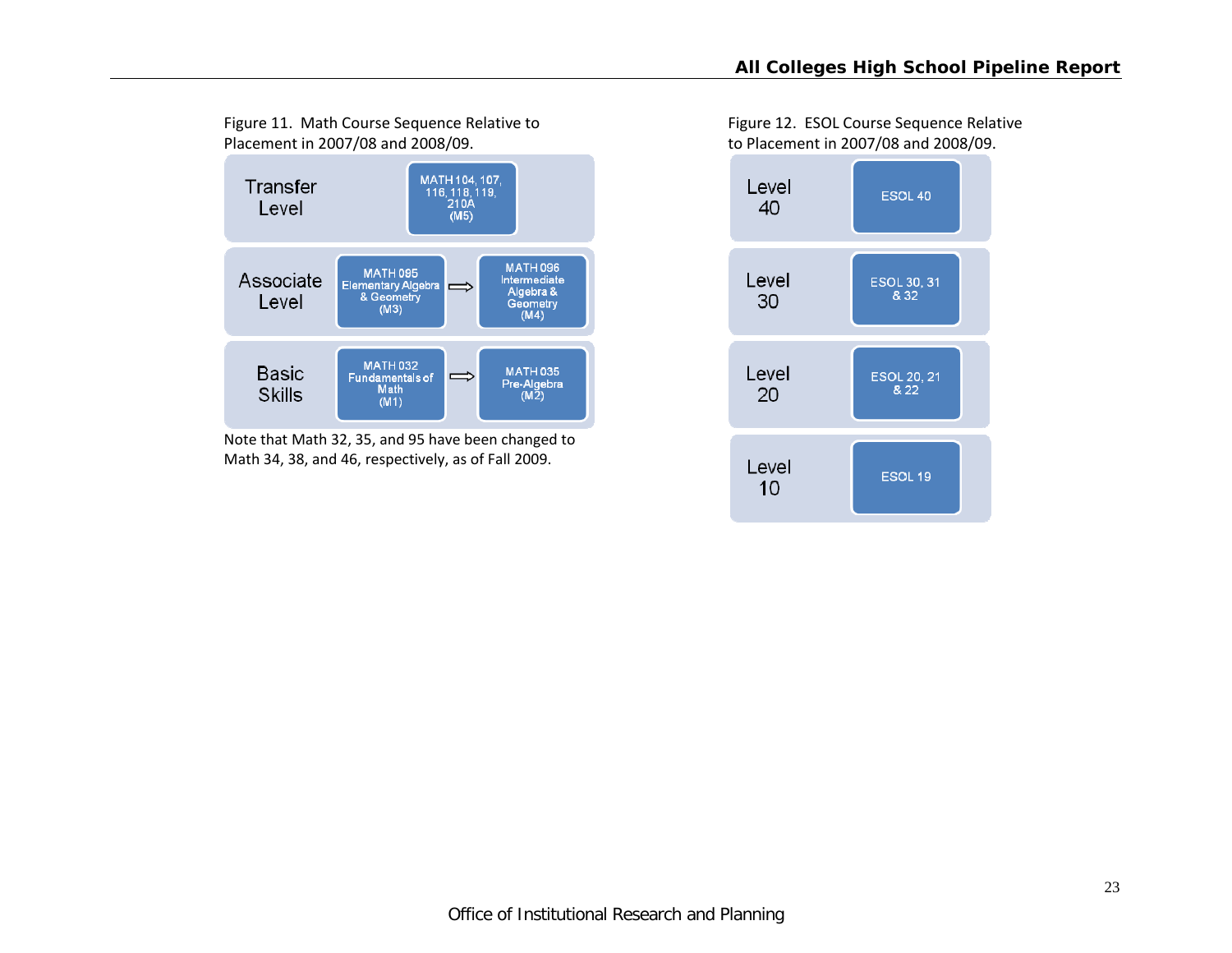#### *Section 3.1: Reading Placement*

# Reading Placement of Incoming SDUSD Enrollees

# **All SDUSD Enrollees**

In 2008/09, 33% of the incoming SDUSD enrollees placed at the transfer level (greater than the 5-year average of 30%), 26% placed at basic skills (greater than the 5-year average of 12%), 6% "Need Advising" which means that their test scores were very low and warranted a meeting with a counselor (less than the 5-year average of 7%), and 32% did not have a reading placement (less than the 5-year average of 38%; see Table 11 and Figure 13). Note that due to the repositioning of ENGL 056 to basic skills in 2008/09, the Associate level was combined with the transfer level (100% decrease in Associate level from 2004/05 to 2008/09) and placement in basic skills increased dramatically (634% increase from 2004/05 to 2008/09). This would affect the average percent from 2004/05 to 2008/09.

# **SDUSD Enrollees Who Placed**

In 2008/09, of the incoming SDUSD enrollees who had a reading placement, 49% placed at the transfer level (equal to the 5year average of 49%), 39% placed at basic skills (greater than the 5-year average of 19%), and 9% needed advising (less than the 5-year average of 12%; see Table 11 and Figure 14). Again, the repositioning of ENGL 056 to basic skills in 2008/09 affected the average percent from 2004/05 to 2008/09.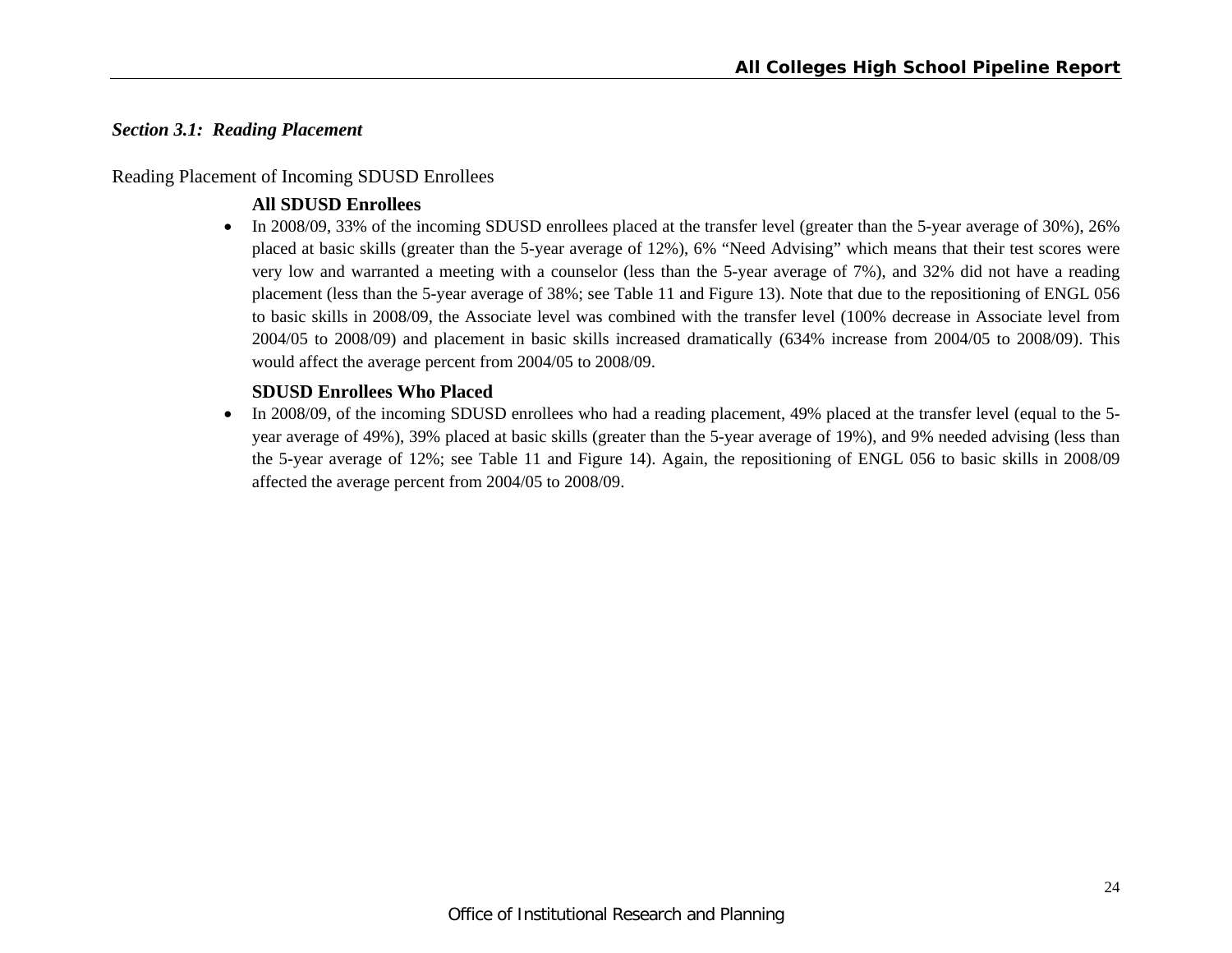|                      | 2004/05 | 2005/06 | 2006/07 | 2007/08 | 2008/09 |                |                           | 2004/05 - 2008/09 |                       |
|----------------------|---------|---------|---------|---------|---------|----------------|---------------------------|-------------------|-----------------------|
|                      | N       | N       | N       | N       | N       |                | <b>All Enrollees</b>      |                   | <b>Placement Only</b> |
|                      |         |         |         |         |         | <b>Total N</b> | <b>Average % % Change</b> |                   | Average %             |
| lTransfer Level      | 951     | 566     | 680     | 740     | 964     | 3,901          | 30%                       | 1%                | 49%                   |
| Associate Level      | 312     | 292     | 406     | 455     | 0       | 1,465          | 11%                       | $-100%$           | 19%                   |
| <b>Basic Skills</b>  | 103     | 148     | 252     | 278     | 756     | 1,537          | 12%                       | 634%              | 19%                   |
| <b>Need Advising</b> | 113     | 195     | 221     | 227     | 180     | 1936           | 7%                        | 59%               | 12%                   |
| Take ESOL Test       |         |         |         |         | 59      | 159            | 0%                        | $- -$             | 1%                    |
| Placement Only 1,479 |         | 1,201   | 1,559   | 1,700   | 1,959   | 7,898          | $- -$                     | 32%               | 100%                  |
| <b>No Placement</b>  | 954     | 1,164   | 935     | 942     | 938     | 4,933          | 38%                       | $-2%$             | $- -$                 |
| All Enrollees 2,433  |         | 2,365   | 2,494   | 2,642   | 2,897   | 12,831         | 100%                      | 19%               | l – –                 |

#### Table 11. Incoming SDUSD Enrollees by Reading Placement







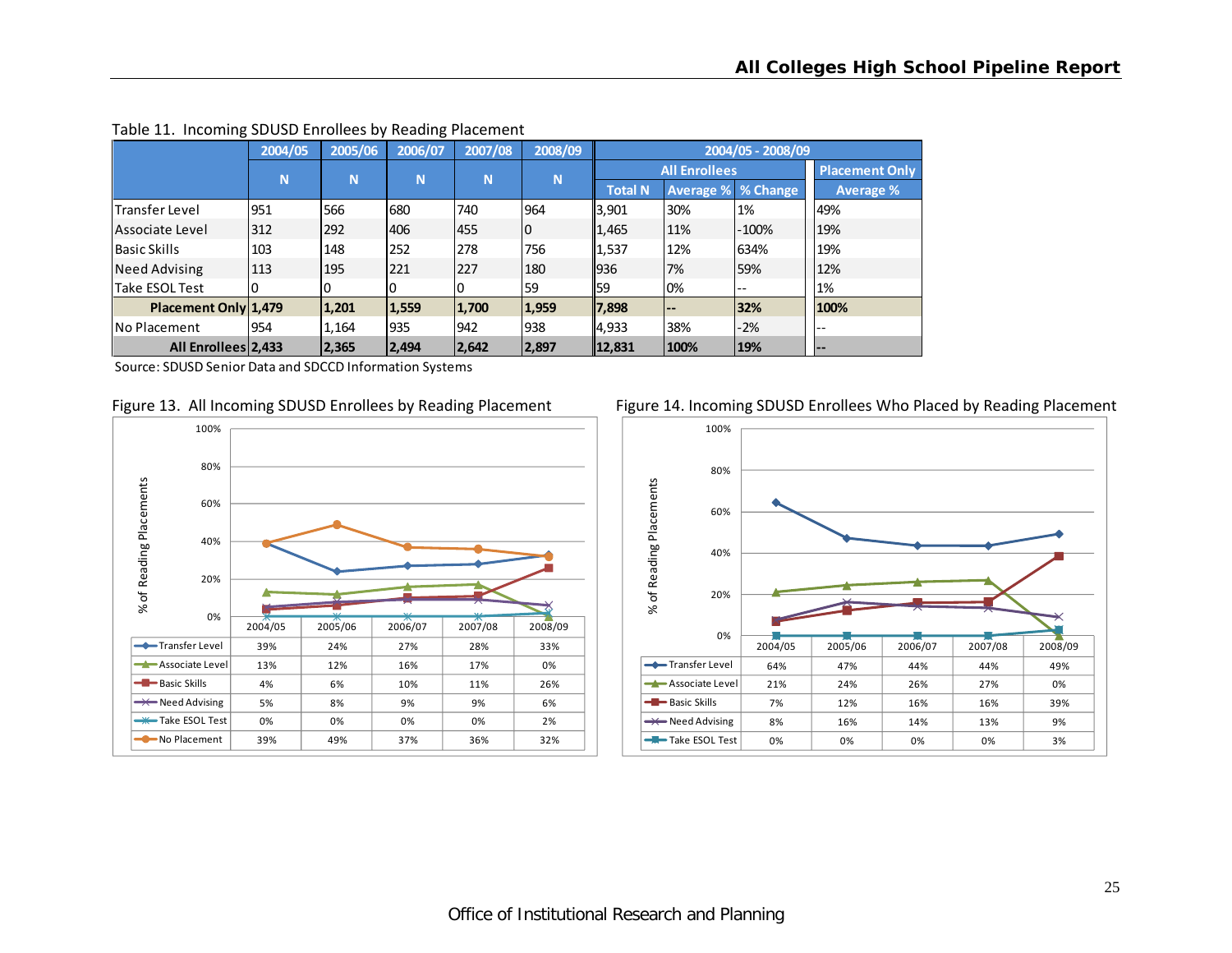Reading Placement of Incoming SDUSD Enrollees Among All SDUSD Enrollees by Preparation Level

# **SAT Score Ranges (see Table 12)**

- In 2008/09, among all incoming SDUSD enrollees who took both the reading and math SATs and who scored in the highest level of the SAT score ranges (1011-1600), 55% placed at the transfer level (greater than the 5-year average of 46%) and 41% had no reading placement (less than the 5-year average of 51%).
- In 2008/09, among all incoming SDUSD enrollees who scored in the mid-level SAT score range (771-1010), 49% had no reading placement and 35% placed at the transfer level, comparable to the 5-year averages (50% and 33%, respectively).
- Among all incoming SDUSD enrollees who scored in the lowest SAT score range (400-770), 42% placed at basic skills and 32% had no reading placement in 2008/09. This differed from the 5-year averages in which 22% placed at basic skills, and 37% had no placement. Again, placement comparisons among the lowest group levels were most impacted by the repositioning of English courses to basic skills.

# **A to G Completion (see Table 13)**

- In 2008/09, among all incoming SDUSD enrollees who met the A to G requirements, 48% had no placement (less than the 5year average of 52%), and 34% placed at the transfer level (less than the 5-year average of 30%).
- In 2008/09, among those who did not meet the A to G requirements, 33% placed at the transfer level and 31% placed at basic skills. This differs from the 5-year averages in which 30% placed at the transfer level, 14% placed at basic skills, and the greatest percentage had no placement (32%). The difference is due in part to the repositioning of the English classes in 2008/09.

# **Diploma Conferred (see Table 14)**

- Among all incoming SDUSD enrollees who earned an honors diploma, fewer students had a reading placement in 2008/09 (47%) compared to the 5-year average (56%) and more students placed at the transfer level in 2008/09 (40%) compared to the 5-year average (31%).
- Among all incoming SDUSD enrollees who earned a standard diploma, 35% placed at the transfer level and comparable percentages of students placed at basic skills (30%) or had no placement (27%). This differs from the 5-year average in which 32% placed at the transfer level, 14% placed at basic skills, and 32% had no placement.
- Among all incoming SDUSD enrollees who did not earn a diploma, 41% had no reading placement and comparable percentages of incoming SDUSD enrollees placed either at basic skills (22%) or in the transfer level (21%). This differs from the 5-year average in which 46% had no reading placement, 10% placed at basic skills, and 23% placed at the transfer level.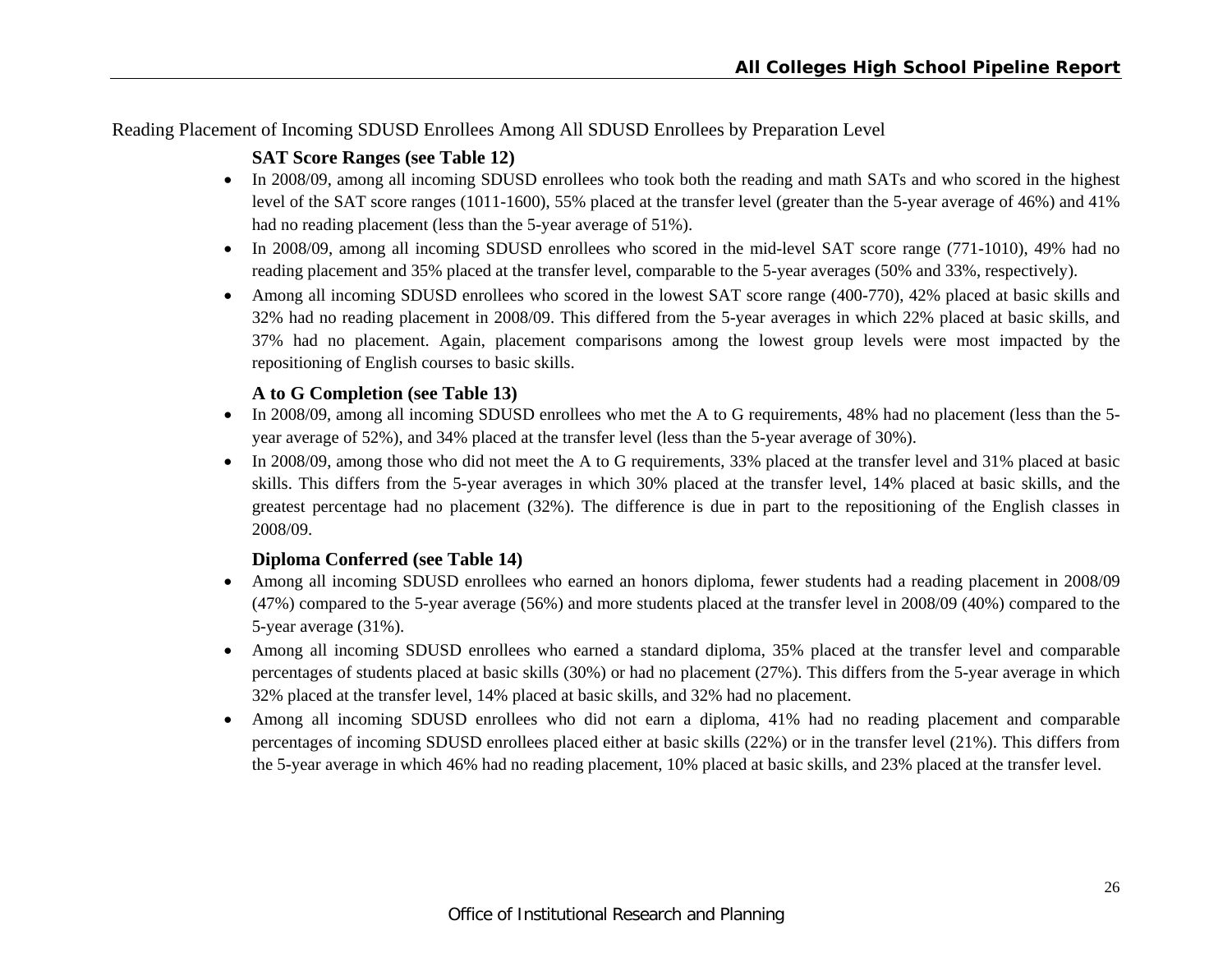|                       | ັ         | 2004/05 |       |         | ີ<br>2005/06 |       | 2006/07 |        |       | ີ       | 2007/08 |       |         | 2008/09 |       | 2004/05 - 2008/09 |        |       |
|-----------------------|-----------|---------|-------|---------|--------------|-------|---------|--------|-------|---------|---------|-------|---------|---------|-------|-------------------|--------|-------|
|                       | 400-770   | $771-$  | 1011- | 400-770 | 771-         | 1011- | 400-770 | $771-$ | 1011- | 400-770 | $771-$  | 1011- | 400-770 | $771-$  | 1011- | 400-770           | $771-$ | 1011- |
|                       |           | 1010    | 1600  |         | 1010         | 1600  |         | 1010   | 1600  |         | 1010    | 1600  |         | 1010    | 1600  |                   | 1010   | 1600  |
| <b>Transfer Level</b> | 26%       | 46%     | 41%   | 14%     | 27%          | 34%   | 9%      | 30%    | 48%   | 9%      | 30%     | 52%   | 17%     | 35%     | 55%   | 14%               | 33%    | 46%   |
| Associate Level       | 22%       | 6%      | 0%    | 21%     | 11%          | 1%    | 19%     | 15%    | 3%    | 19%     | 17%     | 4%    | 0%      | 0%      | 0%    | 16%               | 10%    | 1%    |
| <b>Basic Skills</b>   | <b>9%</b> | 2%      | 0%    | 14%     | 2%           | 10%   | 20%     | 4%     | 0%    | 22%     | 5%      | 1%    | 42%     | 15%     | 4%    | 22%               | 6%     | 1%    |
| <b>Need Advising</b>  | 8%        | 1%      | 0%    | 12%     | 1%           | 10%   | 12%     | 1%     | 0%    | 13%     | 1%      | 0%    | 6%      | 1%      | 0%    | 10%               | 1%     | 0%    |
| Take ESOL Test        | 0%        | 0%      | 0%    | 0%      | 10%          | 10%   | 0%      | 0%     | 0%    | 0%      | 0%      | 0%    | 3%      | 0%      | 0%    | 1%                | 0%     | 0%    |
| No Placement          | 36%       | 46%     | 58%   | 39%     | 60%          | 65%   | 41%     | 50%    | 49%   | 36%     | 48%     | 44%   | 32%     | 49%     | 41%   | 37%               | 50%    | 51%   |
| Total %               | 100%      | 100%    | 100%  | 100%    | 100%         | 100%  | 100%    | 100%   | 100%  | 100%    | 100%    | 100%  | 100%    | 100%    | 100%  | 100%              | 100%   | 100%  |
| Total N               | 210       | 564     | 276   | 219     | 529          | 261   | 266     | 591    | 254   | 334     | 692     | 304   | 274     | 703     | 319   | 1,303             | 3,079  | 1,414 |

Table 12. Reading Placement of All Incoming SDUSD Enrollees by Combined Reading and Math SAT Score Ranges

Source: SDUSD Senior Data and SDCCD Information Systems

Table 13. Reading Placement of All Incoming SDUSD Enrollees by A to G Completion

|                        |         | 2004/05 |         | 2005/06 |         | 2006/07 |         | 2007/08 |         | 2008/09 |         | 2004/05-2008/09 |
|------------------------|---------|---------|---------|---------|---------|---------|---------|---------|---------|---------|---------|-----------------|
|                        | Not Met | Met     | Not Met | Met     | Not Met | Met     | Not Met | Met     | Not Met | Met     | Not Met | Met             |
| <b>ITransfer Level</b> | 39%     | 39%     | 25%     | 22%     | 27%     | 27%     | 28%     | 29%     | 33%     | 34%     | 30%     | 30%             |
| Associate Level        | 14%     | 9%      | 13%     | 11%     | 19%     | 11%     | 20%     | 11%     | 0%      | 0%      | 13%     | 8%              |
| <b>Basic Skills</b>    | 5%      | 2%      | 7%      | 4%      | 12%     | 5%      | 13%     | 6%      | 31%     | 16%     | 14%     | 7%              |
| <b>Need Advising</b>   | 6%      | 2%      | 11%     | 2%      | 12%     | 3%      | 11%     | 3%      | 8%      | 1%      | 10%     | 2%              |
| Take ESOL Test         | 0%      | 0%      | 0%      | 0%      | 0%      | 0%      | 0%      | 0%      | 3%      | 1%      | 1%      | 0%              |
| No Placement           | 35%     | 49%     | 44%     | 61%     | 30%     | 54%     | 28%     | 52%     | 25%     | 48%     | 32%     | 52%             |
| Total %                | 100%    | 100%    | 100%    | 100%    | 100%    | 100%    | 100%    | 100%    | 100%    | 100%    | 100%    | 100%            |
| Total N                | 1,701   | 732     | 1,648   | 717     | 1,743   | 751     | 1,818   | 824     | 1,966   | 931     | 8,876   | 3,955           |

Source: SDUSD Senior Data and SDCCD Information Systems

Table 14. Reading Placement of All Incoming SDUSD Enrollees by Diploma Conferred

|                     |                      | 2004/05 |        |                       | 2005/06 |                           |      | 2006/07  |        |                       | 2007/08        |        |                       | 2008/09        |        |                        | 2004/05 - 2008/09 |                   |
|---------------------|----------------------|---------|--------|-----------------------|---------|---------------------------|------|----------|--------|-----------------------|----------------|--------|-----------------------|----------------|--------|------------------------|-------------------|-------------------|
|                     | No<br><b>Diploma</b> | Diploma | Honors | No<br>Diploma Diploma | Diploma | Honors<br>Diploma Diploma | No   | Diplomal | Honors | No<br>Diploma Diploma | <b>Diploma</b> | Honors | No<br>Diploma Diploma | <b>Diploma</b> | Honors | No.<br>Diploma Diploma | Diploma           | Honors<br>Diploma |
| Transfer Level      | 32%                  | 41%     | 38%    | 22%                   | 25%     | 23%                       | 21%  | 28%      | 27%    | 21%                   | 30%            | 28%    | 21%                   | 35%            | 40%    | 23%                    | 32%               | 31%               |
| Associate Level     | 12%                  | 15%     | 4%     | 9%                    | 14%     | 7%                        | 10%  | 19%      | 10%    | 14%                   | 20%            | 10%    | 0%                    | 0%             | 0%     | 9%                     | 13%               | 6%                |
| <b>Basic Skills</b> | 5%                   | 5%      | 2%     | 5%                    | 7%      | 2%                        | 7%   | 13%      | 4%     | 8%                    | 13%            | 4%     | 22%                   | 30%            | 12%    | 10%                    | 14%               | 5%                |
| Need Advising       | 6%                   | 5%      | 1%     | 8%                    | 10%     | 3%                        | 12%  | 10%      | 3%     | 16%                   | 9%             | 1%     | 13%                   | 6%             | 1%     | 11%                    | 8%                | 2%                |
| Take ESOL Test      | 0%                   | 0%      | 0%     | 0%                    | 10%     | 10%                       | 0%   | 0%       | 0%     | 0%                    | 0%             | 0%     | 4%                    | 2%             | 0%     | 1%                     | 0%                | 0%                |
| No Placement        | 46%                  | 34%     | 55%    | 56%                   | 44%     | 65%                       | 50%  | 30%      | 56%    | 41%                   | 29%            | 56%    | 41%                   | 27%            | 47%    | 46%                    | 32%               | 56%               |
| Total %             | 100%                 | 100%    | 100%   | 100%                  | 100%    | 100%                      | 100% | 100%     | 100%   | 100%                  | 100%           | 100%   | 100%                  | 100%           | 100%   | 100%                   | 100%              | 100%              |
| <b>Total N</b>      | 352                  | 1,695   | 386    | 314                   | 1.621   | 1430                      | 336  | 1,690    | 468    | 1431                  | 1,739          | 472    | 438                   | 2,016          | 1443   | 1,871                  | 8,761             | 2,199             |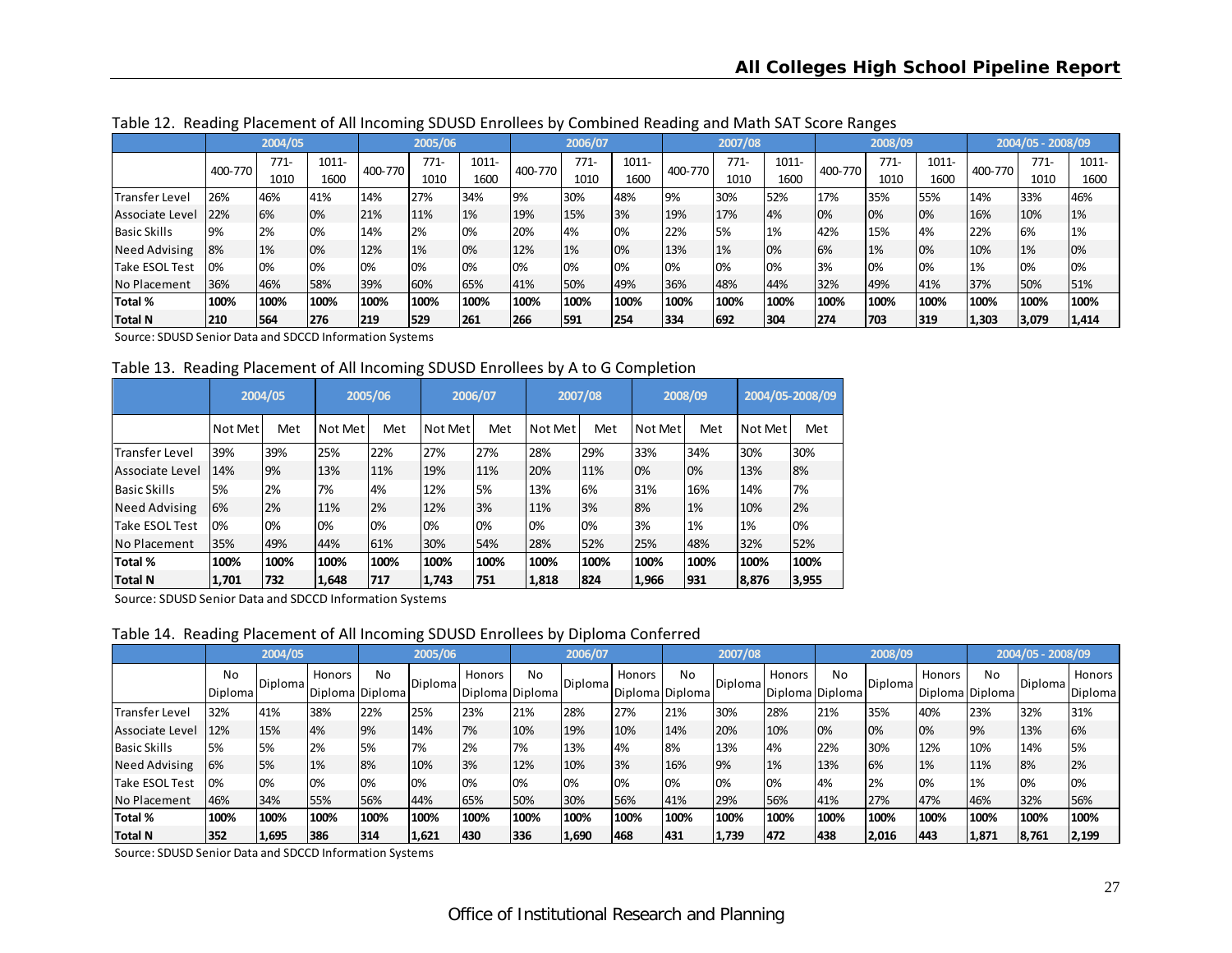#### *Section 3.2: Writing Placement*

#### Writing Placement of Incoming SDUSD Enrollees

# **All SDUSD Enrollees**

In 2008/09, 23% of the incoming SDUSD enrollees placed at the transfer level (greater than the 5-year average of 19%), 37% placed at basic skills (greater than the 5-year average of 18%), 7% "Need Advising" which means that their test scores were very low and warranted a meeting with a counselor (equal to the 5-year average of 7%), and 32% did not have a writing placement (less than the 5-year average of 38%; see Table 15 and Figure 15). Note that due to the repositioning of ENGL 051 to basic skills in 2008/09, the Associate level was combined with the transfer level (100% decrease in Associate level from 2004/05 to 2008/09) and placement in basic skills increased dramatically (336% increase from 2004/05 to 2008/09). This would affect the average percent from 2004/05 to 2008/09.

# **SDUSD Enrollees Who Placed**

• In 2008/09, of the incoming SDUSD enrollees who had a writing placement, 33% placed at the transfer level (greater than the 5-year average of 30%), 54% placed at basic skills (greater than the 5-year average of 29%), and 10% needed advising (less than the 5-year average of 12%; see Table 15 and Figure 16). The repositioning of ENGL 051 to basic skills in 2008/09 affected the average percent from 2004/05 to 2008/09.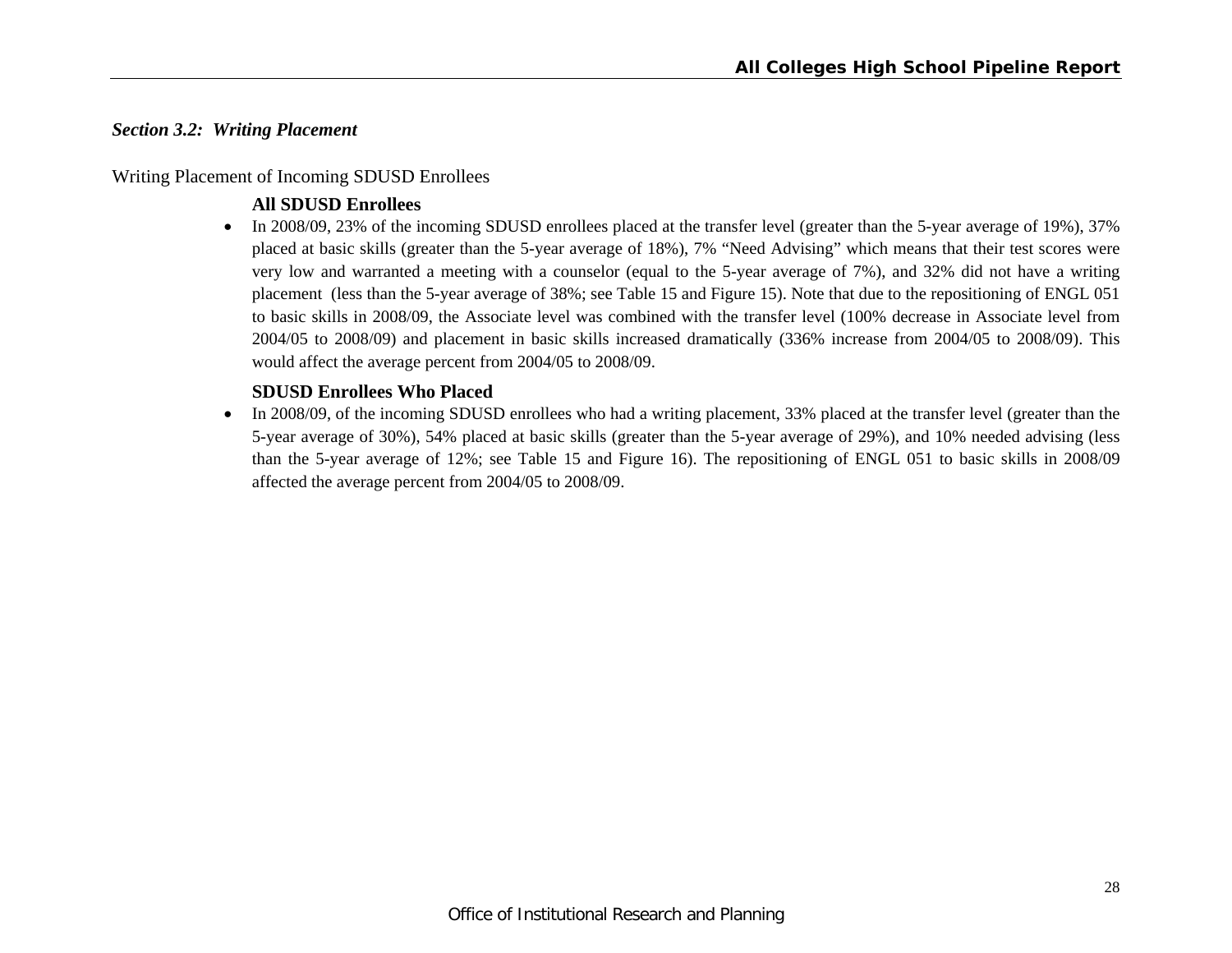|                       | 2004/05 | 2005/06 | ັ<br>2006/07 | 2007/08 | 2008/09  |                |                      | 2004/05 - 2008/09 |                       |
|-----------------------|---------|---------|--------------|---------|----------|----------------|----------------------|-------------------|-----------------------|
|                       | N       | N       | N            | N       | <b>N</b> |                | <b>All Enrollees</b> |                   | <b>Placement Only</b> |
|                       |         |         |              |         |          | <b>Total N</b> | Average % % Change   |                   | <b>Average %</b>      |
| <b>Transfer Level</b> | 650     | 296     | 428          | 375     | 655      | 2,404          | 19%                  | 1%                | 30%                   |
| lAssociate Level      | 473     | 463     | 565          | 658     | 0        | 2,159          | 17%                  | $-100%$           | 27%                   |
| <b>Basic Skills</b>   | 243     | 245     | 342          | 439     | 1,060    | 2,329          | 18%                  | 336%              | 29%                   |
| Need Advising         | 112     | 196     | 224          | 228     | 189      | 1949           | 7%                   | 69%               | 12%                   |
| Take ESOL Test        |         |         |              | υ       | 59       | 59             | 0%                   | --                | 1%                    |
| Placement Only 1,478  |         | 1,200   | 1,559        | 1,700   | 1,963    | 7,900          | --                   | 33%               | 100%                  |
| INo Placement         | 955     | 1,165   | 935          | 942     | 934      | 4,931          | 38%                  | -2%               | ı – –                 |
| All Enrollees 2,433   |         | 2,365   | 2,494        | 2,642   | 2,897    | 12,831         | 100%                 | 19%               | $- -$                 |

#### Table 15. Incoming SDUSD Enrollees by Writing Placement





Figure 15. All Incoming SDUSD Enrollees by Writing Placement Figure 16. Incoming SDUSD Enrollees Who Placed by Writing Placement

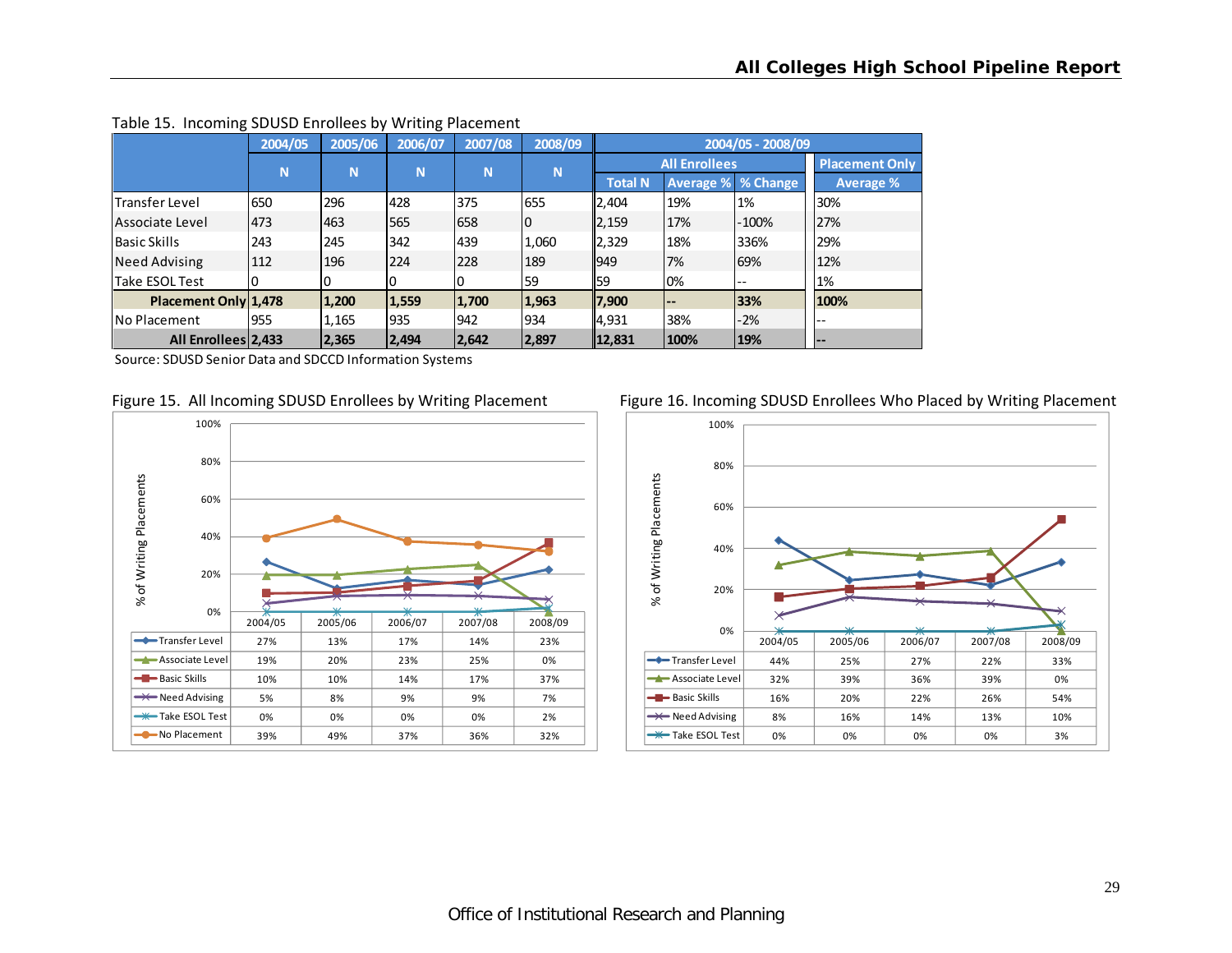Writing Placement of Incoming SDUSD Enrollees Among All SDUSD Enrollees by Preparation Level

# **SAT Score Ranges (see Table 16)**

- In 2008/09, among all incoming SDUSD enrollees who took both the reading and math SATs and who scored in the highest level of the SAT score ranges (1011-1600), 53% placed at the transfer level (greater than the 5-year average of 41%) and 41% had no writing placement (less than the 5-year average of 51%).
- In 2008/09, among all incoming SDUSD enrollees who scored in the mid-level SAT score range (771-1010), 49% had no writing placement and comparable percentages of students placed at basic skills (26%) or the transfer level (25%). On a 5-year average, the percentage of students who did not place (50%) was comparable to 2008/09; however, placements at basic skills (10%) and the transfer level (22%) were less than in 2008/09.
- Among all incoming SDUSD enrollees who scored in the lowest SAT score range (400-770), 43% placed at basic skills and 32% had no writing placement in 2008/09. This differed from the 5-year averages in which 27% placed at basic skills and 37% had no placement. Note that the lowest two SAT score groups (400-770 and 771-1010) were most impacted by the repositioning of English courses to basic skills.

# **A to G Completion (see Table 17)**

- In 2008/09, among all incoming SDUSD enrollees who met the A to G requirements, 48% had no writing placement (less than the 5-year average of 52%) and 28% placed at the transfer level (greater than the 5-year average of 22%).
- In 2008/09, among all incoming SDUSD enrollees who did not meet the A to G requirements, 25% had no writing placement, 44% placed at basic skills, and 20% placed at the transfer level. This differs from the 5-year averages in which 32% had no writing placement, 22% placed at basic skills, and 17% placed at the transfer level. Again, the difference is due in part to the repositioning of the English classes in 2008/09 and the impact is most notable among those students who did not meet the A to G requirements.

# **Diploma Conferred (see Table 18)**

- e Among all incoming SDUSD enrollees who earned an honors diploma, fewer students had a writing placement in 2008/09 (47%) compared to the 5-year average (56%) and more students placed at the transfer level in 2008/09 (33%) compared to the 5-year average (25%).
- Among all incoming SDUSD enrollees who earned a standard diploma, 27% had no writing placement, 41% placed at basic skills, and 23% placed at the transfer level. This differs from the 5-year average in which 32% had no writing placement, 21% placed at basic skills, and 18% placed at the transfer level.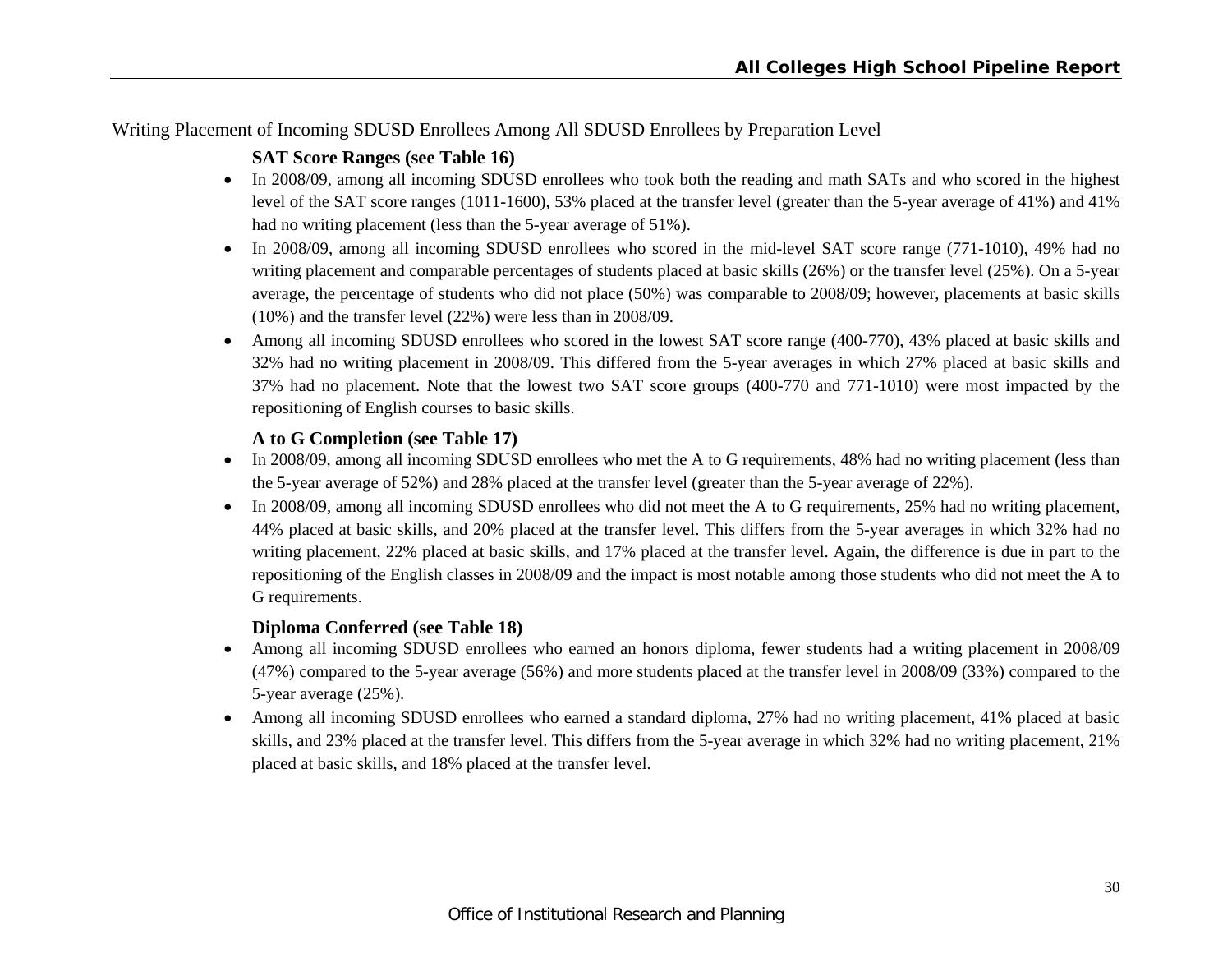$\bullet$  Among all incoming SDUSD enrollees who did not earn a diploma, 41% had no writing placement and 34% of students placed at basic skills. Again, this differs from the 5-year average in which 46% had no writing placement and 16% placed at basic skills. The difference is due in part to the repositioning of the English classes in 2008/09 and the impact is most notable among the students with no diploma and students with standard diplomas.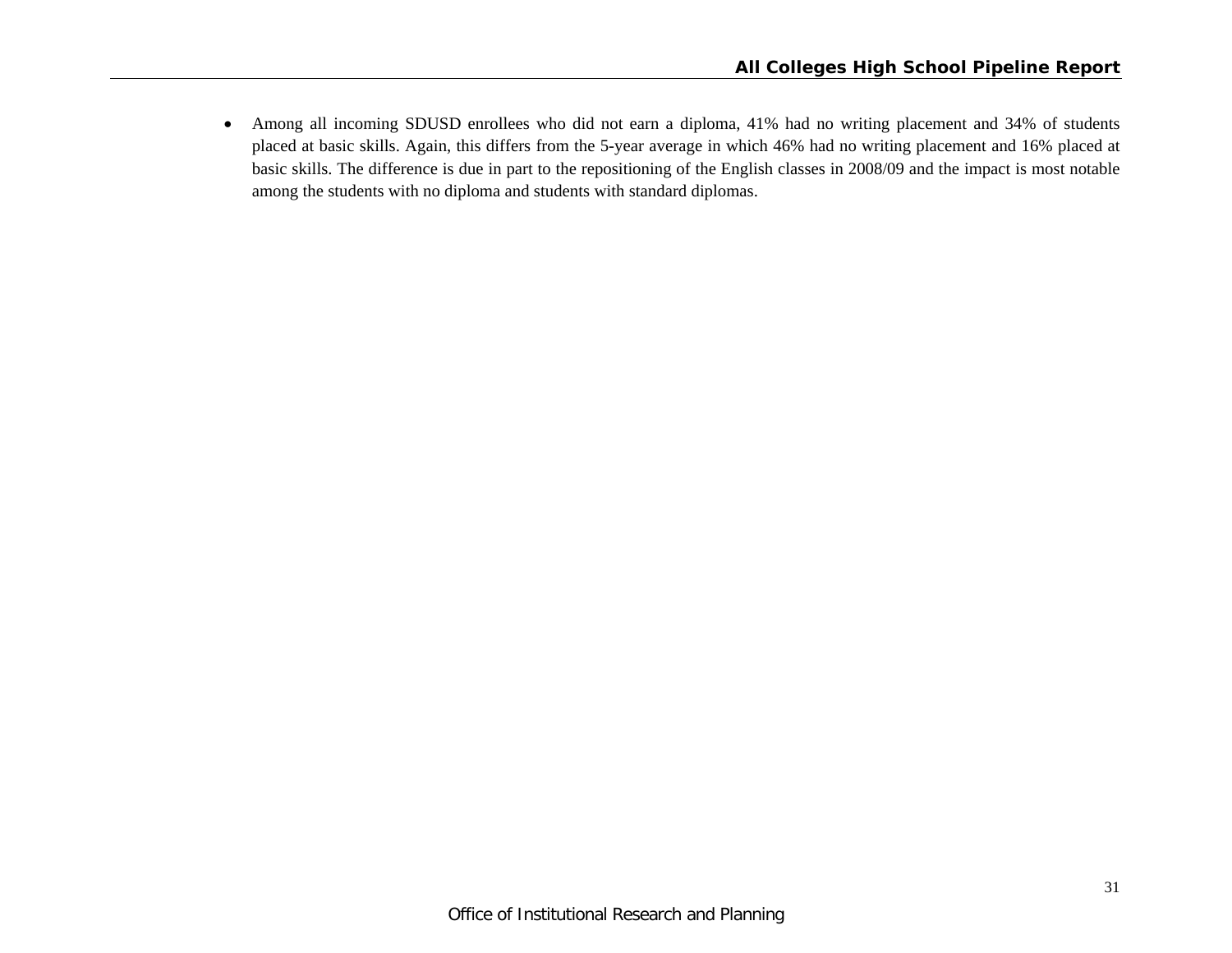|                       | ັ       |         |       |         |         |       |         | ີ       |       |         |         | ັ     |         |         |       |         |       |                           |
|-----------------------|---------|---------|-------|---------|---------|-------|---------|---------|-------|---------|---------|-------|---------|---------|-------|---------|-------|---------------------------|
|                       |         | 2004/05 |       |         | 2005/06 |       |         | 2006/07 |       |         | 2007/08 |       |         | 2008/09 |       |         |       | 2004/05 - 2008/09 Average |
|                       | 400-770 | $771-$  | 1011- | 400-770 | 771-    | 1011- | 400-770 | $771-$  | 1011- | 400-770 | $771-$  | 1011- | 400-770 | $771-$  | 1011- | 400-770 | 771-  | 1011-                     |
|                       |         | 1010    | 1600  |         | 1010    | 1600  |         | 1010    | 1600  |         | 1010    | 1600  |         | 1010    | 1600  |         | 1010  | 1600                      |
| <b>Transfer Level</b> | 14%     | 34%     | 37%   | 5%      | 14%     | 27%   | 3%      | 21%     | 41%   | 2%      | 16%     | 43%   | 12%     | 25%     | 53%   | 7%      | 22%   | 41%                       |
| Associate Level       | 25%     | 16%     | 4%    | 21%     | 20%     | 7%    | 23%     | 24%     | 9%    | 22%     | 29%     | 12%   | 0%      | 0%      | 0%    | 18%     | 17%   | 6%                        |
| <b>Basic Skills</b>   | 18%     | 3%      | 1%    | 22%     | 15%     | 10%   | 22%     | 4%      | 0%    | 26%     | 7%      | 2%    | 43%     | 26%     | 7%    | 27%     | 10%   | 2%                        |
| Need Advising         | 8%      | 1%      | 0%    | 12%     | 1%      | 10%   | 12%     | 1%      | 0%    | 13%     | 1%      | 0%    | 9%      | 1%      | 0%    | 11%     | 1%    | 0%                        |
| Take ESOL Test        | 0%      | 0%      | 0%    | 0%      | 10%     | 10%   | 0%      | 0%      | 0%    | 0%      | 0%      | 0%    | 3%      | 0%      | 0%    | 1%      | 0%    | 0%                        |
| No Placement          | 36%     | 46%     | 58%   | 39%     | 60%     | 65%   | 41%     | 50%     | 49%   | 36%     | 48%     | 44%   | 32%     | 49%     | 41%   | 37%     | 50%   | 51%                       |
| Total %               | 100%    | 100%    | 100%  | 100%    | 100%    | 100%  | 100%    | 100%    | 100%  | 100%    | 100%    | 100%  | 100%    | 100%    | 100%  | 100%    | 100%  | 100%                      |
| Total N               | 210     | 564     | 276   | 219     | 1529    | 261   | 266     | 591     | 254   | 334     | 692     | 304   | 274     | 703     | 319   | 1,303   | 3,079 | 1,414                     |

Table 16. Writing Placement of All Incoming SDUSD Enrollees by Combined Reading and Math SAT Score Ranges

Source: SDUSD Senior Data and SDCCD Information Systems

Table 17. Writing Placement of All Incoming SDUSD Enrollees by A to G Completion

|                        |         | 2004/05 |         | 2005/06 |         | 2006/07 |         | 2007/08 |         | 2008/09 |         | 2004/05-2008/09<br><b>Average</b> |
|------------------------|---------|---------|---------|---------|---------|---------|---------|---------|---------|---------|---------|-----------------------------------|
|                        | Not Met | Met     | Not Met | Met     | Not Met | Met     | Not Met | Met     | Not Met | Met     | Not Met | Met                               |
| <b>ITransfer Level</b> | 26%     | 29%     | 12%     | 13%     | 16%     | 20%     | 13%     | 18%     | 20%     | 28%     | 17%     | 22%                               |
| Associate Level        | 21%     | 16%     | 21%     | 17%     | 25%     | 17%     | 27%     | 20%     | 0%      | 0%      | 18%     | 13%                               |
| <b>Basic Skills</b>    | 12%     | 5%      | 12%     | 7%      | 17%     | 6%      | 20%     | 8%      | 44%     | 22%     | 22%     | 10%                               |
| <b>Need Advising</b>   | 6%      | 2%      | 11%     | 2%      | 12%     | 3%      | 11%     | 3%      | 9%      | 2%      | 10%     | 2%                                |
| <b>Take ESOL Test</b>  | 0%      | 0%      | 0%      | 0%      | 0%      | 0%      | 0%      | 0%      | 3%      | 1%      | 1%      | 0%                                |
| No Placement           | 35%     | 49%     | 44%     | 61%     | 30%     | 54%     | 28%     | 51%     | 25%     | 48%     | 32%     | 52%                               |
| Total %                | 100%    | 100%    | 100%    | 100%    | 100%    | 100%    | 100%    | 100%    | 100%    | 100%    | 100%    | 100%                              |
| Total N                | 1,701   | 732     | 1,648   | 717     | 1,743   | 751     | 1,818   | 824     | 1,966   | 1931    | 8,876   | 3,955                             |

Source: SDUSD Senior Data and SDCCD Information Systems

Table 18. Writing Placement of All Incoming SDUSD Enrollees by Diploma Conferred

|                     |                      | 2004/05 |        |                       | 2005/06 |                           |      | 2006/07 |                           |                | 2007/08 |        |                       | 2008/09        |        |                       |         | 2004/05 - 2008/09 Average |
|---------------------|----------------------|---------|--------|-----------------------|---------|---------------------------|------|---------|---------------------------|----------------|---------|--------|-----------------------|----------------|--------|-----------------------|---------|---------------------------|
|                     | No<br><b>Diploma</b> | Diploma | Honors | No<br>Diploma Diploma | Diploma | Honors<br>Diploma Diploma | No   | Diploma | Honors<br>Diploma Diploma | N <sub>0</sub> | Diploma | Honors | No<br>Diploma Diploma | <b>Diploma</b> | Honors | No<br>Diploma Diploma | Diploma | Honors<br>Diploma         |
| lTransfer Level     | 22%                  | 27%     | 30%    | <b>9%</b>             | 12%     | 16%                       | 15%  | 16%     | 23%                       | 10%            | 13%     | 22%    | 9%                    | 23%            | 33%    | 13%                   | 18%     | 25%                       |
| Associate Level     | 20%                  | 22%     | 10%    | 18%                   | 22%     | 11%                       | 13%  | 27%     | 14%                       | 16%            | 30%     | 14%    | 0%                    | 0%             | 0%     | 13%                   | 19%     | 10%                       |
| <b>Basic Skills</b> | 7%                   | 12%     | 4%     | 9%                    | 12%     | 5%                        | 10%  | 17%     | 4%                        | 16%            | 19%     | 7%     | 34%                   | 41%            | 18%    | 16%                   | 21%     | 7%                        |
| Need Advising       | 5%                   | 5%      | 1%     | 8%                    | 10%     | 3%                        | 13%  | 10%     | 3%                        | 17%            | 9%      | 1%     | 13%                   | 6%             | 1%     | 11%                   | 8%      | 2%                        |
| Take ESOL Test      | 0%                   | 0%      | 0%     | 0%                    | 10%     | 10%                       | 0%   | 0%      | 0%                        | 0%             | 0%      | 0%     | 4%                    | 2%             | 0%     | 1%                    | 0%      | 0%                        |
| No Placement        | 46%                  | 34%     | 55%    | 56%                   | 44%     | 65%                       | 50%  | 30%     | 57%                       | 41%            | 29%     | 56%    | 41%                   | 27%            | 47%    | 46%                   | 32%     | 56%                       |
| Total %             | 100%                 | 100%    | 100%   | 100%                  | 100%    | 100%                      | 100% | 100%    | 100%                      | 100%           | 100%    | 100%   | 100%                  | 100%           | 100%   | 100%                  | 100%    | 100%                      |
| Total N             | 352                  | 1,695   | 386    | 314                   | 1,621   | 1430                      | 336  | 1,690   | 468                       | 1431           | 1,739   | 472    | 438                   | 2,016          | 1443   | 1,871                 | 8,761   | 2,199                     |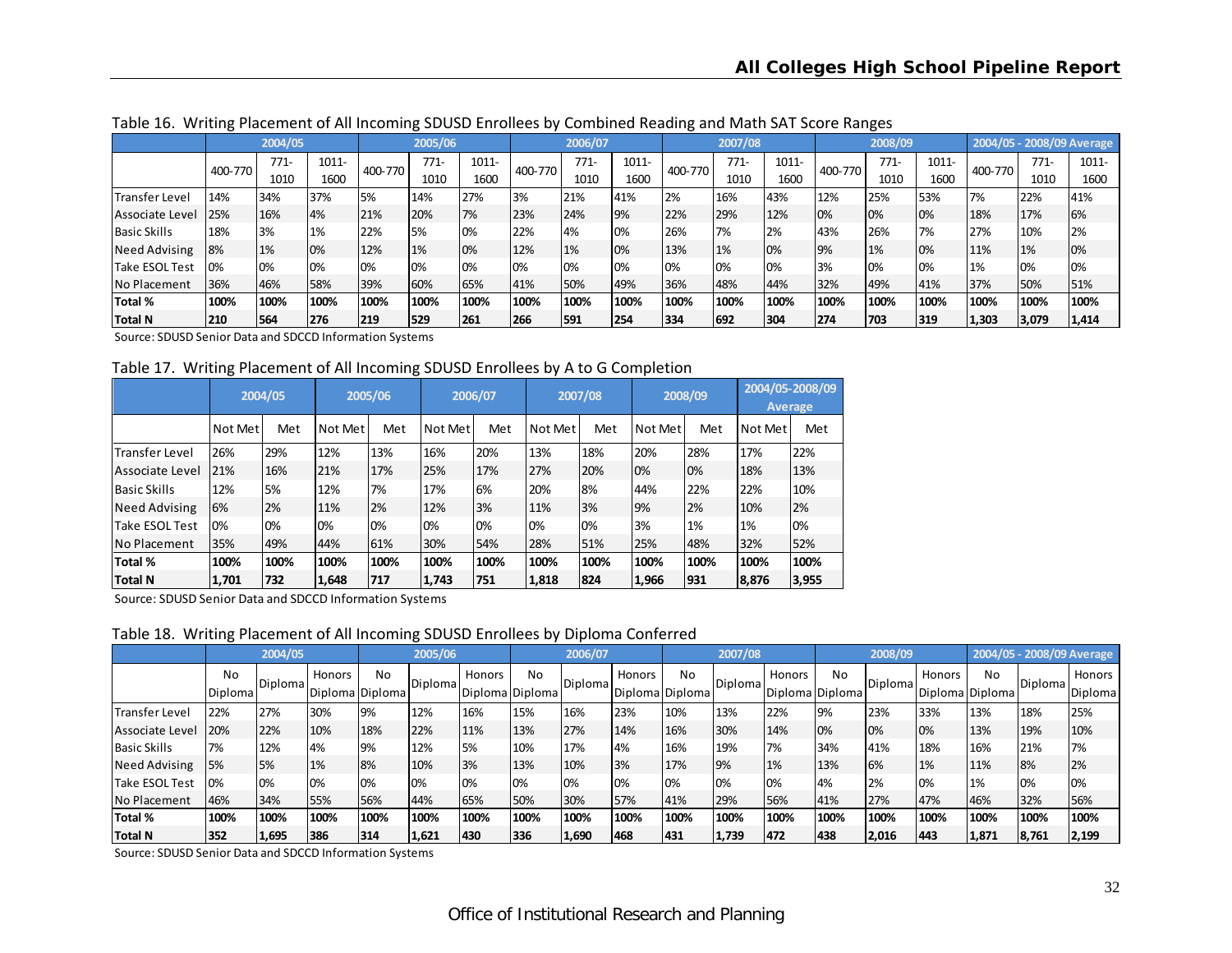# *Section 3.3: Math Placement*

#### Math Placement of Incoming SDUSD Enrollees

# **All SDUSD Enrollees**

- In 2008/09, 14% of the incoming SDUSD enrollees placed at the transfer level (greater than the 5-year average of 10%), 24% placed at the Associate level (greater than the 5-year average of 23%), 26% placed at basic skills (greater than the 5-year average of 25%), 3% were directed to take the algebra readiness test (equal to the 5-year average of 3%), and 33% did not have a math placement (less than the 5-year average of 38%; see Table 19 and Figure 17).
- Transfer level placements had the greatest positive percentage change (96% increase) from 2004/05 to 2008/09, while students who were directed to take the algebra readiness test had the greatest negative percentage change (35% decrease) during the same time period.

# **SDUSD Enrollees Who Placed**

• In 2008/09, of the incoming SDUSD enrollees who had a math placement, 20% placed at the transfer level (greater than the 5year average of 17%), 36% placed at the Associate level (less than the 5-year average of 37%), 38% placed at basic skills (less than the 5-year average of 41%), and 5% were directed to take the algebra readiness test (equal to the 5-year average of 5%; see Table 19 and Figure 18).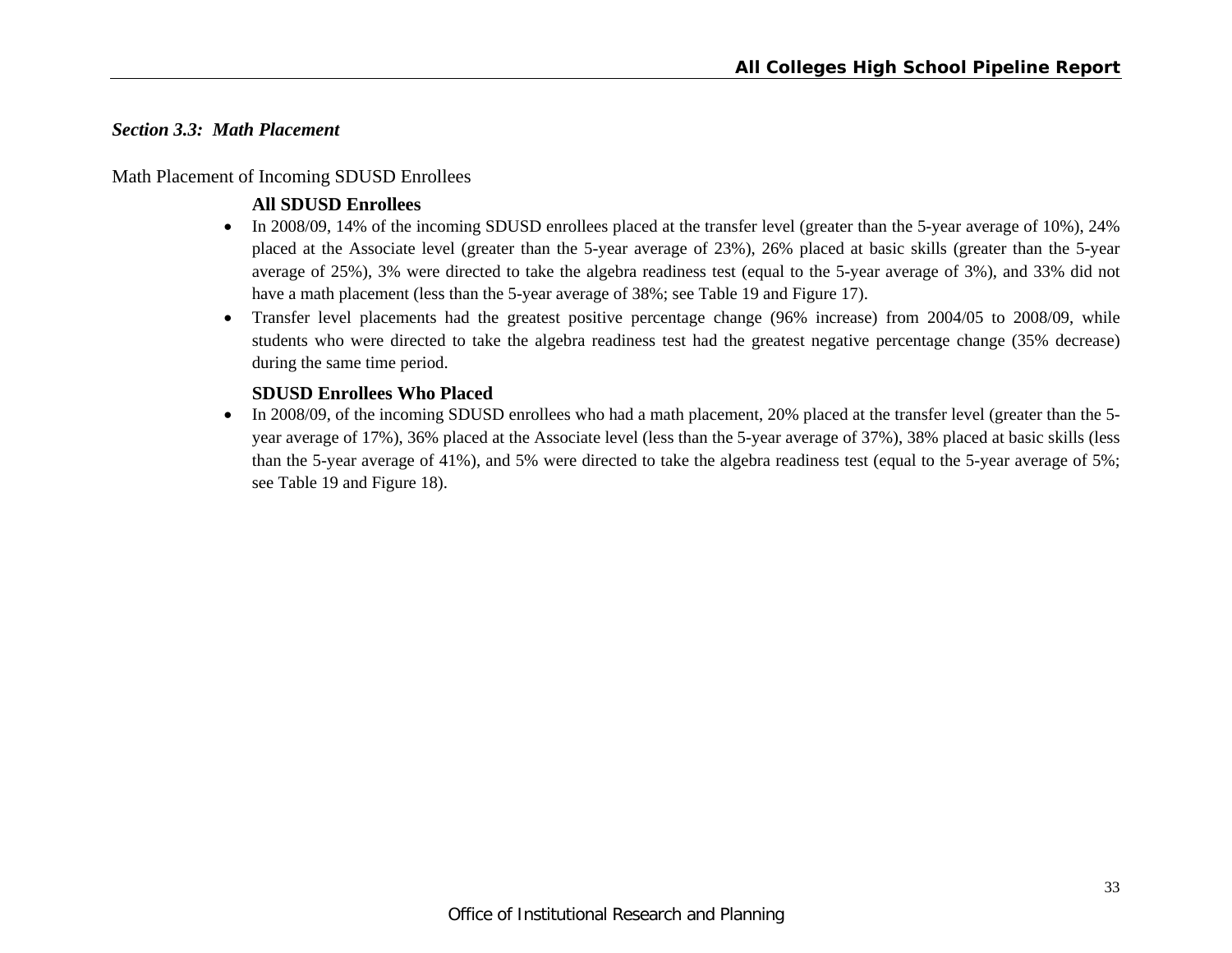|                             | 2004/05 | 2005/06 | 2006/07 | 2007/08 | 2008/09  |                |                           | 2004/05 - 2008/09 |                       |
|-----------------------------|---------|---------|---------|---------|----------|----------------|---------------------------|-------------------|-----------------------|
|                             | N       | N       | N       | N       | <b>N</b> |                | <b>All Enrollees</b>      |                   | <b>Placement Only</b> |
|                             |         |         |         |         |          | <b>Total N</b> | <b>Average % % Change</b> |                   | <b>Average %</b>      |
| <b>Transfer Level</b>       | 203     | 210     | 252     | 282     | 398      | 1,345          | 10%                       | 96%               | 17%                   |
| lAssociate Level            | 607     | 426     | 564     | 588     | 707      | 2,892          | 23%                       | 16%               | 37%                   |
| l Basic Skills              | 524     | 532     | 1669    | 773     | 745      | 3,243          | 25%                       | 42%               | 41%                   |
| Take Algebra Readiness Test | 142     | 157     | 76      | 167     | 192      | 434            | 3%                        | $-35%$            | 5%                    |
| Placement Only 1,476        |         | 1,225   | 1,561   | 1,710   | 1,942    | 17,914         | $- -$                     | 32%               | 100%                  |
| No Placement                | 957     | 1,140   | 1933    | 932     | 955      | 4,917          | 38%                       | $0\%$             | $- -$                 |
| All Enrollees 2,433         |         | 2,365   | 2,494   | 2,642   | 2,897    | 12,831         | 100%                      | 19%               | <b>1--</b>            |

#### Table 19. Incoming SDUSD Enrollees by Math Placement

Source: SDUSD Senior Data and SDCCD Information Systems



#### Figure 17. All Incoming SDUSD Enrollees by Math Placement Figure 18. Incoming SDUSD Enrollees Who Placed by Math Placement

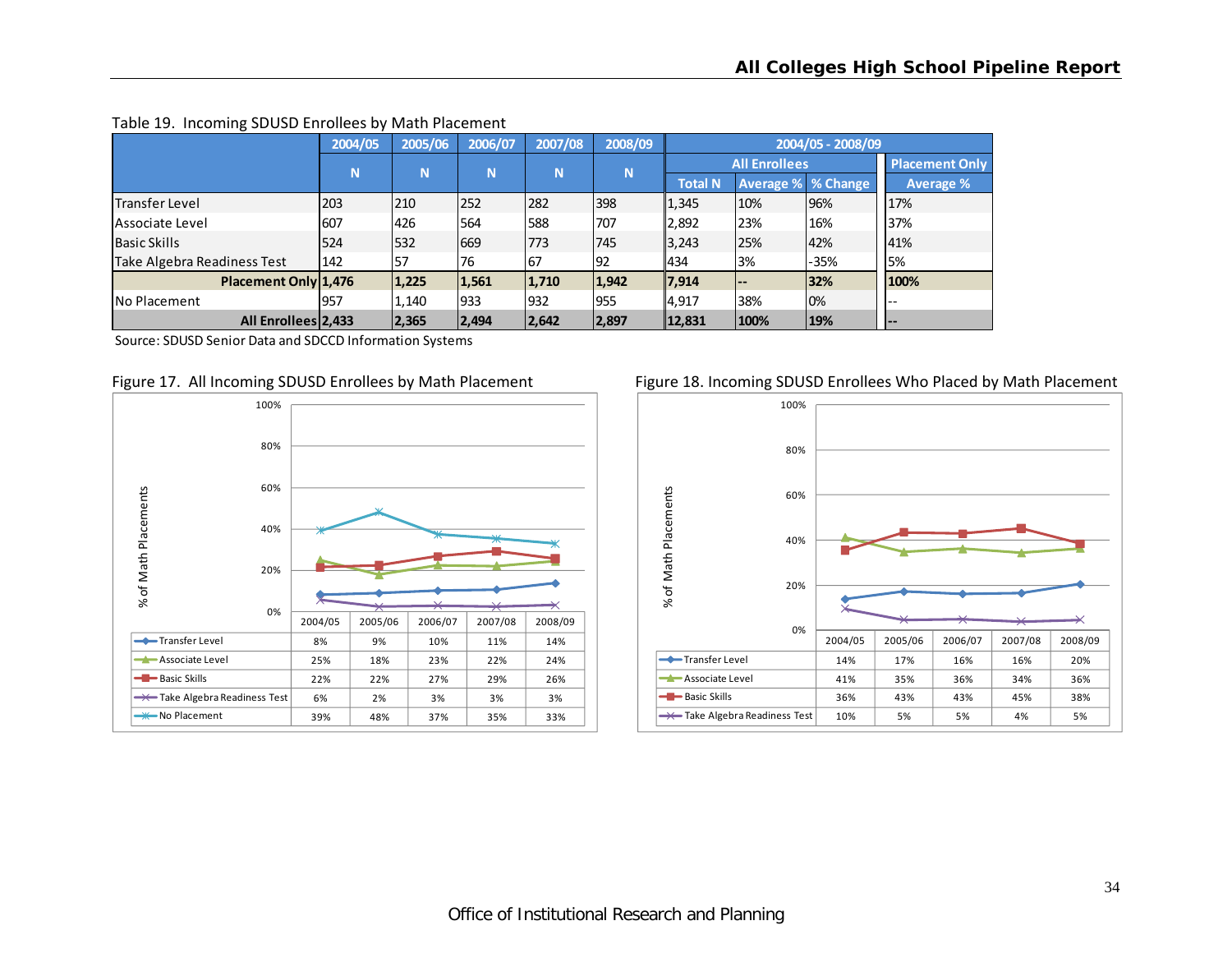#### Math Placement of Incoming SDUSD Enrollees Among All SDUSD Enrollees by Preparation Level

#### **SAT Score Ranges (see Table 20)**

- In 2008/09, among all incoming SDUSD enrollees who took both the reading and math SATs and who scored in the highest level of the SAT score ranges (1011-1600), an equal proportion placed at the transfer level or had no math placement (39% each). This differs from the 5-year average in which fewer students placed at the transfer level (36%) and a greater proportion of students had no placement (46%).
- In 2008/09, among all incoming SDUSD enrollees who scored in the mid-level SAT score range (771-1010), half (50%) had no math placement and about one in five (21%) placed at the Associate level. This is comparable to the 5-year averages in which 51% had no math placement and 24% place in the Associate level.
- In 2008/09, among all incoming SDUSD enrollees who scored in the lowest SAT score range (400-770), 35% had no placement (less than the 5-year average of 38%) and 32% placed at basic skills (less than the 5-year average of 36%).

#### **A to G Completion (see Table 21)**

- Among all incoming SDUSD enrollees who met the A to G requirements, just under half (49%) had no placement and equal proportions placed at the Associate and transfer levels (19% each). This is comparable to the 5-year averages for no math placement (52%) and Associate level placement (20%), but slightly greater than the 5-year average for transfer level placements (16%).
- In 2008/09, among all incoming SDUSD enrollees who did not meet the A to G requirements, one-third placed at basic skills (33%) compared to a similar 5-year average (32%), 27% placed at the Associate level compared to 24% on average from 2004/05 to 2008/09, and 26% had no math placement compared to 32% on a 5-year average.

#### **Diploma Conferred (see Table 22)**

- In 2008/09, among all incoming SDUSD enrollees who earned an honors diploma, half (50%) had no math placement (slightly higher than the 5-year average of 53%) and just over one-quarter (26%) placed at the transfer level (higher than the 5-year average of 22%).
- In 2008/09, among all incoming SDUSD enrollees who earned a standard diploma, comparable proportions placed at the Associate level and basic skills (29% and 28%, respectively), while 27% had no math placement. This differs from the 5-year average in which the largest majority of standard diploma recipients had no math placement (32%), followed by basic skills placement (29%) and Associate level placement (25%).
- e In 2008/09, among all incoming SDUSD enrollees who did not earn a diploma, 41% had no math placement (less than the 5 year average of 48%) and 35% placed at basic skills (greater than the 5-year average of 29%).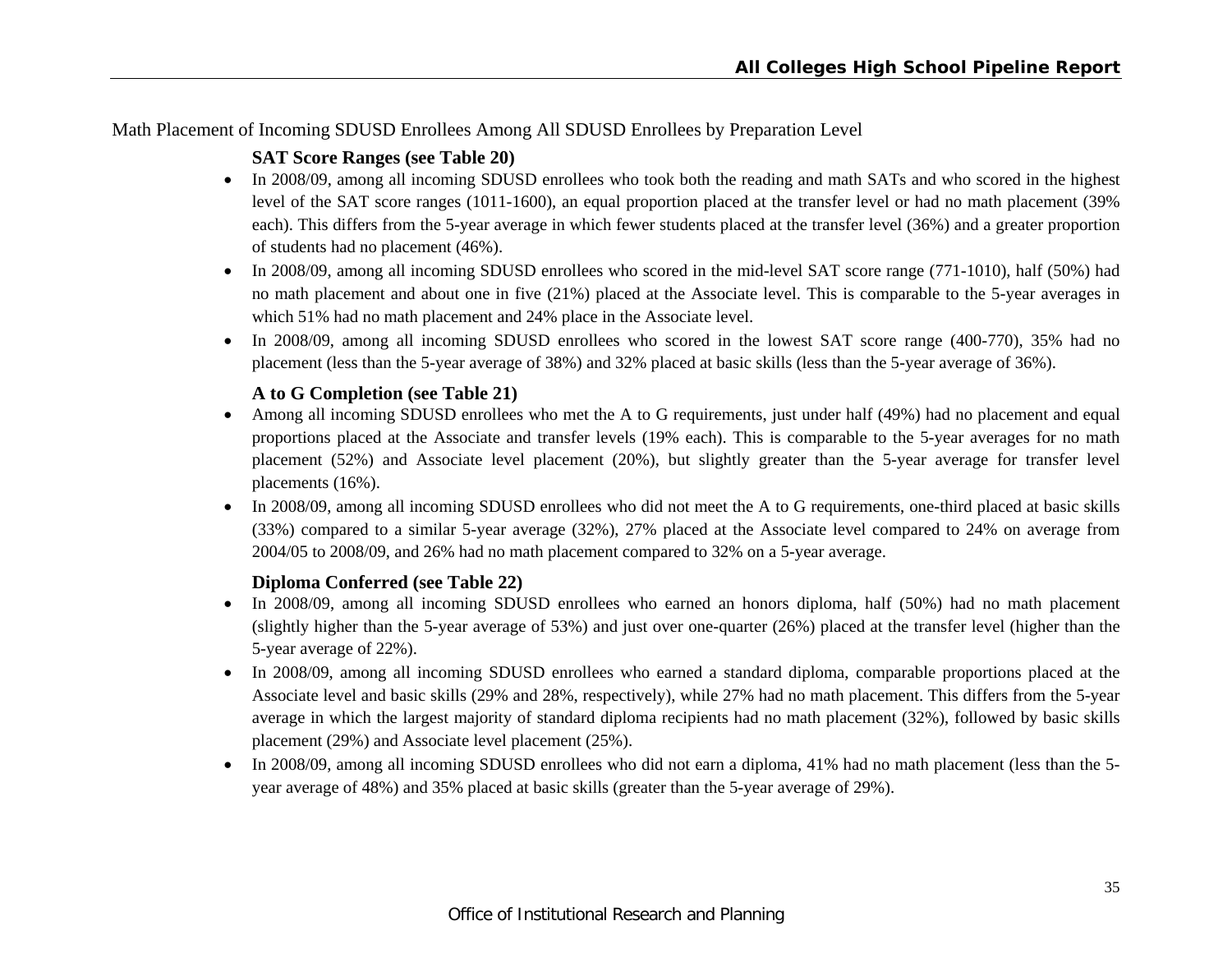|                       |         | 2004/05 |       |         | 2005/06 |          |         | 2006/07 |          |         | 2007/08 |          |         | 2008/09 |       |         | 2004/05 - 2008/09 Average |          |
|-----------------------|---------|---------|-------|---------|---------|----------|---------|---------|----------|---------|---------|----------|---------|---------|-------|---------|---------------------------|----------|
|                       | 400-770 | $771-$  | 1011- | 400-770 | $771-$  | $1011 -$ | 400-770 | $771-$  | $1011 -$ | 400-770 | $771-$  | $1011 -$ | 400-770 | $771-$  | 1011- | 400-770 | $771-$                    | $1011 -$ |
|                       |         | 1010    | 1600  |         | 1010    | 1600     |         | 1010    | 1600     |         | 1010    | 1600     |         | 1010    | 1600  |         | 1010                      | 1600     |
| Transfer Level        | 4%      | 10%     | 29%   | 3%      | 10%     | 28%      | 3%      | 12%     | 37%      | 2%      | 11%     | 42%      | 6%      | 15%     | 39%   | 4%      | 12%                       | 36%      |
| Associate Level       | 22%     | 30%     | 16%   | 16%     | 20%     | 8%       | 14%     | 26%     | 18%      | 15%     | 24%     | 18%      | 22%     | 21%     | 18%   | 18%     | 24%                       | 16%      |
| <b>Basic Skills</b>   | 29%     | 6%      | 1%    | 32%     | 8%      | 2%       | 38%     | 9%      | 0%       | 43%     | 13%     | 1%       | 32%     | 10%     | 3%    | 36%     | 9%                        | 1%       |
| Take Algebra          | 9%      | 6%      | 3%    | 6%      | 2%      | 0%       | 4%      | 3%      | $1\%$    | 3%      | 4%      | 1%       | 5%      | 3%      | 1%    | 5%      | 3%                        | 1%       |
| <b>Readiness Test</b> |         |         |       |         |         |          |         |         |          |         |         |          |         |         |       |         |                           |          |
| No Placement          | 36%     | 48%     | 51%   | 43%     | 60%     | 62%      | 41%     | 51%     | 43%      | 37%     | 48%     | 38%      | 35%     | 50%     | 39%   | 38%     | 51%                       | 46%      |
| <b>Total %</b>        | 100%    | 100%    | 100%  | 100%    | 100%    | 100%     | 100%    | 100%    | 100%     | 100%    | 100%    | 100%     | 100%    | 100%    | 100%  | 100%    | 100%                      | 100%     |
| Total N               | 210     | 564     | 1276  | 219     | 529     | 261      | 266     | 1591    | 1254     | 334     | 692     | 304      | 274     | 703     | 319   | 1,303   | 3,079                     | 1,414    |

Table 20. Math Placement of All Incoming SDUSD Enrollees by Combined Reading and Math SAT Score Ranges

Source: SDUSD Senior Data and SDCCD Information Systems

#### Table 21. Math Placement of All Incoming SDUSD Enrollees by A to G Completion

|                       |         | 2004/05 |         | 2005/06 |         | 2006/07 |         | 2007/08 |         | 2008/09 |         | 2004/05-2008/09<br><b>Average</b> |
|-----------------------|---------|---------|---------|---------|---------|---------|---------|---------|---------|---------|---------|-----------------------------------|
|                       | Not Met | Met     | Not Met | Met     | Not Met | Met     | Not Met | Met     | Not Met | Met     | Not Met | Met                               |
| Transfer Level        | 6%      | 15%     | 7%      | 13%     | 8%      | 16%     | 8%      | 16%     | 11%     | 19%     | 8%      | 16%                               |
| Associate Level       | 25%     | 24%     | 19%     | 16%     | 24%     | 20%     | 24%     | 19%     | 27%     | 19%     | 24%     | 20%                               |
| lBasic Skills         | 28%     | 8%      | 28%     | 10%     | 34%     | 10%     | 37%     | 12%     | 33%     | 10%     | 32%     | 10%                               |
| Take Algebra          | 6%      | 6%      | 3%      | 2%      | 4%      | 2%      | 2%      | 3%      | 3%      | 4%      | 3%      | 3%                                |
| <b>Readiness Test</b> |         |         |         |         |         |         |         |         |         |         |         |                                   |
| <b>No Placement</b>   | 36%     | 48%     | 43%     | 60%     | 31%     | 52%     | 28%     | 51%     | 26%     | 49%     | 32%     | 52%                               |
| Total %               | 100%    | 100%    | 100%    | 100%    | 100%    | 100%    | 100%    | 100%    | 100%    | 100%    | 100%    | 100%                              |
| Total N               | 1,701   | 732     | 1,648   | 717     | 1,743   | 751     | 1,818   | 824     | 1,966   | 931     | 8,876   | 3,955                             |

Source: SDUSD Senior Data and SDCCD Information Systems

#### Table 22. Math Placement of All Incoming SDUSD Enrollees by Diploma Conferred

|                                       | 2004/05       |         |        | 2005/06               |         |                           | 2006/07 |         |        | 2007/08               |         |                           | 2008/09 |         |        |                       | 2004/05 - 2008/09 Average |                   |
|---------------------------------------|---------------|---------|--------|-----------------------|---------|---------------------------|---------|---------|--------|-----------------------|---------|---------------------------|---------|---------|--------|-----------------------|---------------------------|-------------------|
|                                       | No<br>Diploma | Diploma | Honors | No<br>Diploma Diploma | Diploma | Honors<br>Diploma Diploma | No      | Diploma | Honors | No<br>Diploma Diploma | Diploma | Honors<br>Diploma Diploma | No.     | Diploma | Honors | No<br>Diploma Diploma | Diploma                   | Honors<br>Diploma |
| Transfer Level                        | 5%            | 6%      | 21%    | 3%                    | 7%      | 20%                       | 4%      | 8%      | 22%    | 3%                    | 9%      | 23%                       | 6%      | 13%     | 26%    | 4%                    | <b>1</b> 9%               | 22%               |
| Associate Level                       | 18%           | 28%     | 20%    | 17%                   | 20%     | 13%                       | 17%     | 25%     | 17%    | 17%                   | 25%     | 16%                       | 16%     | 29%     | 14%    | 17%                   | 25%                       | 16%               |
| <b>Basic Skills</b>                   | 24%           | 25%     | 4%     | 20%                   | 28%     | 5%                        | 25%     | 33%     | 7%     | 37%                   | 33%     | 7%                        | 35%     | 28%     | 6%     | 29%                   | 29%                       | 6%                |
| Take Algebra<br><b>Readiness Test</b> | 3%            | 7%      | 3%     | 2%                    | 2%      | 3%                        | 1%      | 4%      | 2%     | 0%                    | 3%      | 2%                        | 2%      | 3%      | 3%     | 2%                    | 4%                        | 3%                |
| No Placement                          | 50%           | 34%     | 52%    | 59%                   | 43%     | 60%                       | 53%     | 30%     | 53%    | 43%                   | 29%     | 52%                       | 41%     | 27%     | 50%    | 48%                   | 32%                       | 53%               |
| <b>Total %</b>                        | 100%          | 100%    | 100%   | 100%                  | 100%    | 100%                      | 100%    | 100%    | 100%   | 100%                  | 100%    | 100%                      | '100%   | 100%    | 100%   | 100%                  | 100%                      | 100%              |
| Total N                               | 352           | 1,695   | 386    | 314                   | 1,621   | 430                       | 336     | 1,690   | 468    | 431                   | 1,739   | 472                       | 438     | 2,016   | 443    | 1,871                 | 8,761                     | 2,199             |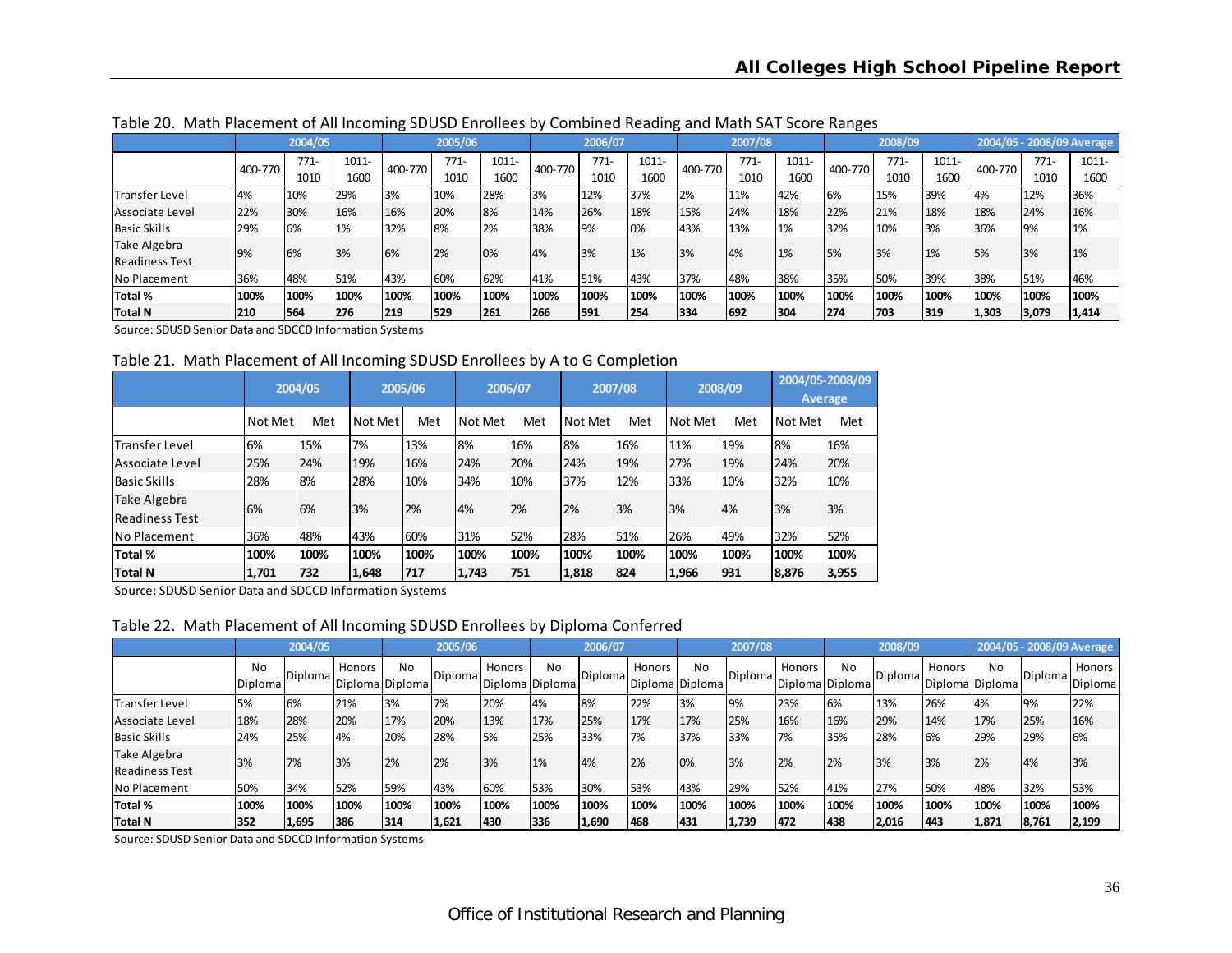# *Section 3.4: ESOL Placement*

#### ESOL Placement of Incoming SDUSD Enrollees

#### **All SDUSD Enrollees**

- In 2008/09, most incoming SDUSD enrollees did not have an ESOL placement (97%) which is comparable to the 5-year average of 97% (see Table 23 and Figure 19).
- From 2004/05 to 2008/09, the number of students who had an ESOL placement rose by 69%. Furthermore, the number of students who did not place rose by 18%.

# **SDUSD Enrollees Who Placed**

• In 2008/09, of the incoming SDUSD enrollees who had an ESOL placement, 15% placed at level 40 (less than the 5-year average of 16%), 22% placed at level 30 (less than the 5-year average of 27%), 12% placed at level 20 (less than the 5-year average of 15%), and 51% placed at level 19 (greater than the 5-year average of 42%; see Table 23 and Figure 20).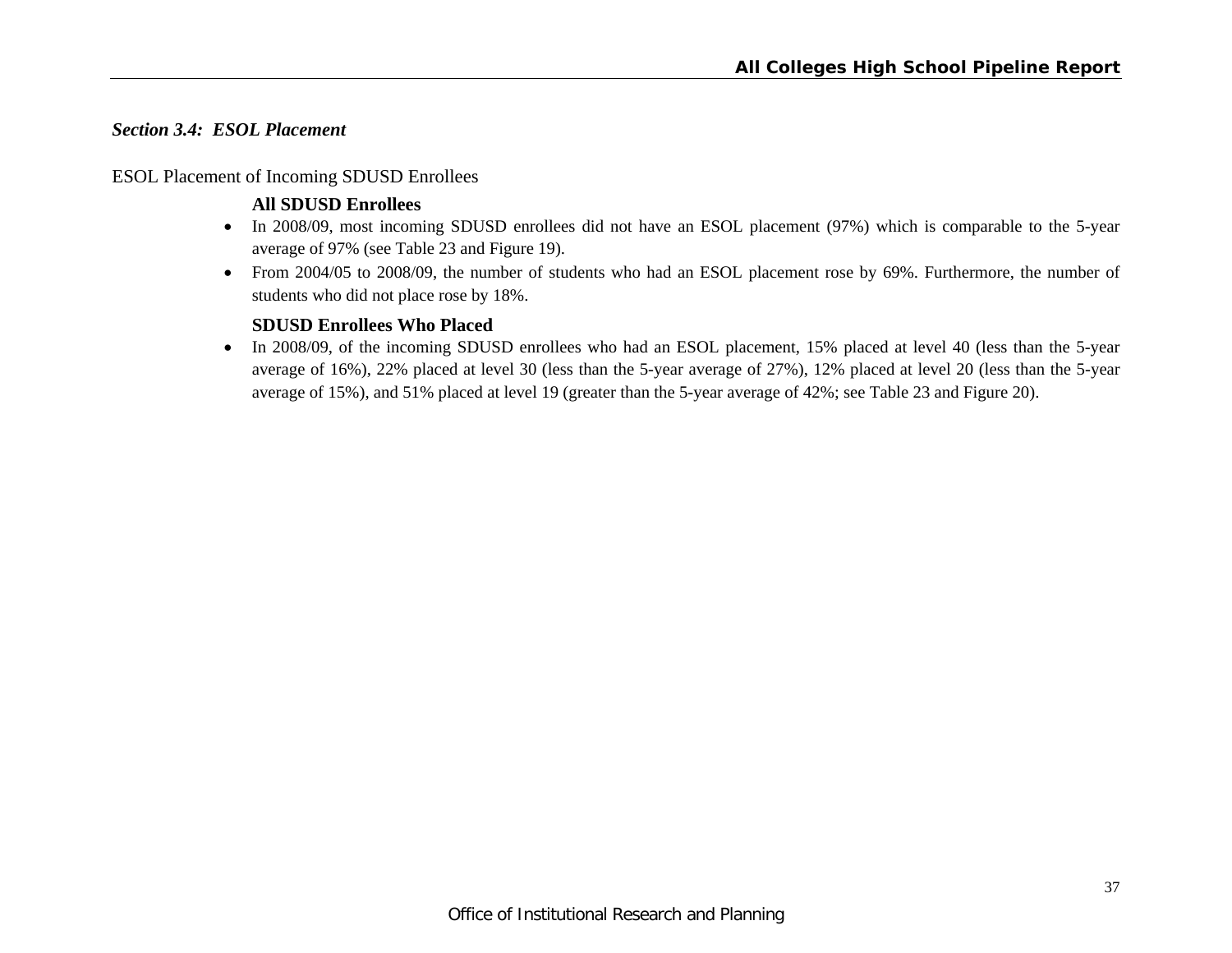|                     | 2004/05 | 2005/06 | 2006/07 | 2007/08 | 2008/09 |                 |                      | 2004/05 - 2008/09 |                       |
|---------------------|---------|---------|---------|---------|---------|-----------------|----------------------|-------------------|-----------------------|
|                     | N       | N       | N       | N       | N       |                 | <b>All Enrollees</b> |                   | <b>Placement Only</b> |
|                     |         |         |         |         |         | <b>Total N</b>  | Average % % Change   |                   | Average %             |
| 40                  |         | 16      | 11      | 113     | 12      | I <sub>54</sub> | 0%                   | 500%              | 16%                   |
| 30                  | 17      | 15      | 22      | 19      | 18      | 191             | 1%                   | 6%                | 27%                   |
| 20                  | 10      | 10      | 13      | 19      | 10      | 152             | 0%                   | 0%                | 15%                   |
| 19                  | 19      | 24      | 34      | 27      | 41      | 145             | 1%                   | 116%              | 42%                   |
| Placement Only 48   |         | 165     | 180     | 68      | 81      | $ 342\rangle$   | $\qquad \qquad -$    | 169%              | 100%                  |
| <b>No Placement</b> | 2,385   | 2,300   | 2,414   | 2,574   | 2,816   | 12,489          | 97%                  | 18%               | --                    |
| All Enrollees 2,433 |         | 2,365   | 2,494   | 2,642   | 2,897   | 12,831          | 100%                 | 19%               | <b>.</b>              |

#### Table 23. Incoming SDUSD Enrollees by ESOL Placement

Source: SDUSD Senior Data and SDCCD Information Systems





#### Figure 19. All Incoming SDUSD Enrollees by ESOL Placement Figure 20. Incoming SDUSD Enrollees Who Placed by ESOL Placement

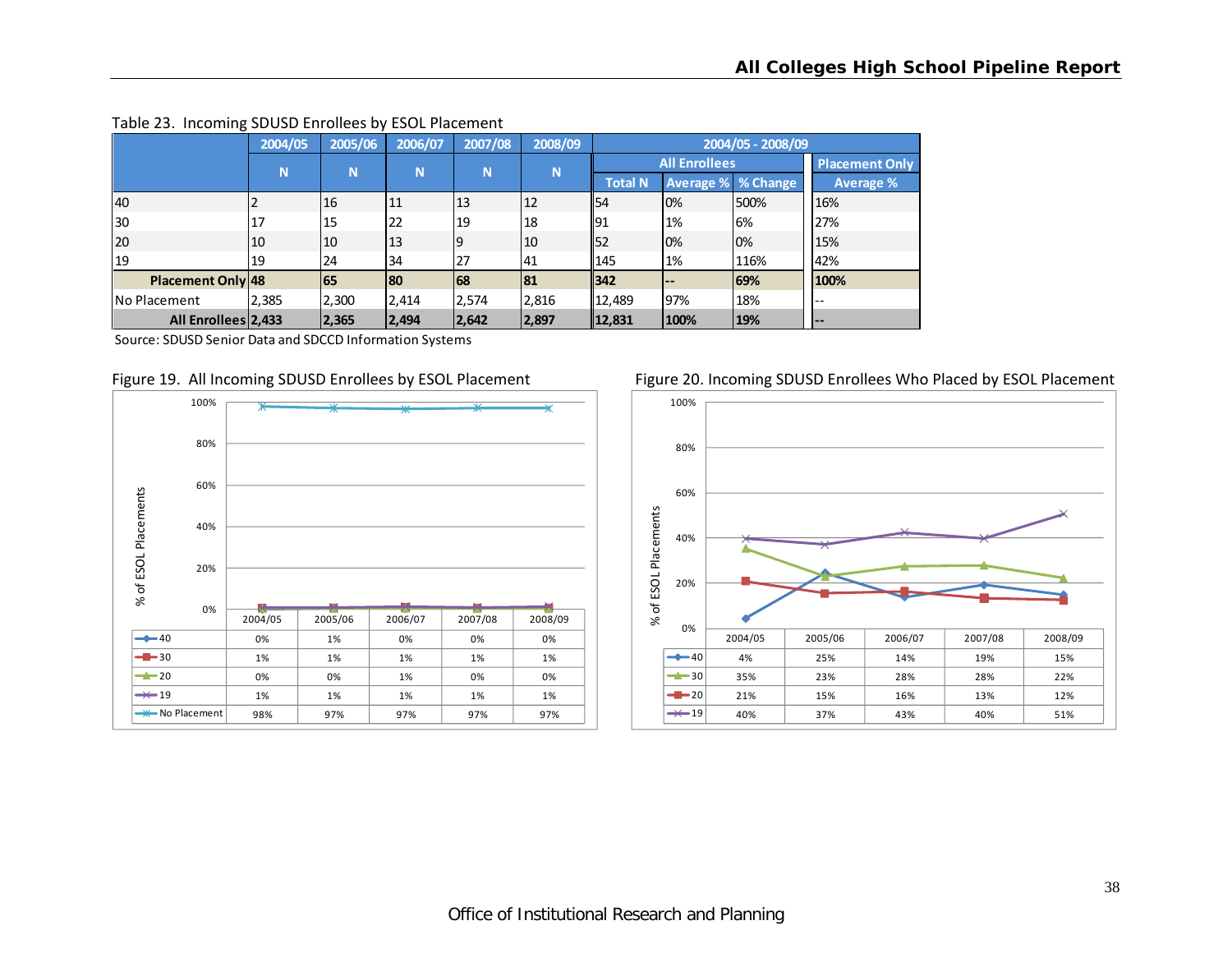# ESOL Placement Among Those Who Placed by Preparation Level

Due to the small number of students with an ESOL placement, only those who placed are discussed in this section. Also note the small counts in some categories when comparing percentages.

# **SAT Score Ranges (see Table 24)**

- From 2004/05 to 2008/09, few of the incoming SDUSD enrollees took both the reading and math SAT tests and had an ESOL placement (60 students). The majority of those students were in the lowest SAT score range (400-770; 51 students), followed by the mid-level SAT score range (771-1010; 9 students). No students in the highest SAT score range (1011-1600) had an ESOL placement.
- In 2008/09, among those who scored in the lowest SAT score range (400-770) and who had an ESOL placement, 64% placed at level 19 (greater than the 5-year average of 53%), 29% placed at level 40 (greater than the 5-year average of 18%), 7% placed at level 30 (less than the 5-year average of 18%), and 0% placed at level 20 (less than the 5-year average of 12%).

#### **A to G Completion (see Table 25)**

- From 2004/05 to 2008/09, 89% of the incoming SDUSD enrollees who had an ESOL placement were students who had not completed the A to G requirements (307 students out of 342), while the remaining 11% had completed the A to G requirements (35 students).
- In 2008/09, among those who did not meet the A to G requirements and who had an ESOL placement, nearly half  $(49%)$ placed at level 19 (greater than the 5-year average of 43%) and just under one-quarter (23%) placed at level 30 (less than the 5-year average of 27%).

# **Diploma Conferred (see Table 26)**

- From 2004/05 to 2008/09, the majority of the incoming SDUSD enrollees who had an ESOL placement were students who had received a standard diploma (68%; 231 students out of 342), followed by students who did not receive a diploma (82 students; 24%). Eight percent of students who had an ESOL placement received an honors diploma (29 students).
- In 2008/09, among those who earned a standard diploma and who had an ESOL placement, 43% placed at level 19 (greater than the 5-year average of 39%) and 31% placed at level 30 (greater than the 5-year average of 29%).
- In 2008/09, among those who did not earn a diploma and who had an ESOL placement, 64% placed at level 19 (greater than the 5-year average of 55%) and 18% placed at level 20 (greater than the 5-year average of 16%).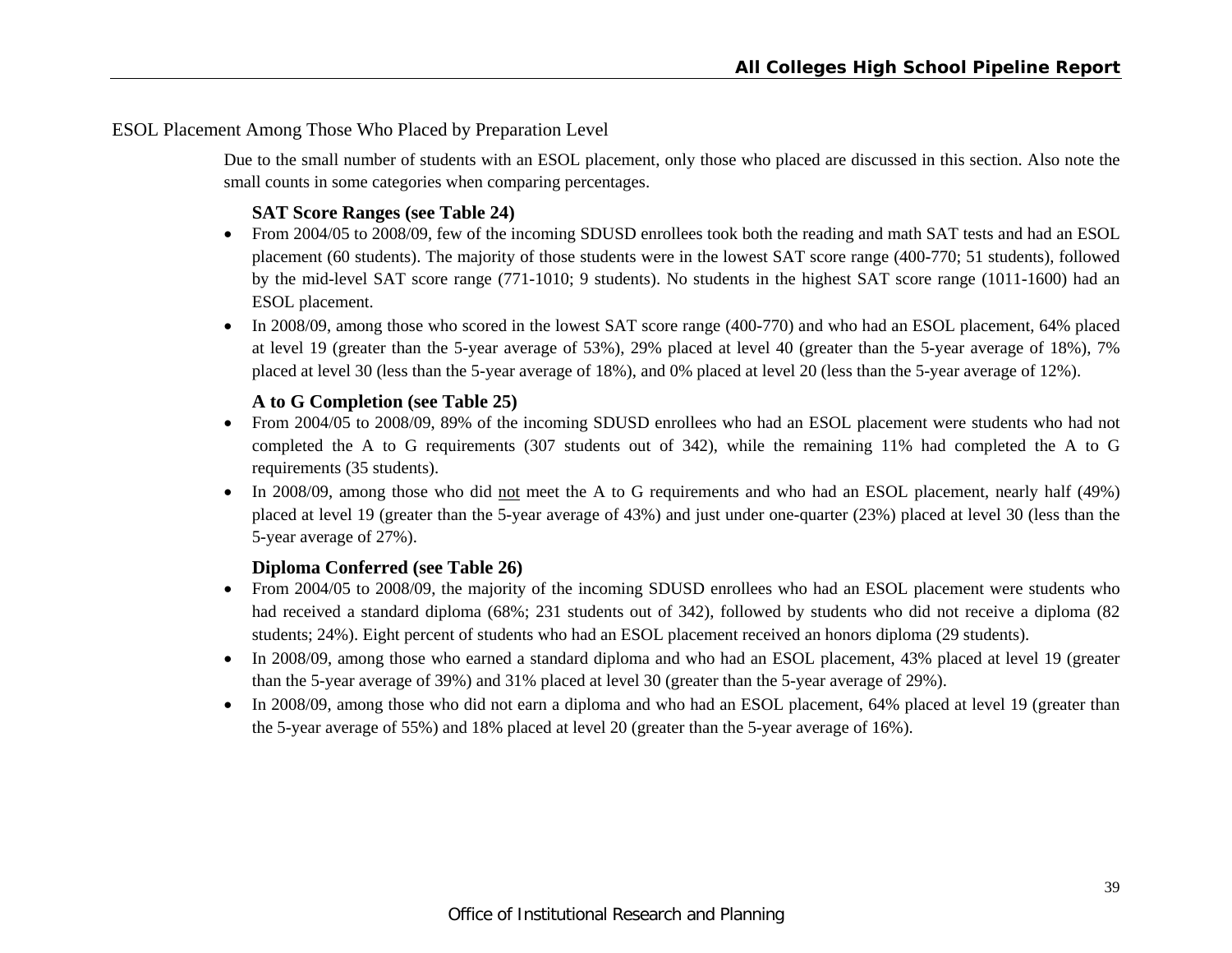|                |         | 2004/05 |       |         | 2005/06 |          |         | 2006/07 |       |         | 2007/08 |       |         | 2008/09 |       |           |        | 2004/05 - 2008/09 Average |
|----------------|---------|---------|-------|---------|---------|----------|---------|---------|-------|---------|---------|-------|---------|---------|-------|-----------|--------|---------------------------|
|                | 400-770 | $771-$  | 1011- | 400-770 | $771 -$ | $1011 -$ | 400-770 | $771-$  | 1011- | 400-770 | $771-$  | 1011- | 400-770 | $771-$  | 1011- | 400-770   | $771-$ | 1011-                     |
|                |         | 1010    | 1600  |         | 1010    | 1600     |         | 1010    | 1600  |         | 1010    | 1600  |         | 1010    | 1600  |           | 1010   | 1600                      |
| 40             | 0%      | 10%     | 10%   | 17%     | 33%     | 0%       | 14%     | 10%     | 0%    | 15%     | 0%      | 0%    | 29%     | 0%      | 0%    | 18%       | 11%    |                           |
| 130            | 25%     | 10%     | 10%   | 50%     | 33%     | 0%       | 14%     | 100%    | 0%    | 15%     | 50%     | 0%    | 7%      | 0%      | 0%    | 18%       | 144%   |                           |
| <b>20</b>      | 25%     | 10%     | 10%   | 10%     | 10%     | 10%      | 14%     | 10%     | 0%    | 23%     | 0%      | 0%    | 0%      | 0%      | 0%    | 12%       | 10%    |                           |
| I19            | 50%     | 100%    | 10%   | 33%     | 33%     | 0%       | 57%     | 10%     | 0%    | 46%     | 50%     | 0%    | 64%     | 100%    | 0%    | 53%       | 44%    |                           |
| <b>Total %</b> | 100%    | 100%    | 10%   | 100%    | 100%    | 10%      | 100%    | 100%    | 0%    | '100%   | 100%    | 0%    | 100%    | '100%   | 0%    | 100%      | 100%   |                           |
| Total N        |         |         | 10    |         |         |          | 14      |         | 10    | 13      |         |       | 14      |         |       | <b>51</b> |        |                           |

Table 24. ESOL Placement of Incoming SDUSD Enrollees by Combined Reading and Math SAT Score Ranges

Source: SDUSD Senior Data and SDCCD Information Systems

Table 25. ESOL Placement of Incoming SDUSD Enrollees by A to G Completion

|                |         | 2004/05 |         | 2005/06 |         | 2006/07 |         | 2007/08 |         | 2008/09 | 2004/05-2008/09 | <b>Average</b> |
|----------------|---------|---------|---------|---------|---------|---------|---------|---------|---------|---------|-----------------|----------------|
|                | Not Met | Met     | Not Met | Met     | Not Met | Met     | Not Met | Met     | Not Met | Met     | Not Met         | Met            |
| 40             | 2%      | 50%     | 21%     | 44%     | 14%     | 10%     | 18%     | 33%     | 14%     | 25%     | 14%             | 29%            |
| 30             | 35%     | 50%     | 23%     | 22%     | 27%     | 30%     | 27%     | 33%     | 23%     | 13%     | 27%             | 26%            |
| 20             | 22%     | 0%      | 14%     | 22%     | 17%     | 10%     | 15%     | 0%      | 14%     | 0%      | 16%             | 9%             |
| 19             | 41%     | 0%      | 41%     | 11%     | 41%     | 50%     | 40%     | 33%     | 49%     | 63%     | 43%             | 37%            |
| Total %        | 100%    | 100%    | 100%    | 100%    | 100%    | 100%    | 100%    | 100%    | 100%    | 100%    | 100%            | 100%           |
| <b>Total N</b> | 46      |         | 56      | 19      | 70      | 10      | 62      | 16      | 73      | 18      | 307             | 35             |

Source: SDUSD Senior Data and SDCCD Information Systems

|  | Table 26. ESOL Placement of Incoming SDUSD Enrollees by Diploma Conferred |  |  |  |  |  |
|--|---------------------------------------------------------------------------|--|--|--|--|--|
|--|---------------------------------------------------------------------------|--|--|--|--|--|

|           |               | 2004/05  |        |                       | 2005/06           |                           |      | 2006/07        |               |                       | 2007/08 |        |                       | 2008/09 |        |                       |                | 2004/05 - 2008/09 Average |
|-----------|---------------|----------|--------|-----------------------|-------------------|---------------------------|------|----------------|---------------|-----------------------|---------|--------|-----------------------|---------|--------|-----------------------|----------------|---------------------------|
|           | No<br>Diploma | IDiploma | Honors | No<br>Diploma Diploma | <b>I</b> Diplomal | Honors<br>Diploma Diploma | No   | <b>Diploma</b> | <b>Honors</b> | No<br>Diploma Diploma | Diploma | Honors | No<br>Diploma Diploma | Diploma | Honors | No<br>Diploma Diploma | <b>Diploma</b> | Honors<br><b>Diploma</b>  |
| 40        | 17%           | 3%       | 0%     | 0%                    | 29%               | 13%                       | 16%  | 14%            | 9%            | 13%                   | 24%     | 0%     | 11%                   | 18%     | 0%     | 12%                   | 18%            | 7%                        |
| 130       | 50%           | 34%      | 25%    | 0%                    | 24%               | 38%                       | 26%  | 22%            | 55%           | 17%                   | 34%     | 25%    | 7%                    | 31%     | 0%     | 17%                   | 29%            | 38%                       |
| <b>20</b> | 17%           | 21%      | 25%    | 33%                   | 14%               | 13%                       | 11%  | 18%            | 18%           | 13%                   | 12%     | 25%    | 18%                   | 8%      | 50%    | 16%                   | 14%            | 21%                       |
|           | 17%           | 42%      | 50%    | 67%                   | 33%               | 38%                       | 47%  | 46%            | 18%           | 57%                   | 29%     | 50%    | 64%                   | 43%     | 50%    | 155%                  | 39%            | 34%                       |
| Total %   | 100%          | 100%     | 100%   | 100%                  | 100%              | 100%                      | 100% | 100%           | 100%          | 100%                  | 100%    | 100%   | 100%                  | 100%    | 100%   | 100%                  | 100%           | 100%                      |
| Total N   | 6             | 38       |        |                       | <b>51</b>         | 18                        | 19   | 50             | 11            | 23                    | 41      |        | 28                    | 51      |        | 182                   | 231            | 29                        |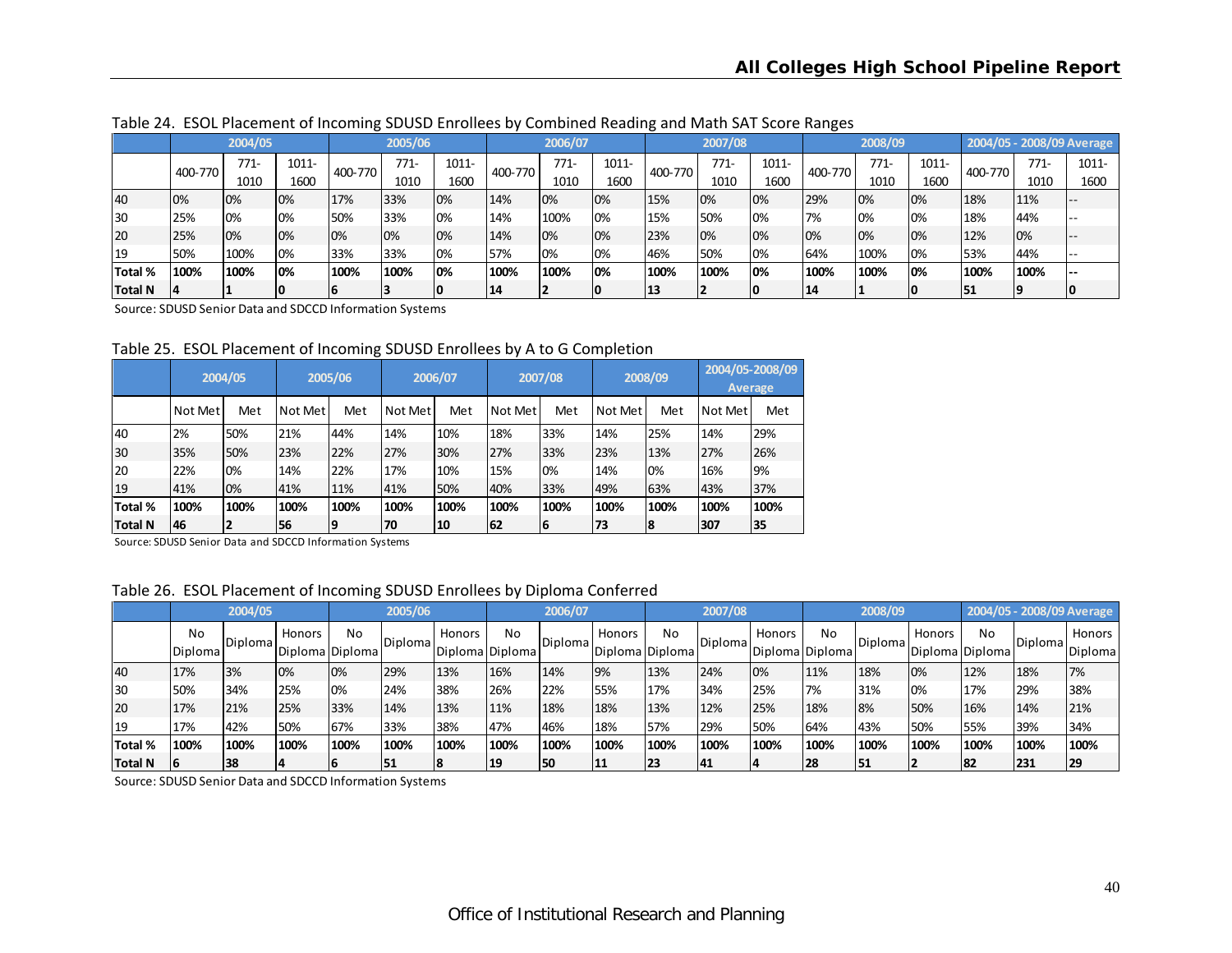# **Chapter 4: Performance Outcomes of Incoming SDUSD Enrollees by Preparation Level**

Chapter 4 describes how incoming SDUSD enrollees performed during their first academic term at a SDCCD college after their senior year in high school. This chapter is divided into three sections: Retention, Successful Course Completion, and Mean Term GPA. Please see page 7 for operational definitions of retention and success rates.

#### *Section 4.1: Retention*

Figure 21 shows retention rates for incoming SDUSD enrollees from 2004/05 to 2008/09. Figures 22, 23, and 24 show retention rates for incoming SDUSD enrollees from 2004/05 to 2008/09 disaggregated by incoming preparation levels.

 $\bullet$  The overall retention rates for incoming SDUSD enrollees remained relatively stable over the five-year period being reported, ranging from 84% to 86% (see Figure 21).

Retention by Preparation Level

- The percentage difference between the retention rates for SDUSD enrollees by A to G completion and diploma conferred varied proportionately by preparation level. From 2004/05 to 2008/09, the retention rates of students who met the A to G requirements were 5% to 11% higher than students who did not meet the A to G requirements (see Figure 23).
- Likewise, from 2004/05 to 2008/09, the retention rates of students who earned honors diplomas were 7% to 8% higher than those students who earned standard diplomas and the retention rates of students who earned standard diplomas were 10% to 13% higher than those students who did not earn a diploma (see Figure 24).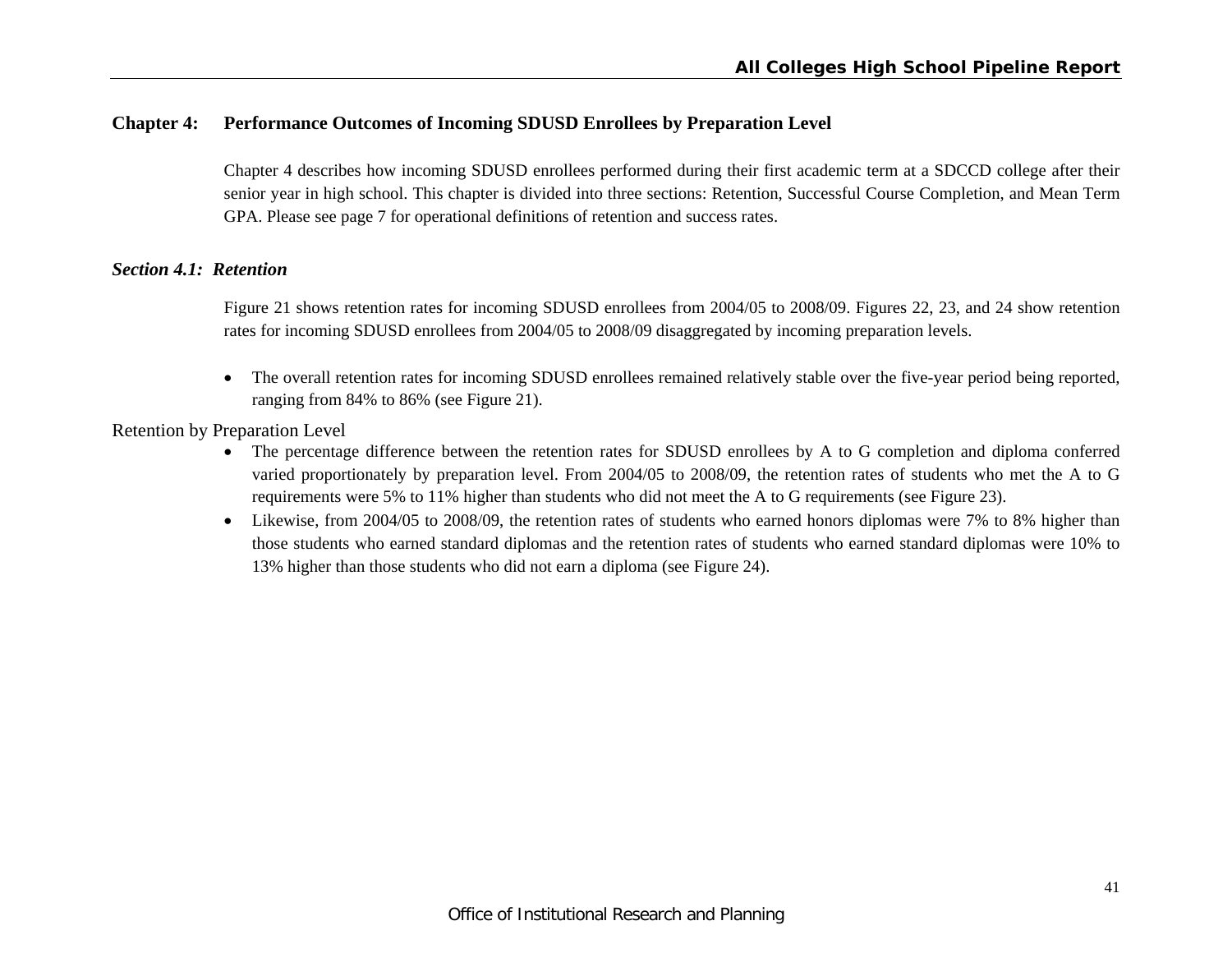

Figure 21. Incoming SDUSD Enrollees by Retention Rate SAT Score Range





Figure 22. Retention Rates by Combined Reading and Math



Figure 23. Retention Rates by A to G Completion Figure 24. Retention Rates by Diploma Conferred

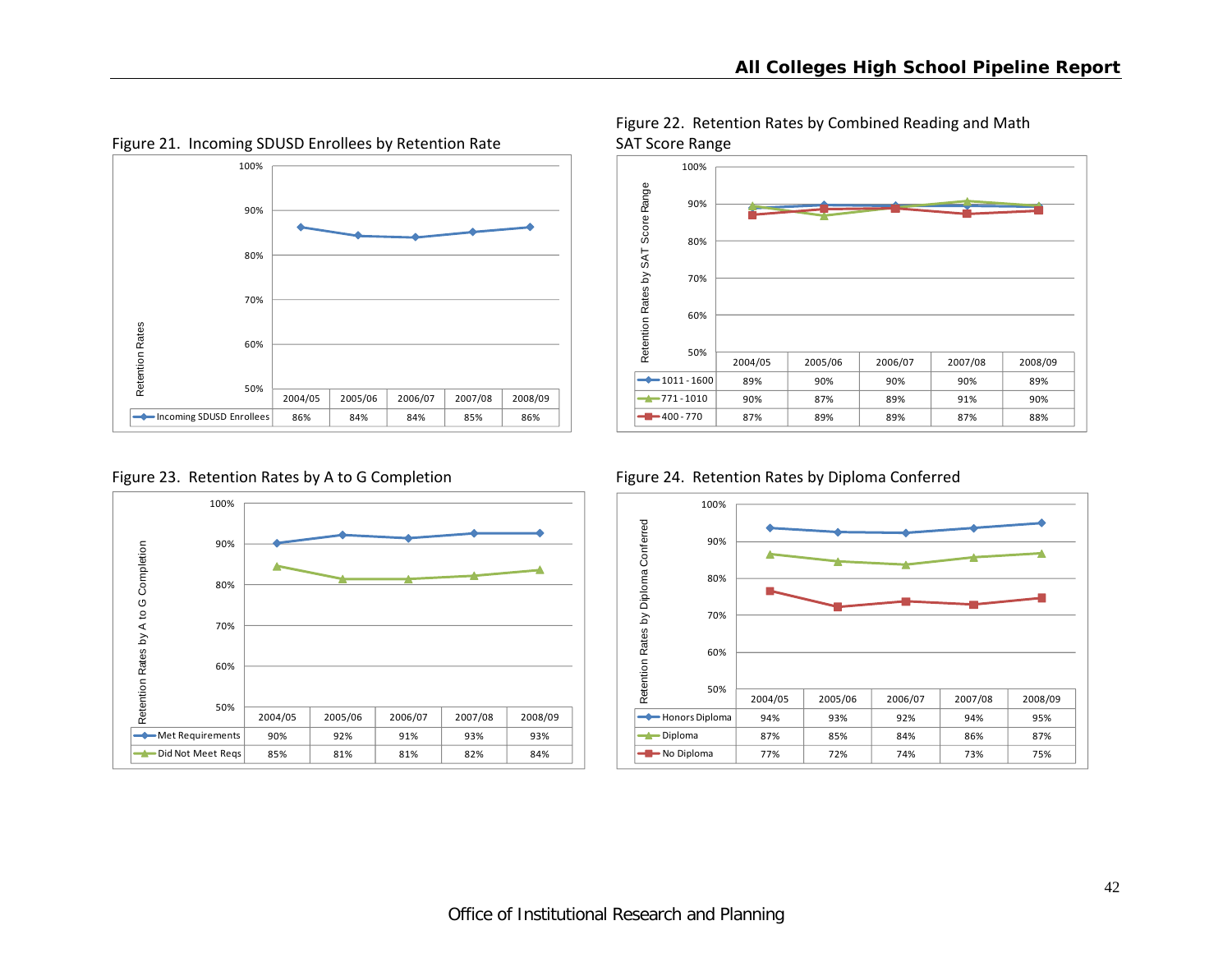#### *Section 4.2: Success Rates*

Figure 25 shows success rates (successful course completion) for incoming SDUSD enrollees from 2004/05 to 2008/09. Figures 26, 27, and 28 show success rates for incoming SDUSD enrollees from 2004/05 to 2008/09 disaggregated by incoming preparation levels.

 The overall success rates for incoming SDUSD enrollees remained relatively stable over the 5-year period being reported, ranging from 57% to 60% (see Figure 25).

#### Success by Preparation Level

The percentage difference between the success rates for SDUSD enrollees by SAT score range, A to G completion, and diploma conferred varied proportionately by preparation level from 2004/05 to 2008/09.

- From 2004/05 to 2008/09, the success rates of students who scored in the highest SAT score range (1011-1600) were 7% to 16% higher than the success rates of students who scored in the mid-level SAT score range (771-1010). The success rates of students who scored in the mid-level SAT score range (771-1010) were 4% to 10% higher than the success rates of students who scored in the lowest SAT score range (400-770; see Figure 26).
- $\bullet$  The success rates of students who met the A to G requirements were 16% to 20% higher than students who did not meet the A to G requirements over 5 years (see Figure 27).
- From 2004/05 to 2008/09, the success rates of students who earned honors diplomas were higher by 21% to 23% above students who earned standard diplomas. Students who did not earn a diploma had the lowest success rates across 5 years and generally scored 11% to 19% below standard diploma possessors (see Figure 28).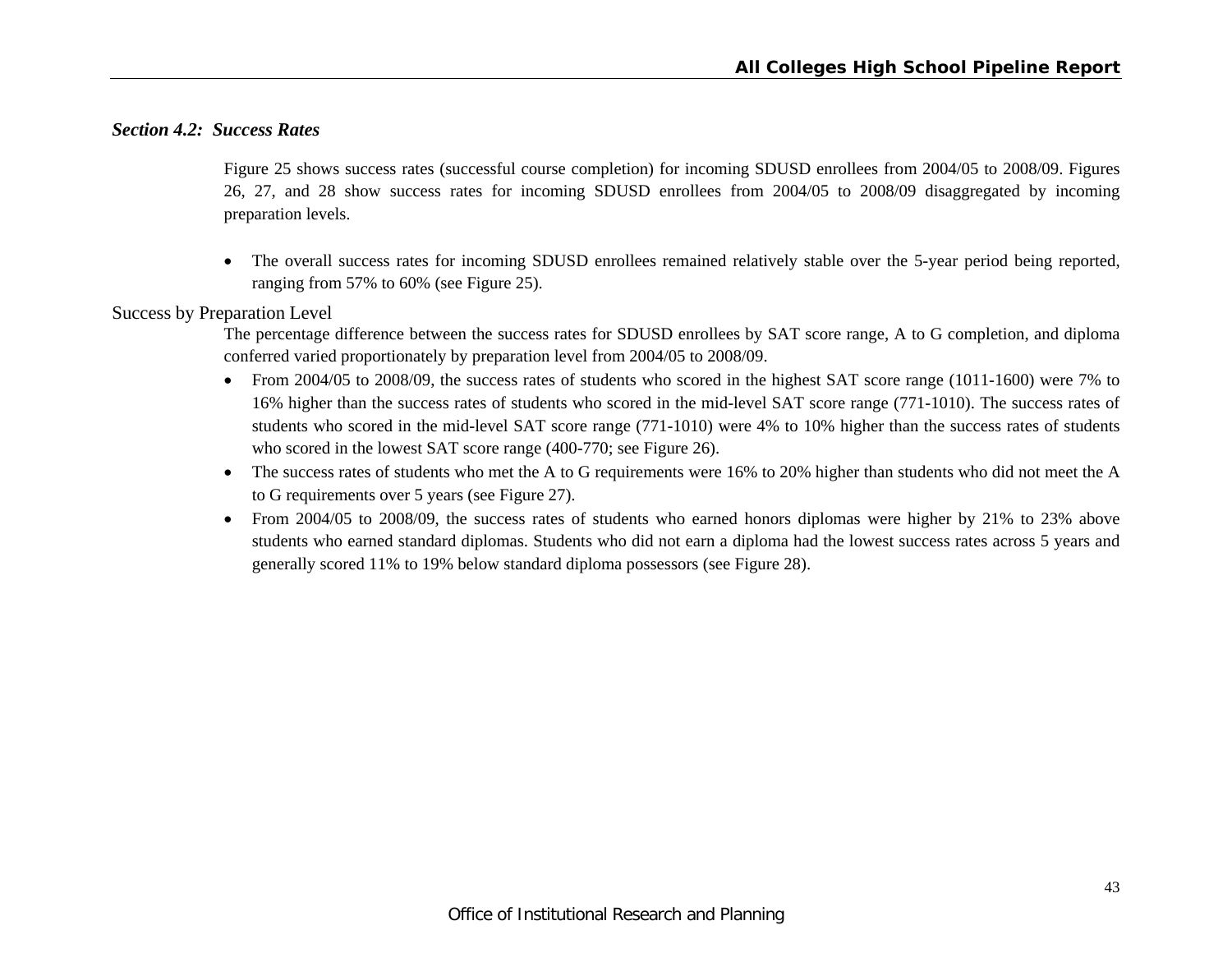

Figure 25. Incoming SDUSD Enrollees by Success Rate SAT Score Range







Figure 26. Success Rates by Combined Reading and Math

Figure 27. Success Rates by A to G Completion Figure 28. Success Rates by Diploma Conferred

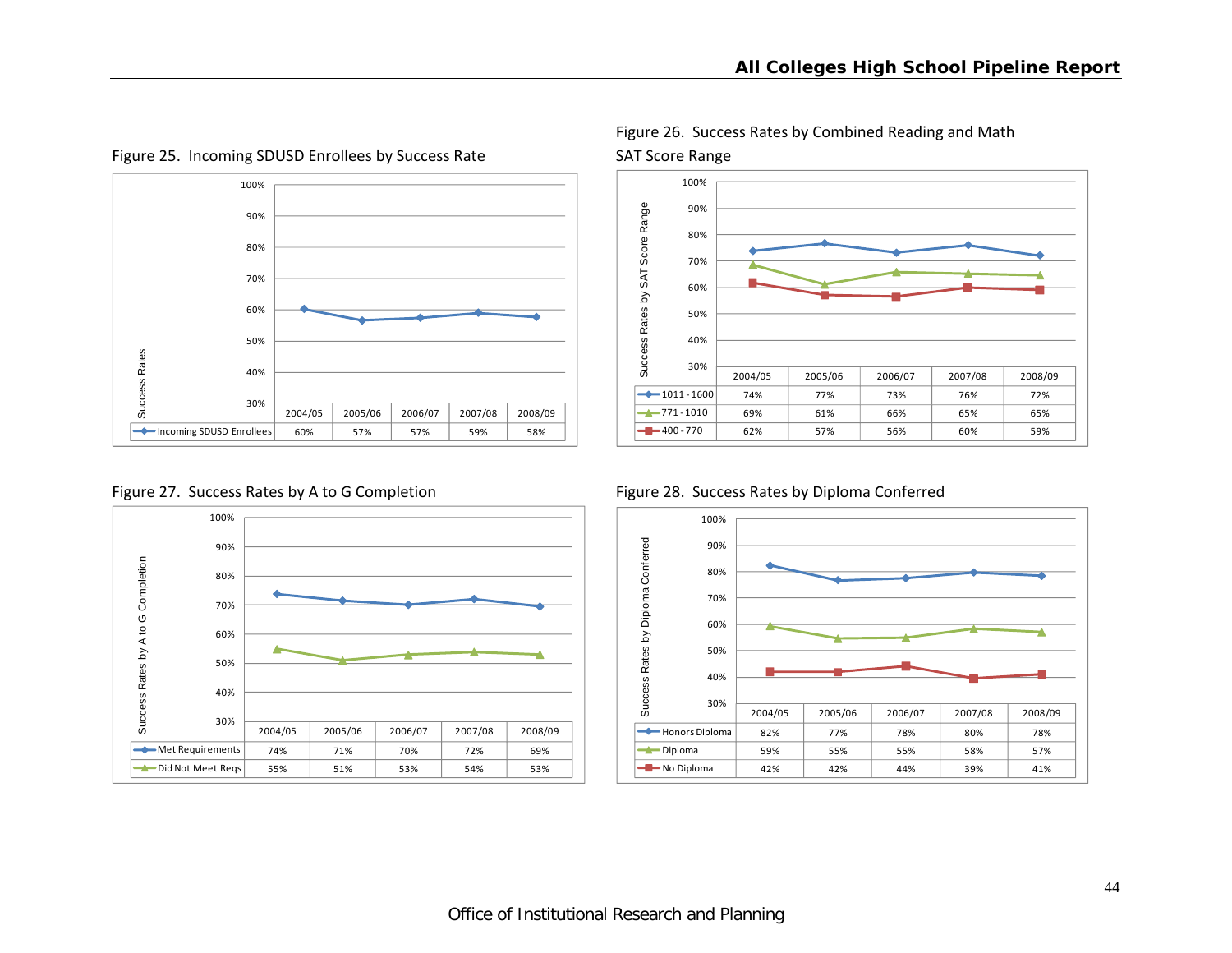# *Section 4.3: Mean Term GPA*

Figure 29 shows the mean term GPA of incoming SDUSD enrollees from 2004/05 to 2008/09. Figures 30, 31, and 32 show the mean term GPA for incoming SDUSD enrollees from 2004/05 to 2008/09 disaggregated by incoming preparation levels.

 $\bullet$  The mean term GPA for incoming SDUSD enrollees remained relatively stable over the 5-year period, ranging from 2.10 to 2.27 (see Figure 29).

Mean Term GPA by Preparation Level

- From 2004/05 to 2008/09, the mean term GPAs of students who scored in the highest SAT score range (1011-1600) were .30 to .53 points higher than the mean term GPAs of students who scored in the mid-level SAT score range (771-1010). Students who scored in the mid-level SAT score range (771-1010) had slightly higher mean term GPAs than students who scored in the lowest SAT score range (400-770) across 5 years by a difference of .10 - .33 points (see Figure 30).
- The mean term GPAs of students who met the A to G requirements were .61 to .70 points higher than students who did not meet the A to G requirements over 5 years (see Figure 31).
- From 2004/05 to 2008/09, the mean term GPAs of students who earned honors diplomas were approximately 1 point higher (.9 to .98) than students who earned standard diplomas. Students who did not earn a diploma had slightly lower mean term GPAs by .14 to .47 points than students who earned a standard diploma across 5 years (see Figure 32).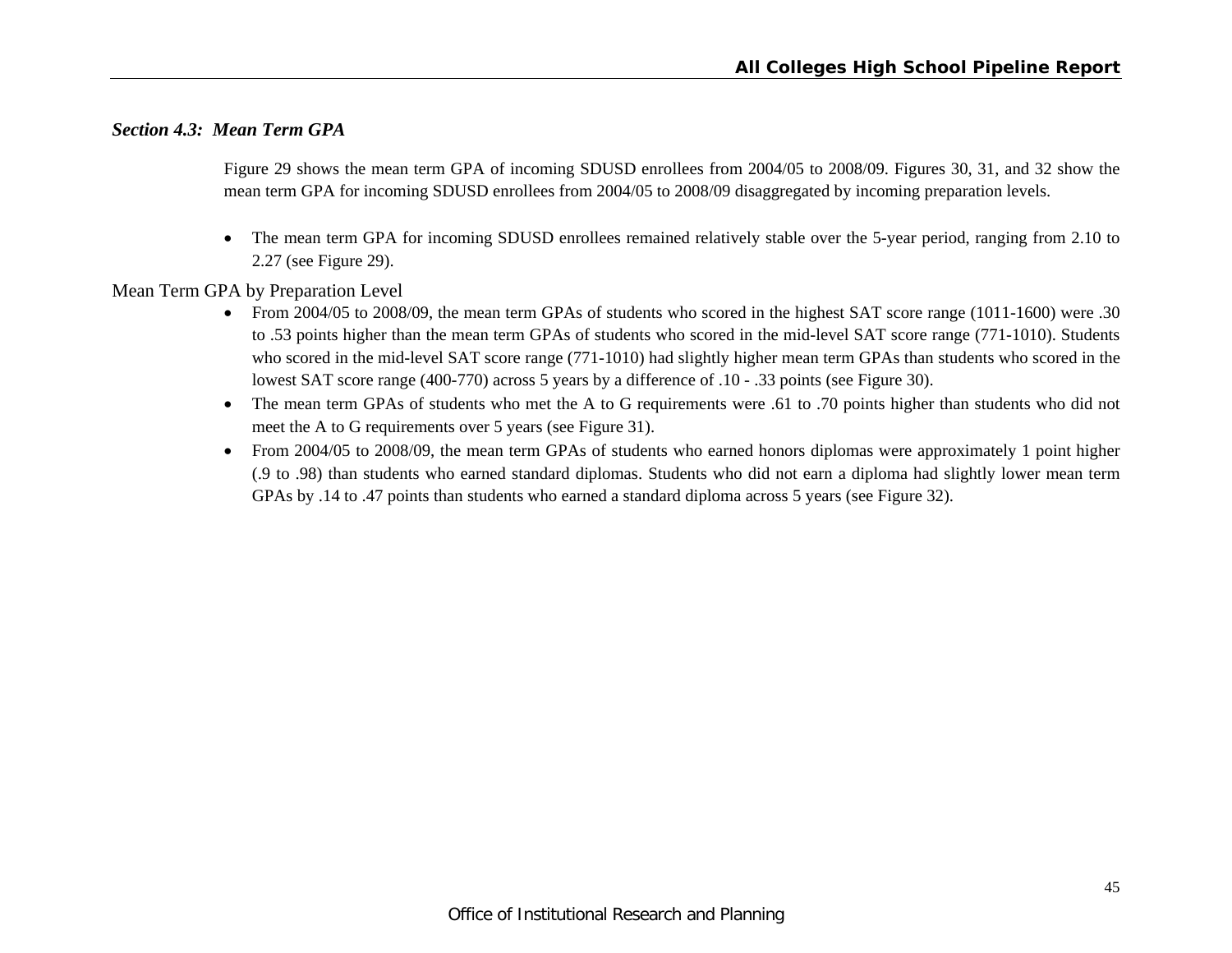

Figure 29. Incoming SDUSD Enrollees by Mean Term GPA SAT Score Range







Figure 30. Mean Term GPA by Combined Reading and Math



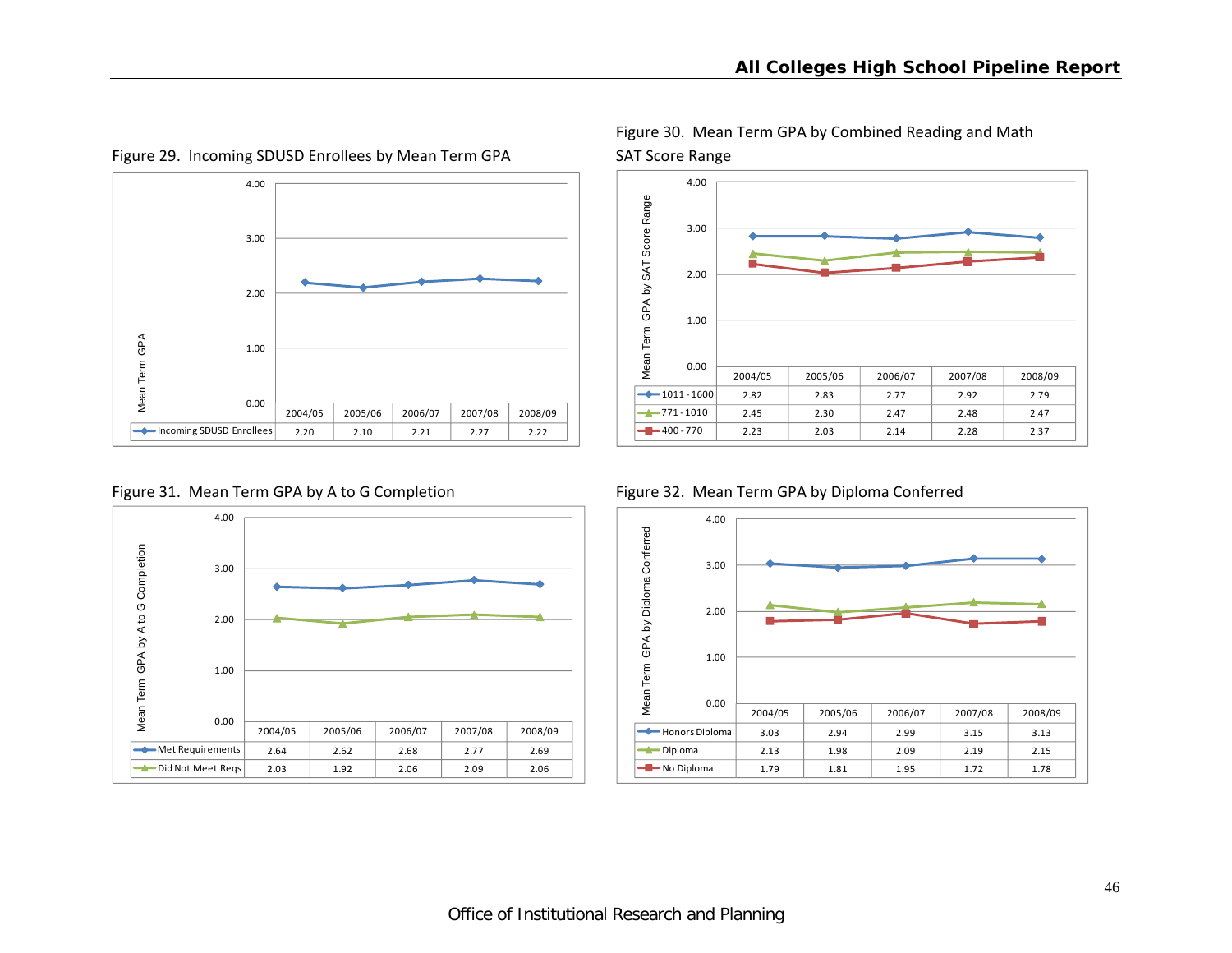# **Chapter 5: Longitudinal Performance Outcomes of Incoming SDUSD Enrollee Cohorts by Preparation Level**

This chapter examines fall cohorts of incoming SDUSD enrollees and longitudinally tracks the outcomes of these cohorts over several semesters. The breadth of tracking was determined in part by the latest possible available data and in part by the size of the cohorts. Student persistence from term to term, awards/certificates conferred, and transfers to a 4-year university are the focus of this chapter and are examined in aggregate form as well as by preparation level.

#### *Section 5.1: Persistence*

Table 27 displays the longitudinal term-to-term persistence of the Fall 2004, 2005, 2006, and 2007 cohorts of incoming SDUSD enrollees as well as annual persistence. Annual persistence is continuous fall to spring to fall enrollment and completion of at least one course (see Operational Definitions for more detail). Tables 28, 29, and 30 show longitudinal term-to-term persistence by incoming preparation levels. The cohorts are tracked to 3 terms post senior year in high school.

- Among the Fall 2004, 2005, 2006 and 2007 incoming SDUSD enrollee cohorts, 3 in 4 students on average (77%) persisted to the following spring term (second term post SDUSD senior year; see Table 27).
- On average, just over half (52%) of the incoming SDUSD enrollee 2004 to 2007 cohorts annually persisted through to their second fall term (third term post SDUSD senior year; see Table 27).

#### Persistence by Preparation Level

- 6 Among the Fall 2004, 2005, 2006 and 2007 incoming SDUSD enrollee cohorts who took both the reading and math SAT tests, students in the lowest SAT score range (400-770) persisted to the following spring term at a greater rate (87%) than students in the mid-level (771-1010) and highest (1011-1600) SAT score ranges (80% and 75%, respectively on average; see Table 28). However, in terms of annual persistence, students in the highest SAT score ranges persisted to the following fall term at a greater rate (57%) than students in the mid-level (48%) and lowest level (56%) SAT score ranges on average.
- 0 Among the Fall 2004 to 2007 cohorts, students who met the A to G requirements persisted to the following spring term at a greater rate (78%) than students who did not complete the A to G requirements (77%; see Table 29). This trend reverses for students persisting annually (47% for students who met A to G requirements and 55% for students who did not meet A to G requirements).
- 0 Among the Fall 2004 to 2007 cohorts, students who were not awarded a high school diploma displayed lower persistence rates on average (60%) compared to students who earned a standard (81%) or honors high school diploma (74%; see Table 30). This trend continues among the groups for annual persistence (37% no diploma, 57% standard diploma and 44% honors diploma).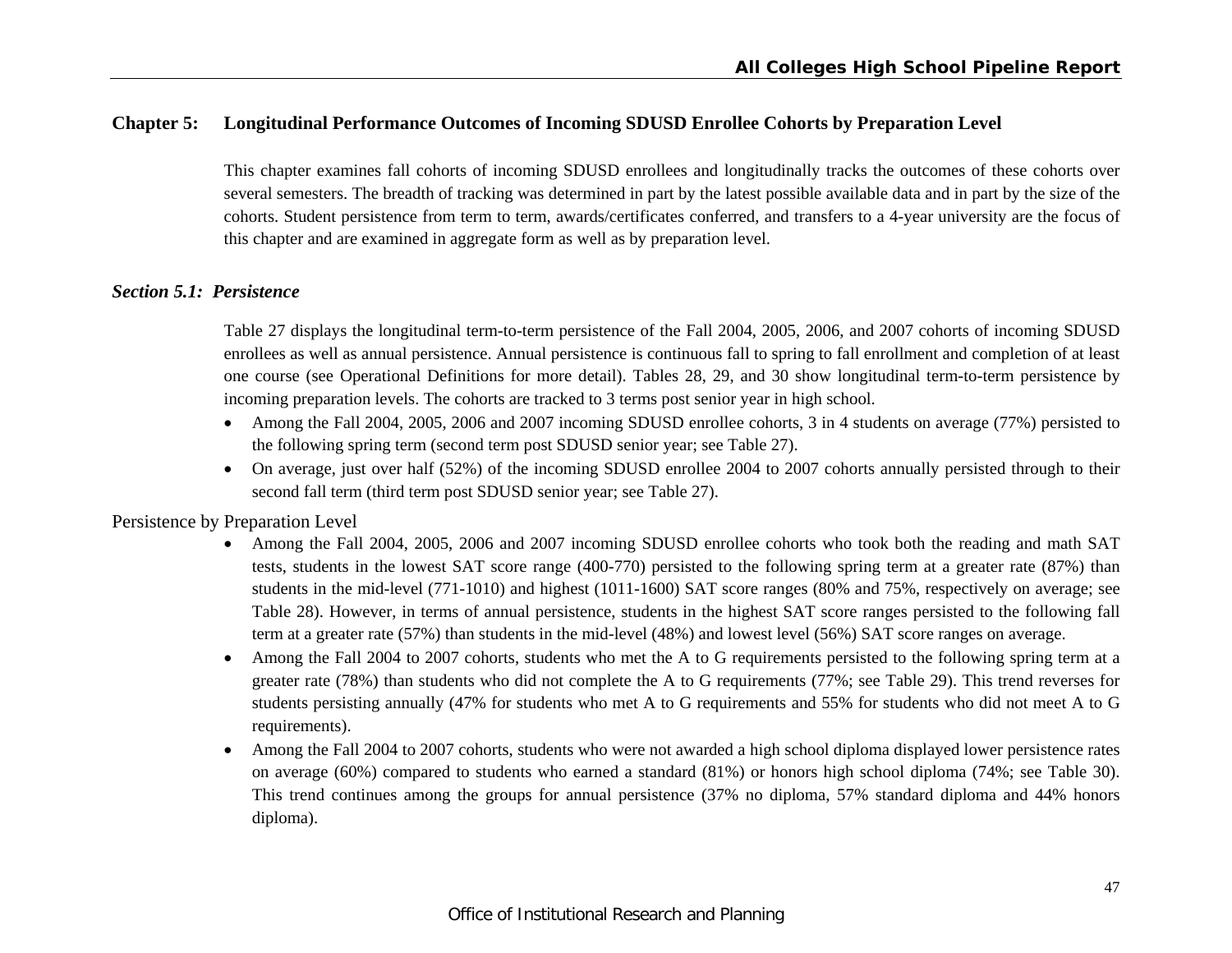| Table 27. Incoming SDUSD Enrollee Cohorts by Persistence | Table 28. Persistence by SAT Score Range |
|----------------------------------------------------------|------------------------------------------|
|----------------------------------------------------------|------------------------------------------|

| <b>First Term Post SDUSD</b> |       | <b>Second Term Post</b> | <b>Third Term Post</b> |       |     |
|------------------------------|-------|-------------------------|------------------------|-------|-----|
| <b>Senior</b>                |       | <b>SDUSD Senior</b>     | <b>SDUSD Senior</b>    |       |     |
| <b>Fall Cohort</b>           |       | Fall<br><b>Spring</b>   |                        |       |     |
|                              | N     | N                       | ℅                      | N     | %   |
| Fall 2004 Cohort             | 1,465 | 1,136                   | 78%                    | 792   | 54% |
| Fall 2005 Cohort             | 1,441 | 1,086                   | 75%                    | 698   | 48% |
| Fall 2006 Cohort             | 1,781 | 1,388                   | 78%                    | 951   | 53% |
| Fall 2007 Cohort             | 1,833 | 1,437                   | 78%                    | 958   | 52% |
| Total N/Average % 6,520      |       | 5,047                   | 77%                    | 3.399 | 52% |

Source: SDUSD Senior Data and SDCCD Information Systems

|  | able 28. Persistence by SAT Score Range |  |
|--|-----------------------------------------|--|
|  |                                         |  |

|           | <b>First Term Post SDUSD Senior</b> |       |       | <b>Second Term</b><br><b>Post SDUSD</b><br><b>Senior</b> | <b>Third Term Post</b><br><b>SDUSD Senior</b> |     |  |
|-----------|-------------------------------------|-------|-------|----------------------------------------------------------|-----------------------------------------------|-----|--|
|           | <b>Fall Cohort</b>                  |       |       | <b>Spring</b>                                            | Fall                                          |     |  |
|           | <b>SAT Score Range</b>              | N     | N     | %                                                        | N                                             | %   |  |
| Fall 2004 | 1011 to 1600                        | 133   | 105   | 79%                                                      | 80                                            | 60% |  |
|           | 771 to 1010                         | 396   | 318   | 80%                                                      | 206                                           | 52% |  |
| Cohort    | 400 to 770                          | 140   | 122   | 87%                                                      | 86                                            | 61% |  |
| Fall 2005 | 1011 to 1600                        | 160   | 112   | 70%                                                      | 79                                            | 49% |  |
|           | 771 to 1010                         | 379   | 303   | 80%                                                      | 164                                           | 43% |  |
| Cohort    | 400 to 770                          | 145   | 124   | 86%                                                      | 78                                            | 54% |  |
| Fall 2006 | 1011 to 1600                        | 157   | 118   | 75%                                                      | 92                                            | 59% |  |
|           | 771 to 1010                         | 473   | 372   | 79%                                                      | 222                                           | 47% |  |
| Cohort    | 400 to 770                          | 210   | 181   | 86%                                                      | 112                                           | 53% |  |
| Fall 2007 | 1011 to 1600                        | 205   | 158   | 77%                                                      | 123                                           | 60% |  |
|           | 771 to 1010                         | 543   | 433   | 80%                                                      | 260                                           | 48% |  |
| Cohort    | 400 to 770                          | 256   | 224   | 88%                                                      | 147                                           | 57% |  |
| Total N/  | 1011 to 1600                        | 655   | 493   | 75%                                                      | 374                                           | 57% |  |
|           | 771 to 1010                         | 1,791 | 1,426 | 80%                                                      | 852                                           | 48% |  |
| Average % | 400 to 770                          | 751   | 651   | 87%                                                      | 423                                           | 56% |  |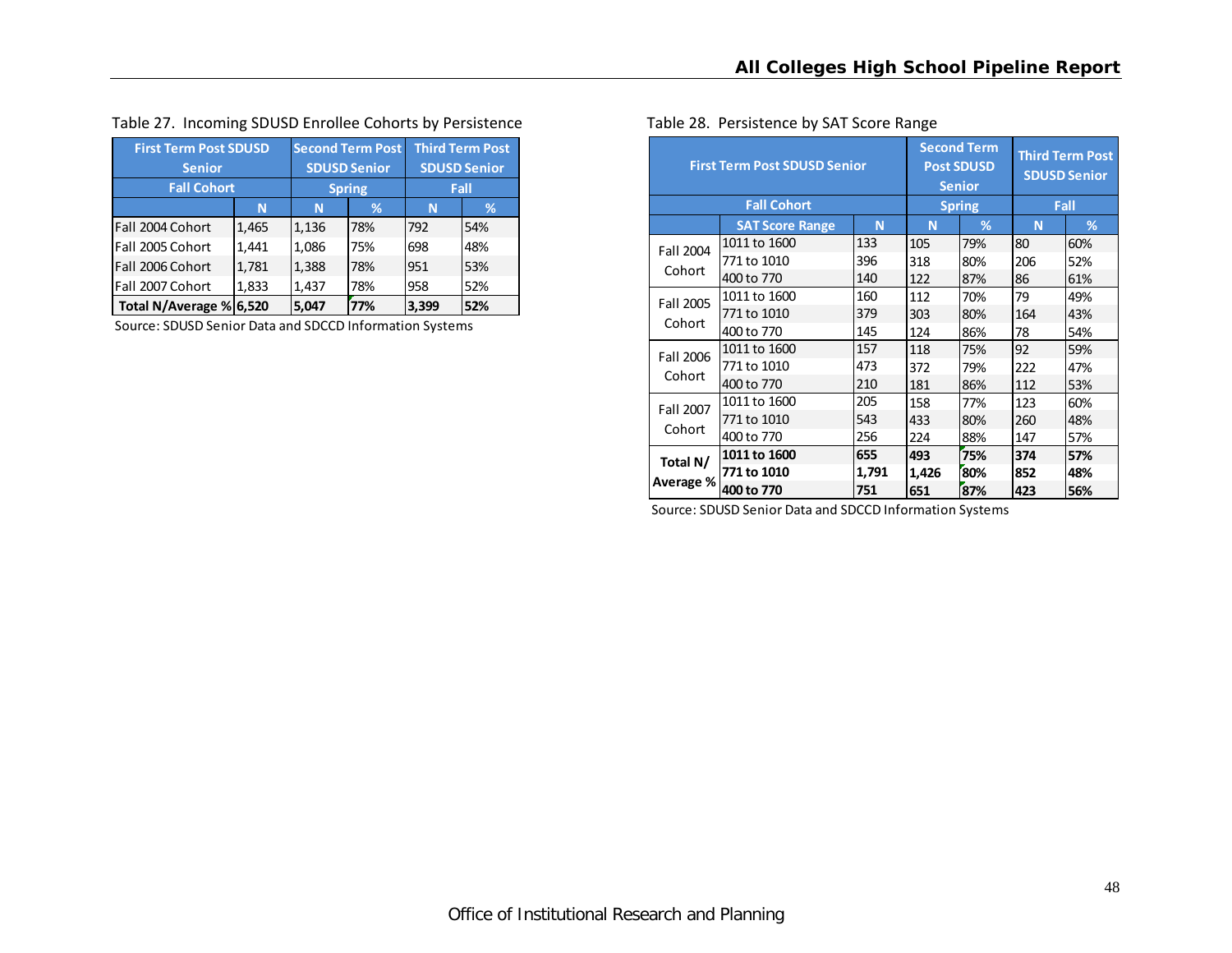|                    | <b>First Term Post SDUSD Senior</b> |       |       | <b>Second Term</b><br><b>Post SDUSD</b><br><b>Senior</b> |       | <b>Third Term Post</b><br><b>SDUSD Senior</b> |  |
|--------------------|-------------------------------------|-------|-------|----------------------------------------------------------|-------|-----------------------------------------------|--|
| <b>Fall Cohort</b> |                                     |       |       | <b>Spring</b>                                            |       | Fall                                          |  |
|                    | <b>A to G Completion</b>            | N     | N     | %                                                        | N     | %                                             |  |
| Fall 2004          | Met Requirements                    | 460   | 371   | 81%                                                      | 242   | 53%                                           |  |
| Cohort             | Did Not Meet Regs                   | 1,005 | 765   | 76%                                                      | 550   | 55%                                           |  |
| Fall 2005          | Met Requirements                    | 492   | 384   | 78%                                                      | 218   | 44%                                           |  |
| Cohort             | Did Not Meet Regs                   | 949   | 702   | 74%                                                      | 480   | 51%                                           |  |
| Fall 2006          | Met Requirements                    | 577   | 450   | 78%                                                      | 260   | 45%                                           |  |
| Cohort             | Did Not Meet Regs                   | 1,204 | 938   | 78%                                                      | 691   | 57%                                           |  |
| Fall 2007          | Met Requirements                    | 630   | 486   | 77%                                                      | 287   | 46%                                           |  |
| Cohort             | Did Not Meet Regs                   | 1,203 | 951   | 79%                                                      | 671   | 56%                                           |  |
| Total N/           | <b>Met Requirements</b>             | 2,159 | 1,691 | 78%                                                      | 1,007 | 47%                                           |  |
|                    | Average % Did Not Meet Reqs         | 4,361 | 3,356 | 77%                                                      | 2,392 | 55%                                           |  |

# Table 29. Persistence by A to G Completion

Source: SDUSD Senior Data and SDCCD Information Systems

|           | <b>First Term Post SDUSD Senior</b><br><b>Fall Cohort</b> |       |               |     | <b>Third Term Post</b><br><b>SDUSD Senior</b> |      |  |
|-----------|-----------------------------------------------------------|-------|---------------|-----|-----------------------------------------------|------|--|
|           |                                                           |       | <b>Spring</b> |     |                                               | Fall |  |
|           | <b>Diploma Conferred</b>                                  | N     | N             | %   | N                                             | %    |  |
| Fall 2004 | Honors Diploma                                            | 239   | 184           | 77% | 110                                           | 46%  |  |
|           | Diploma                                                   | 1,057 | 849           | 80% | 619                                           | 59%  |  |
| Cohort    | No Diploma                                                | 169   | 103           | 61% | 63                                            | 37%  |  |
| Fall 2005 | Honors Diploma                                            | 290   | 213           | 73% | 121                                           | 42%  |  |
|           | Diploma                                                   | 1,013 | 793           | 78% | 532                                           | 53%  |  |
| Cohort    | No Diploma                                                | 138   | 80            | 58% | 45                                            | 33%  |  |
| Fall 2006 | <b>Honors Diploma</b>                                     | 346   | 255           | 74% | 153                                           | 44%  |  |
|           | Diploma                                                   | 1,289 | 1,054         | 82% | 741                                           | 58%  |  |
| Cohort    | No Diploma                                                | 146   | 79            | 54% | 57                                            | 39%  |  |
| Fall 2007 | Honors Diploma                                            | 343   | 252           | 74% | 147                                           | 43%  |  |
|           | Diploma                                                   | 1,287 | 1,051         | 82% | 735                                           | 57%  |  |
| Cohort    | No Diploma                                                | 203   | 134           | 66% | 76                                            | 37%  |  |
| Total N/  | <b>Honors Diploma</b>                                     | 1,218 | 904           | 74% | 531                                           | 44%  |  |
|           | Diploma                                                   | 4,646 | 3,747         | 81% | 2,627                                         | 57%  |  |
| Average % | No Diploma                                                | 656   | 396           | 60% | 241                                           | 37%  |  |

#### Table 30. Persistence by Diploma Conferred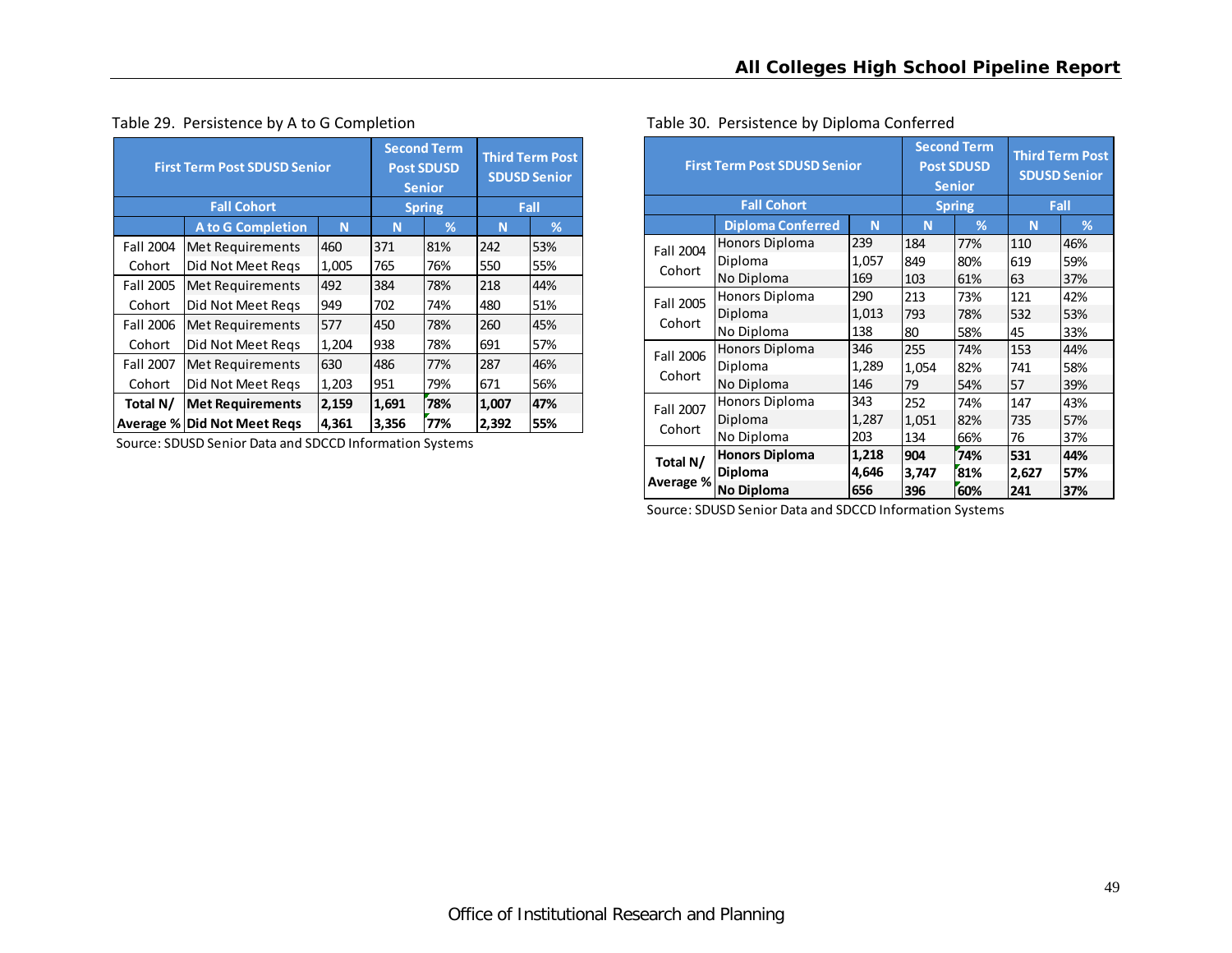# *Section 5.2: Awards/Certificates Conferred*

#### *Section 5.2.1: Incoming SDUSD Enrollees by First Award/Certificate Earned*

Section 5.2.1 tracks incoming SDUSD enrollees to determine when students first earned an award/certificate within 11 terms of SDUSD senior status. Considering that the highest yield of incoming SDUSD enrollees occurred in the fall terms, and that the highest yield of awards are characteristically conferred in the spring, two cohorts of incoming SDUSD enrollees were selected to be longitudinally tracked through 11 terms of fall, summer, and spring enrollment. Tracking began with the Fall 2004 and Fall 2005 cohorts and ended in Spring 2008 and Spring 2009, respectively. Table 31 displays the number and percentage of the cohorts who received an award/certificate at one of the SDCCD colleges up to 11 terms post SDUSD senior status. Tables 32, 33, and 34 disaggregate the information from Table 31 by incoming preparation levels. Note that if a student received more than one award/certificate, **only the first certificate was counted to determine when the student became an award holder.**

 On average, 6% of the Fall 2004 and 2005 cohorts of incoming SDUSD enrollees earned an award or a certificate within 11 terms of being a SDUSD senior (see Table 31).

#### Incoming SDUSD Enrollee's First Award/Certificate Earned by Preparation Level

- Across 11 terms, students who scored in the highest SAT range (1011-1600) earned awards/certificates at a comparable rate (7%) to students who scored in the mid-level (771-1010) and lowest level (400-770) SAT score ranges on average (8% and 7%, respectively; see Table 32).
- On average, awards/certificates earned by the SDUSD enrollee cohorts varied proportionately by A to G completion and high school diploma conferred. Over 11 terms, 9% of the SDUSD enrollees who met the A to G requirements received a college award/certificate and 5% of students who did not meet the A to G requirements received a college award/certificate (see Table 33). Across 11 terms, a greater proportion of students who earned a high school honors diploma went on to earn a college award/certificate (10%) than did those who earned a standard high school diploma (6%) or did not earn a high school diploma (3%; see Table 34).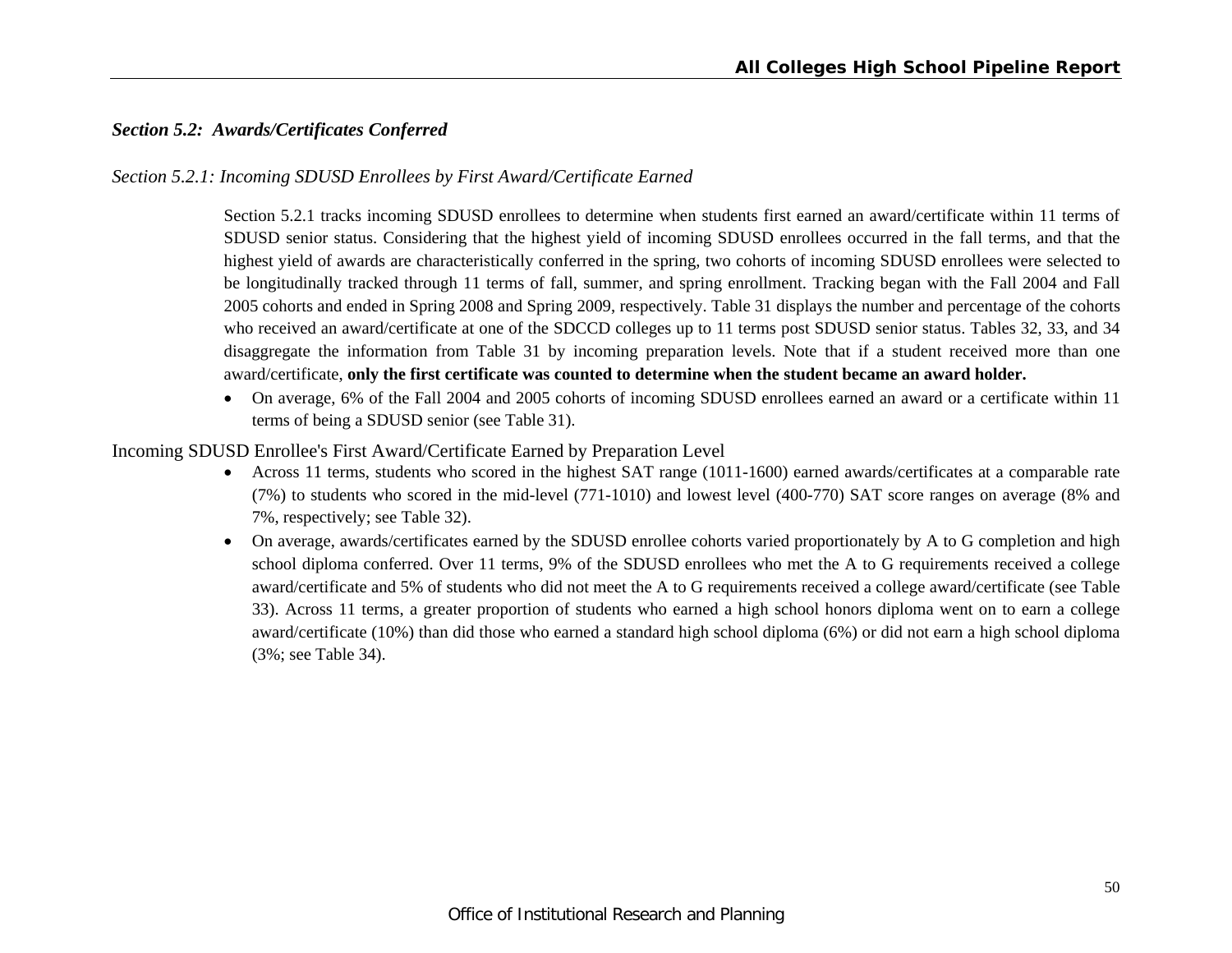# Table 31. Incoming SDUSD Enrollee Cohorts by First Award/Certificate Conferred **Score Range Score Range** Score Range

| <b>Fall Cohorts</b>     | Up to 11 Terms Post<br><b>SDUSD Senior</b> |     |    |  |
|-------------------------|--------------------------------------------|-----|----|--|
|                         |                                            |     | %  |  |
| Fall 2004 Cohort        | 1,465                                      | 113 | 8% |  |
| Fall 2005 Cohort        | 1.441                                      | 66  | 5% |  |
| Total N/Average % 2,906 |                                            | 179 | 6% |  |

Source: SDUSD Senior Data and SDCCD Information

#### Table 33. First Award/Certificate Conferred by A to G

|           | <b>Fall Cohorts</b>               | <b>Up to 11 Terms Post</b><br><b>SDUSD Senior</b> |    |     |
|-----------|-----------------------------------|---------------------------------------------------|----|-----|
|           | <b>A to G Completion</b><br>N     |                                                   | N  | ℅   |
| Fall 2004 | Met Requirements                  | 460                                               | 51 | 11% |
| Cohort    | Did Not Meet Regs                 | 1,005                                             | 62 | 6%  |
| Fall 2005 | Met Requirements                  | 492                                               | 37 | 8%  |
| Cohort    | Did Not Meet Regs                 | 949                                               | 29 | 3%  |
| Total N/  | <b>Met Requirements</b>           | 952                                               | 88 | 9%  |
|           | Average % Did Not Meet Regs 1,954 |                                                   | 91 | 5%  |

Source: SDUSD Senior Data and SDCCD Information Systems

Table 32. First Award/Certificate Conferred by

|           | <b>Fall Cohorts</b>     |     | <b>Up to 11 Terms Post</b><br><b>SDUSD Senior</b> |     |  |
|-----------|-------------------------|-----|---------------------------------------------------|-----|--|
|           | <b>SAT Score Ranges</b> | N   | N                                                 | %   |  |
| Fall 2004 | 1011 to 1600            | 133 | 12                                                | 9%  |  |
| Cohort    | 771 to 1010             | 396 | 36                                                | 9%  |  |
|           | 400 to 770              | 140 | 14                                                | 10% |  |
| Fall 2005 | 1011 to 1600            | 160 | ٩                                                 | 6%  |  |
| Cohort    | 771 to 1010             | 379 | 26                                                | 7%  |  |
|           | 400 to 770              | 145 | 7                                                 | 5%  |  |
| Total N/  | 1011 to 1600            | 293 | 21                                                | 7%  |  |
|           | 771 to 1010             | 775 | 62                                                | 8%  |  |
| Average % | 400 to 770              | 285 | 21                                                | 7%  |  |

Source: SDUSD Senior Data and SDCCD Information Systems

# Table 34. First Award/Certificate Conferred by High School Diploma Conferred

|                    | <b>Fall Cohorts</b>      | <b>Up to 11 Terms Post</b><br><b>SDUSD Senior</b> |     |     |
|--------------------|--------------------------|---------------------------------------------------|-----|-----|
|                    | <b>Diploma Conferred</b> | N                                                 | N   | %   |
| Fall 2004          | Honors Diploma           | 239                                               | 28  | 12% |
| Cohort             | Diploma                  | 1,057                                             | 80  | 8%  |
|                    | No Diploma               | 169                                               | 5   | 3%  |
| Fall 2005          | Honors Diploma           | 290                                               | 24  | 8%  |
| Cohort             | Diploma                  | 1,013                                             | 39  | 4%  |
|                    | No Diploma               | 138                                               | 3   | 2%  |
| Total N/           | <b>Honors Diploma</b>    | 529                                               | 52  | 10% |
| 'Average % Diploma |                          | 2,070                                             | 119 | 6%  |
|                    | <b>No Diploma</b>        | 307                                               | 8   | 3%  |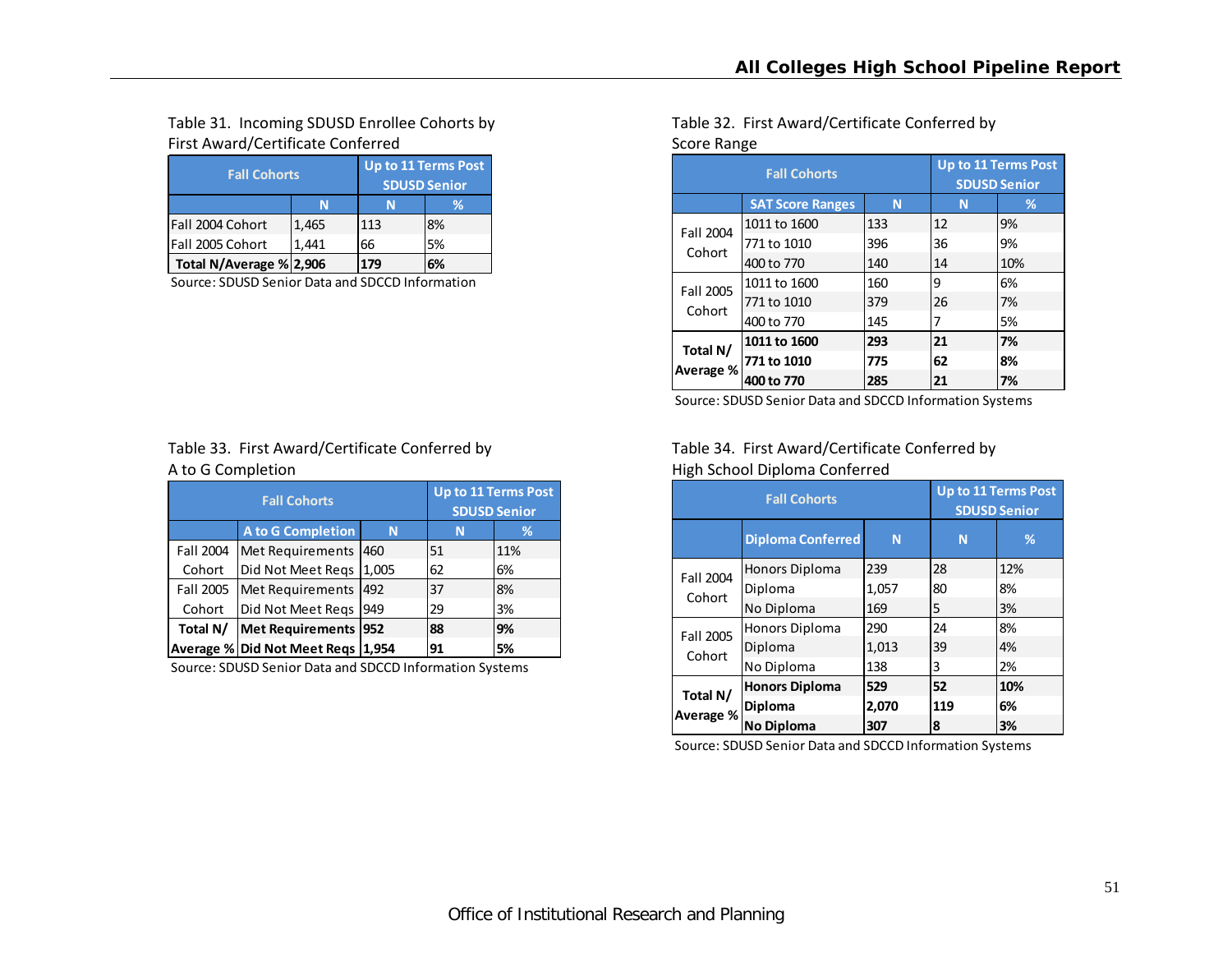#### *Section 5.2.2: Type of Award/Certificate Earned by Incoming SDUSD Enrollees*

Section 5.2.2 uses the same 2 cohorts to describe the **proportion of awards/certificates earned** by incoming SDUSD enrollees within 11 terms of SDUSD senior status. Table 35 displays the number and percentage of awards/certificates earned by the Fall 2004 and 2005 cohorts of incoming SDUSD enrollees by type of award/certificate, and tables 36, 37, and 38 disaggregate the information by preparation level. Note that counts of awards/certificates (see Tables 35 to 38) may not total the counts of unduplicated students who received an award/certificate (see Tables 31 to 34) since students may receive more than one award/certificate. In this section, **all awards/certificates earned by incoming SDUSD enrollees are included**.

 Among all awards/certificates earned by Fall 2004 and 2005 SDUSD enrollee cohorts, 84% were AA or AS degrees, 7% were certificates that required between 30 to 59 units, and 9% were certificates that required less than 30 units (see Table 35).

Type of Award/Certificate Earned by Preparation Level

- There was no comparable difference in the type of awards earned by SDUSD enrollees in the high (1011-1600), mid (771- 1010), or low (400-770) SAT score ranges (see Table 36).
- On average, the types of awards/certificates earned by the SDUSD enrollee cohorts varied proportionately by A to G completion and high school diploma conferred. Eighty-seven percent of the awards/certificates received by SDUSD enrollees who met the A to G requirements were AA/AS degrees, and eighty percent of the awards/certificates received by those who did not meet the A to G requirements were AA/AS degrees (see Table 37). SDUSD enrollees who earned high school honors diplomas received a greater proportion of AA/AS degrees (84%) compared to the certificates (16%) (see Table 38). While SDUSD enrollees who earned standard high school diplomas received a comparative proportion of awards/certificates (84%, AA/AS degree and 16%, certificates) to those who had received an honors diploma, SDUSD enrollees who did not earn a high school diploma received a smaller proportion of AA/AS degrees (63%) and a larger proportion of certificates (38%).

|                       | <b>AA/AS Degree</b> |     | Certificate 60+<br><b>Units</b> |      | Certificate 30-59<br><b>Units</b> |     | <b>Certificate 29 or</b><br><b>Fewer Units</b> |     |
|-----------------------|---------------------|-----|---------------------------------|------|-----------------------------------|-----|------------------------------------------------|-----|
| <b>Overall</b>        | N                   | %   | N                               | $\%$ | N                                 | %   | N                                              | %   |
| Fall 2004 Cohort      | 105                 | 87% |                                 | 0%   | 16                                | 5%  | 10                                             | 8%  |
| Fall 2005 Cohort      | 57                  | 78% |                                 | 0%   | 8                                 | 11% | 8                                              | 11% |
| Total N/Average % 162 |                     | 84% | 10                              | 0%   | 14                                | 7%  | 18                                             | 19% |

#### Table 35. Incoming SDUSD Enrollee Cohorts by Type of Award/Certificate Conferred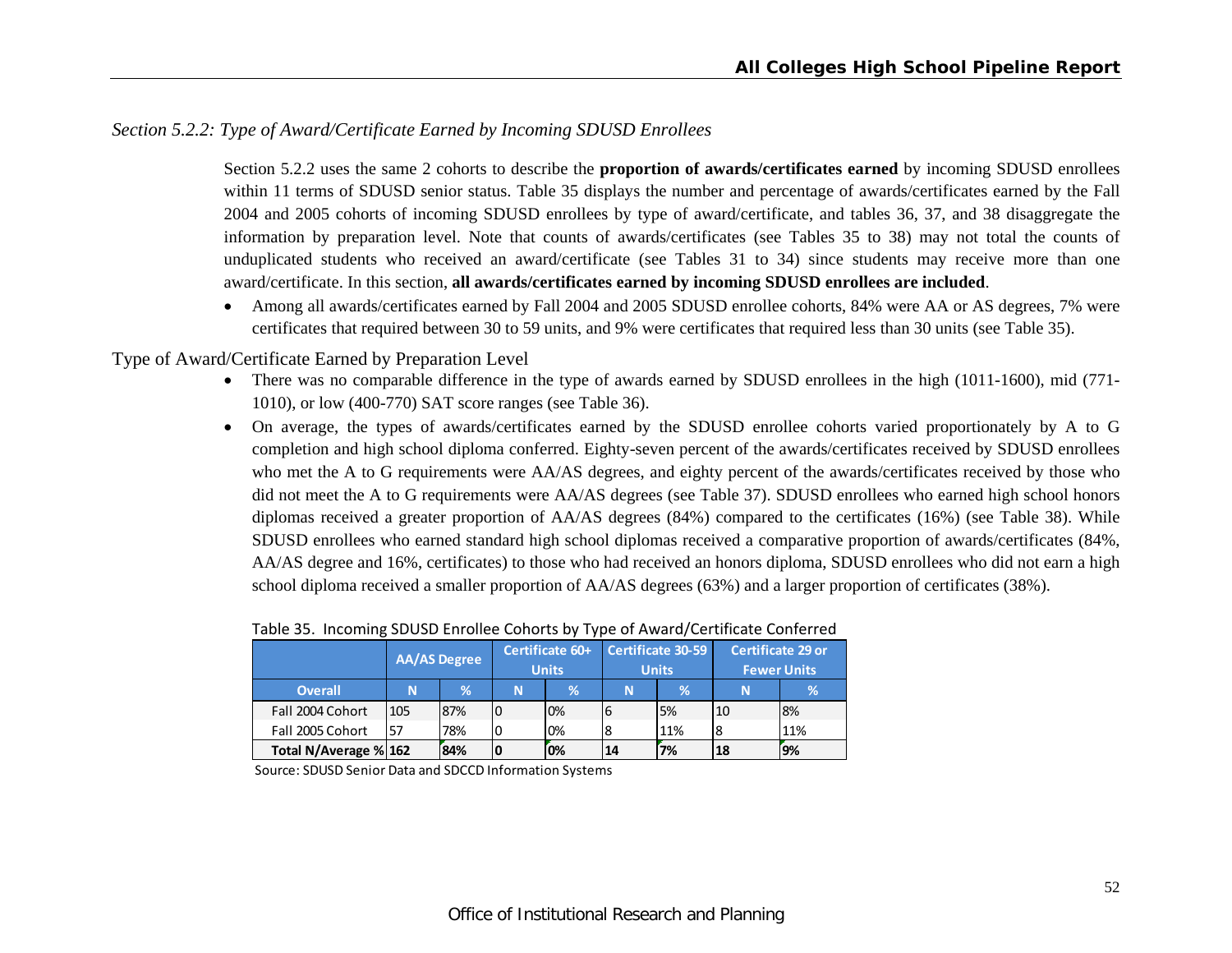|           |                        | <b>AA/AS Degree</b> |               | Certificate 60+<br><b>Units</b> |      | <b>Certificate 30-59</b><br><b>Units</b> |     | <b>Certificate 29 or</b><br><b>Fewer Units</b> |     |
|-----------|------------------------|---------------------|---------------|---------------------------------|------|------------------------------------------|-----|------------------------------------------------|-----|
|           | <b>SAT Score Range</b> | N                   | $\mathcal{A}$ | N                               | $\%$ | N                                        | %   | N                                              | %   |
| Fall 2004 | 1011 to 1600           | 11                  | 85%           | 0                               | 0%   |                                          | 8%  | 1                                              | 8%  |
| Cohort    | 771 to 1010            | 34                  | 87%           | 0                               | 0%   |                                          | 3%  | 4                                              | 10% |
|           | 400 to 770             | 12                  | 86%           | 0                               | 0%   | 1                                        | 7%  | 1                                              | 7%  |
| Fall 2005 | 1011 to 1600           | 8                   | 89%           | 0                               | 0%   |                                          | 11% | 0                                              | 0%  |
| Cohort    | 771 to 1010            | 23                  | 82%           | 0                               | 0%   | 4                                        | 14% | 1                                              | 4%  |
|           | 400 to 770             |                     | 88%           | 0                               | 0%   | 1                                        | 13% | 0                                              | 0%  |
| Total N/  | 1011 to 1600           | 19                  | 86%           | 0                               | 0%   | $\overline{2}$                           | 9%  |                                                | 5%  |
| Average % | 771 to 1010            | 57                  | 85%           | 0                               | 0%   | 5                                        | 7%  | 5                                              | 7%  |
|           | 400 to 770             | 19                  | 86%           | 0                               | 10%  | 2                                        | 9%  |                                                | 5%  |

Table 36. SAT Score Range by Type of Award/Certificate Conferred

Source: SDUSD Senior Data and SDCCD Information Systems

Table 37. A to G Completion by Type of Award/Certificate Conferred

|           |                               | <b>AA/AS Degree</b> |     | Certificate 60+ |    | <b>Certificate 30-59</b> |     | <b>Certificate 29 or</b> |     |
|-----------|-------------------------------|---------------------|-----|-----------------|----|--------------------------|-----|--------------------------|-----|
|           |                               |                     |     | <b>Units</b>    |    | <b>Units</b>             |     | <b>Fewer Units</b>       |     |
|           | <b>A to G Completion</b>      | N                   | %   | N               | %  | N                        | %'  | N                        | l%' |
| Fall 2004 | <b>Met Requirements</b>       | 49                  | 92% | 0               | 0% | 2                        | 4%  |                          | 4%  |
| Cohort    | Did Not Meet Regs             | 56                  | 82% | 0               | 0% | 4                        | 6%  | 8                        | 12% |
| Fall 2005 | Met Requirements              | 33                  | 80% | 0               | 0% |                          | 17% |                          | 2%  |
| Cohort    | Did Not Meet Regs             | 24                  | 75% | 0               | 0% |                          | 3%  |                          | 22% |
| Total N/  | <b>Met Requirements</b>       | 82                  | 87% | 0               | 0% | 19                       | 10% | 3                        | 3%  |
|           | Average %   Did Not Meet Regs | 80                  | 80% | 0               | 0% | 5                        | 5%  | 15                       | 15% |

Source: SDUSD Senior Data and SDCCD Information Systems

Table 38. High School Diploma Conferred by Type of Award/Certificate Conferred

|                     |                          | <b>AA/AS Degree</b> |               | Certificate 60+<br><b>Units</b> |               | <b>Certificate 30-59</b><br><b>Units</b> |     | <b>Certificate 29 or</b><br><b>Fewer Units</b> |     |
|---------------------|--------------------------|---------------------|---------------|---------------------------------|---------------|------------------------------------------|-----|------------------------------------------------|-----|
|                     | <b>Diploma Conferred</b> | N                   | $\frac{9}{6}$ | N                               | $\frac{1}{2}$ | N                                        | %   | N                                              | %   |
| Fall 2004<br>Cohort | Honors Diploma           | 25                  | 86%           | 0                               | 0%            | 3                                        | 10% |                                                | 3%  |
|                     | Diploma                  | 76                  | 87%           | 0                               | 0%            | 3                                        | 3%  | 8                                              | 9%  |
|                     | No Diploma               | 4                   | 80%           | 0                               | 0%            | 0                                        | 0%  |                                                | 20% |
| Fall 2005           | Honors Diploma           | 23                  | 82%           | 0                               | 0%            | 5                                        | 18% | 0                                              | 0%  |
| Cohort              | Diploma                  | 33                  | 79%           | 0                               | 0%            | 3                                        | 7%  | 6                                              | 14% |
|                     | No Diploma               | 1                   | 33%           | 0                               | 0%            | 0                                        | 0%  | 2                                              | 67% |
| Total N/            | <b>Honors Diploma</b>    | 48                  | 84%           | 0                               | 0%            | 8                                        | 14% |                                                | 2%  |
|                     | <b>Diploma</b>           | 109                 | 84%           | 0                               | 0%            | 6                                        | 5%  | 14                                             | 11% |
| Average %           | <b>No Diploma</b>        | 5                   | 63%           | 0                               | 0%            | 0                                        | 0%  | 3                                              | 38% |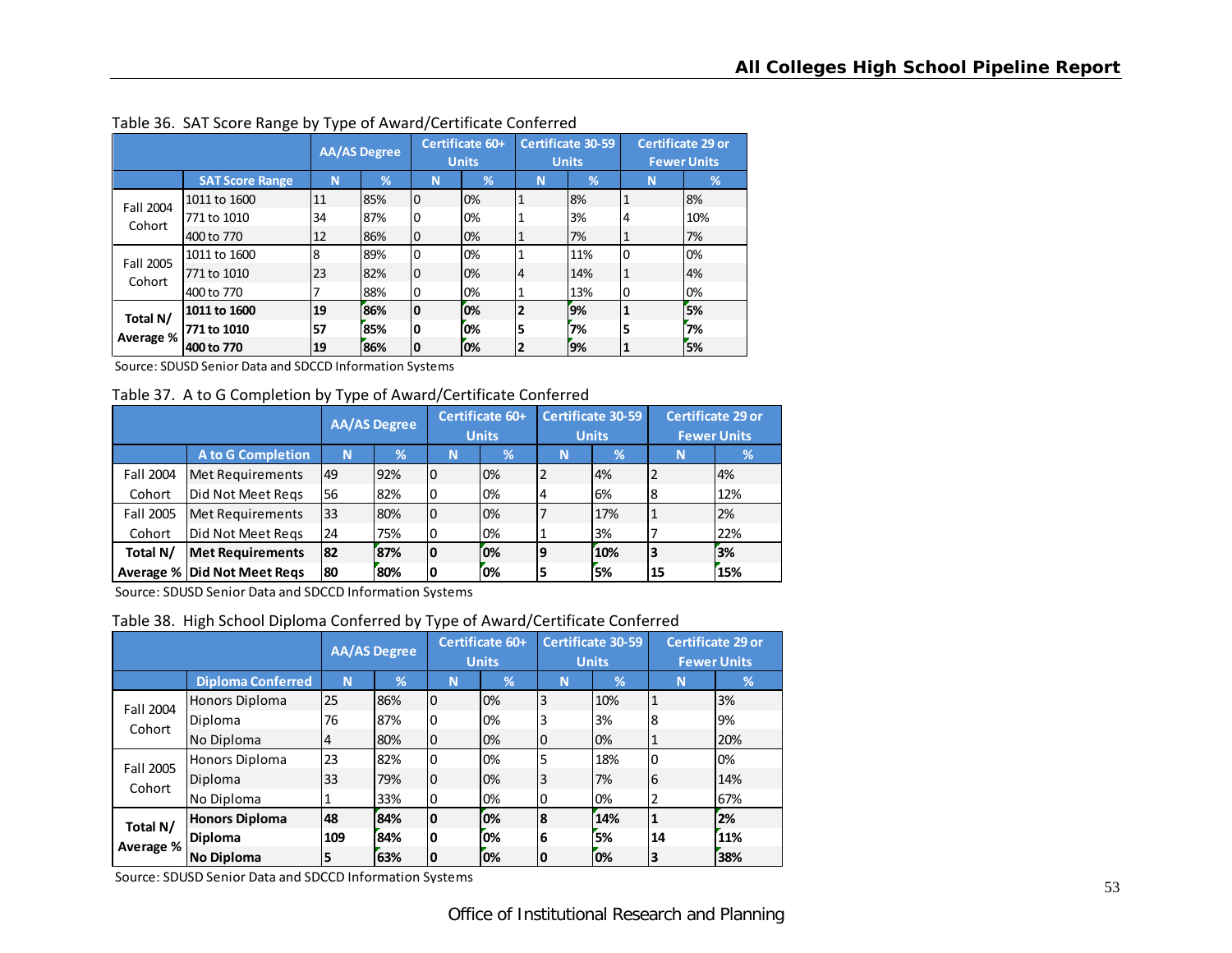#### *Section 5.3: Transfer to a 4-Year University*

Table 39 shows the number and proportion of incoming SDUSD enrollees that transfer to a 4-year university up to 10 terms from initial enrollment after SDUSD senior status. Considering that the highest yields of incoming SDUSD enrollees occurred in the fall terms, and that the highest yield of transfers also characteristically occurs in the fall, two cohorts of incoming SDUSD enrollees were selected to be longitudinally tracked through 10 terms of fall, summer, and spring enrollment. Tracking began with the Fall 2004 and Fall 2005 cohorts and ended in Fall 2008 or Fall 2009, respectively. Tables 40, 41, and 42 show the number and proportion of incoming SDUSD enrollees in Fall 2004 and Fall 2005 that transfer to a 4-year university disaggregated by incoming preparation levels.

 $\bullet$  On average, 11% of the Fall 2004 and 2005 cohorts of incoming SDUSD enrollees transferred to a 4-year university within 10 terms of enrollment at a SDCCD college (see Table 39).

Transfer by Preparation Level

Transfer of each of the SDUSD enrollee cohorts varied proportionately by preparation level.

- Across 10 terms, students who scored in the highest SAT score range (1011-1600) transferred at a greater rate (25%) than students who scored in the mid-level (771-1010) or lowest level (400-770) of the SAT score ranges on average (14% and 11%, respectively; see Table 40).
- A similar pattern emerges for transfer by A to G completion and transfer by diploma conferred. Over 10 terms, 15% of students who met the A to G requirements transferred to a 4-year university and 9% of students who did not meet the A to G requirements transferred to a 4-year university (see Table 41). Across 10 terms, the transfer rates of students who earned honors diplomas were the highest on average (15%), followed by the transfer rates of students who earned standard diplomas (11%). Students who did not earn a diploma had the lowest transfer rates across 10 terms on average (5%; see Table 42).